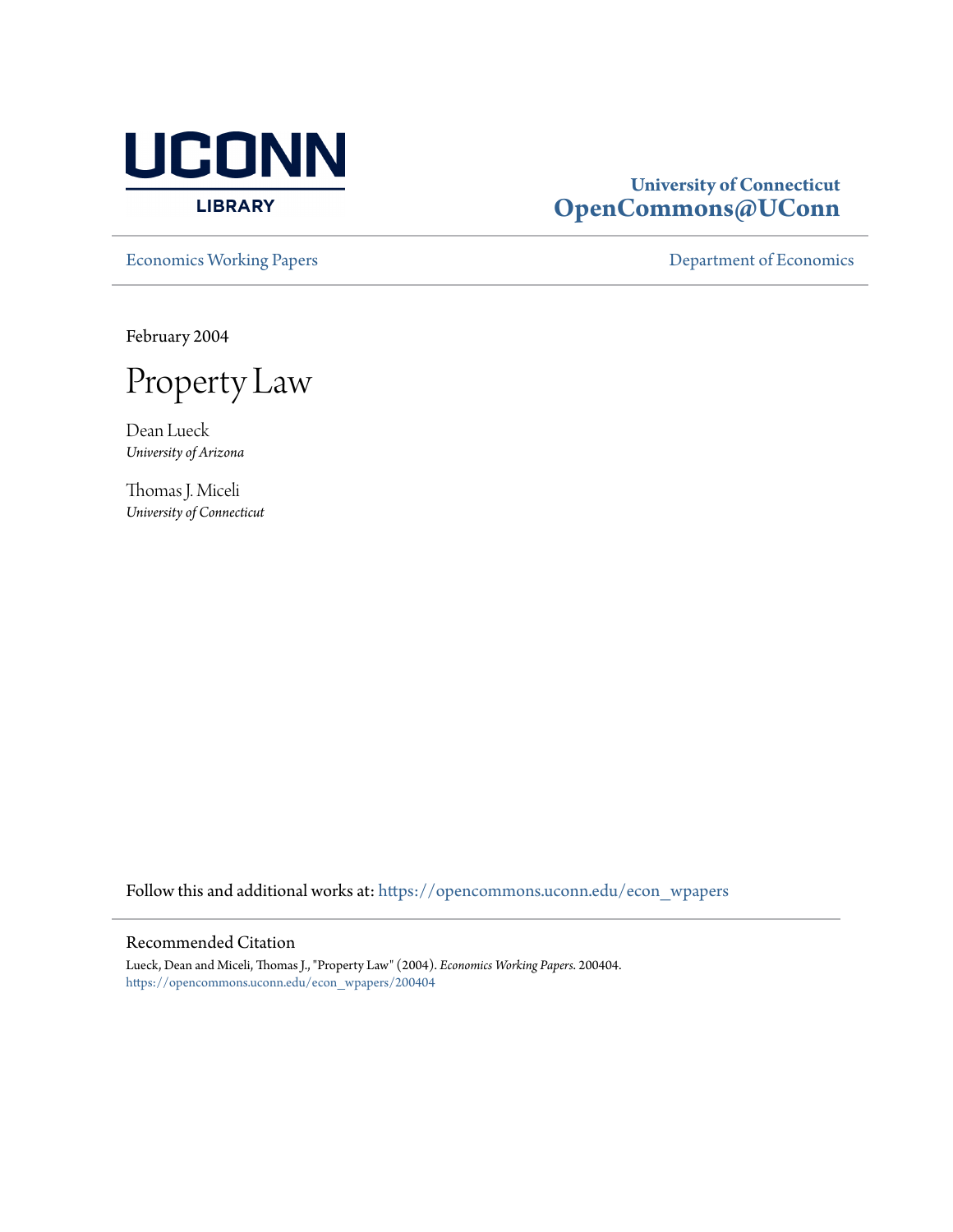

# *Department of Economics Working Paper Series*

## **Property Law**

Dean Lueck University of Arizona

Thomas J. Miceli University of Connecticut

Working Paper 2004-04

February 2004

341 Mansfield Road, Unit 1063 Storrs, CT 06269–1063 Phone: (860) 486–3022 Fax: (860) 486–4463 http://www.econ.uconn.edu/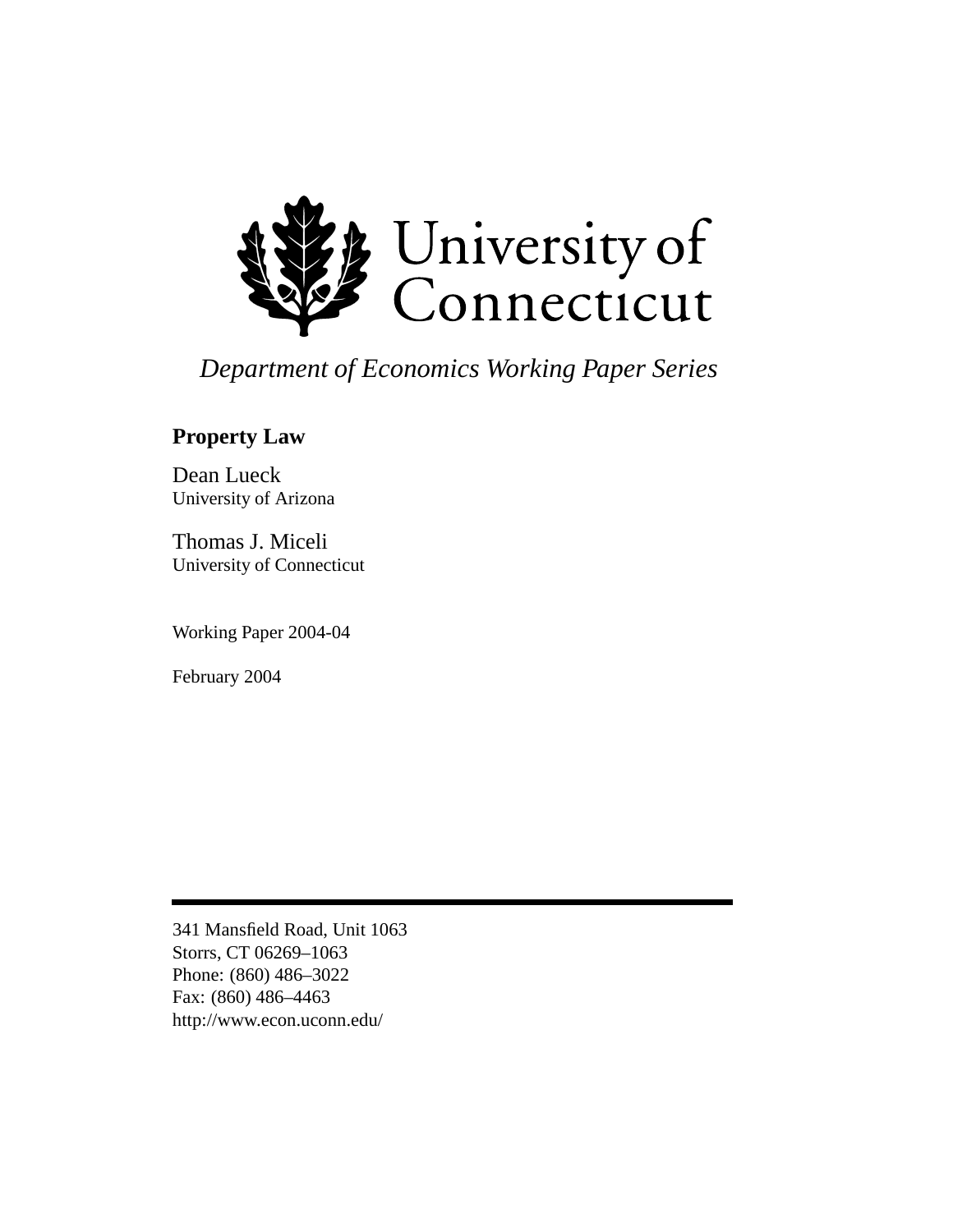#### **Abstract**

This chapter examines the economics of property rights and property law. Property law is a fundamental part of social organization and is also fundamental to the operation of the economy because it defines and protects the bundle of rights that constitute property. Property law thereby creates incentives to protect and invest in assets and establishes a legal framework within which market exchange of assets can take place. The purpose of this chapter is to show how the economics of property rights can be used to understand fundamental features of property law and related extra-legal institutions. The chapter will both examine the rationale for legal doctrine and the effects of legal doctrine regarding the exercise, enforcement, and transfer of rights. It will also examine various property rights regimes including open access, private ownership, common property and state property. The guiding questions are: How are property rights established? What explains the variation in the types of property rights? What governs the use and transfer of rights? And, how are property rights enforced?

Forthcoming in Polinsky & Shavell eds., Handbook of Law and Economics. Do not cite or quote without permission.

#### **Journal of Economic Literature Classification:** D23, D62, K11, K23

**Keywords:** Property Rights, Ownership, Transaction costs, Externality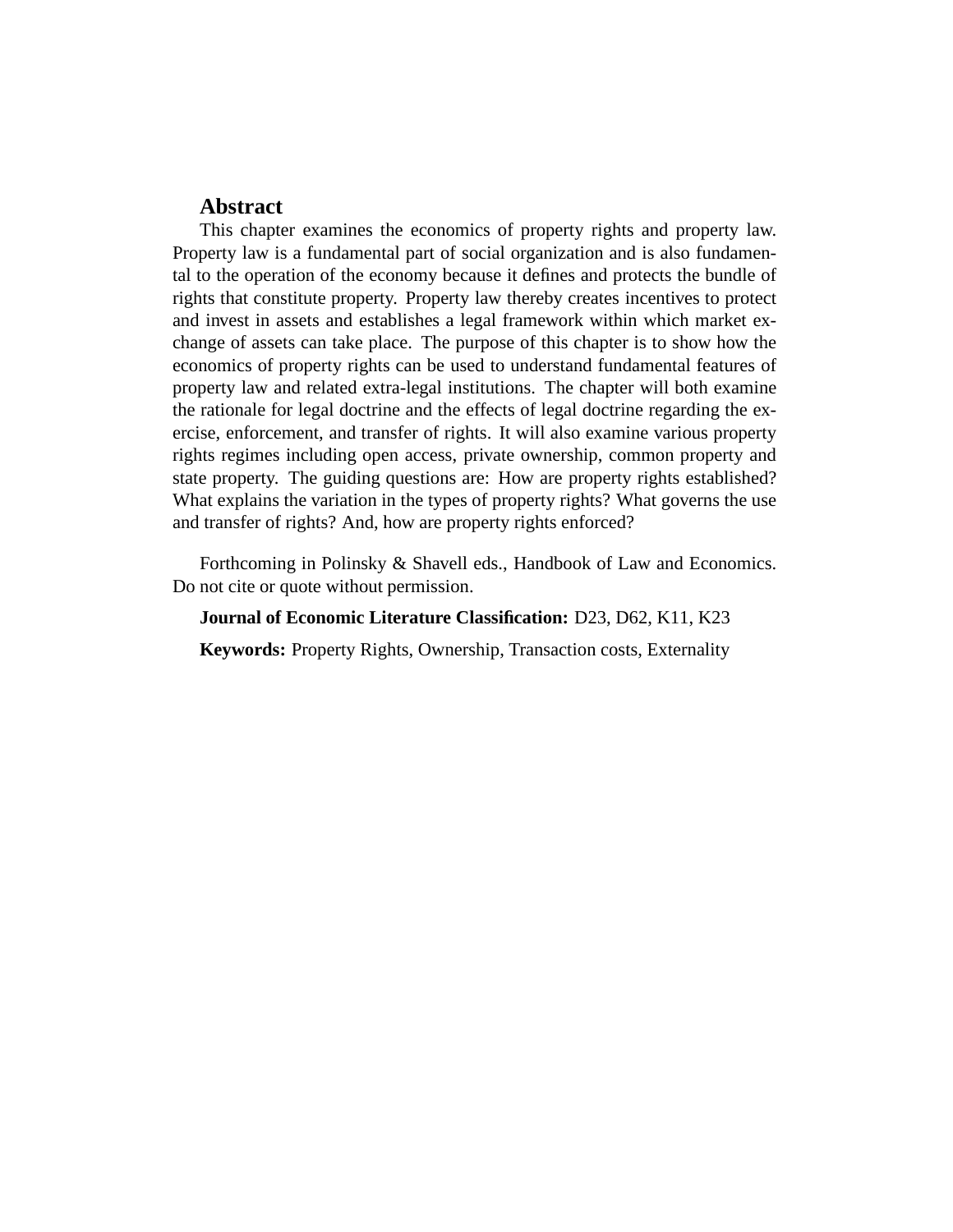#### **1. Introduction**

 $\overline{a}$ 

This chapter examines the economics of property rights and property law. Property law is a fundamental part of social organization and is also fundamental to the operation of the economy because it defines and protects the bundle of rights that constitute property. Property law thereby creates incentives to protect and invest in assets and establishes a legal framework within which market exchange of assets can take place. The purpose of this chapter is to show how the economics of property rights can be used to understand fundamental features of property law and related extra-legal institutions. The chapter will both examine the rationale for legal doctrine and the effects of legal doctrine. The guiding questions are: How are property rights established? What explains the variation in the types of property rights? What governs the use and transfer of rights? And, how are property rights enforced?

## *1.1. Property Rights and Property Law*

Property rights have been a subject of discussion among philosophers as well as political and legal scholars long before economists began to examine their origins and consequences. We define property rights as the ability (or expected ability) of an economic agent to use an asset (Allen 1999, Barzel 1997, Shavell 2002). As Demsetz (1967) notes in one of the classic early economic analyses, property rights are a social artifact that create incentives to efficiently use assets, and to maintain and invest in assets. They may or may not be enforced by courts and because the actions of courts are costly, legal rights are but a subset of economic property rights. In addition to law (and statutorily-based regulations enforced by administrative agencies), property rights may be enforced by custom and norms (e.g., Ellickson 1991), and by markets through repeated transactions.

Property law is the body of court enforced rules governing the establishment, use and transfer of rights to land and those assets attached to it such as air, minerals, water, and wildlife. Property law is thus a subset of the law governing property rights applied to land and related assets. Intellectual property law similarly details the conditions under which the courts enforce rights to intellectual assets. In this framework, virtually all, if not all, branches of law are 'property rights law.' Labor law defines the court's role in enforcing rights to one's labor; contract law defines the rights of contracting parties, and so on. Because the economics of property rights originated with a focus on rights to land and associated natural resources (e.g. fisheries, pastures, water) the link between "property law" and "property rights" is firmly established. This chapter will develop this link by examining property rights generally and property law in particular. Yet, much of the analysis in this chapter is applicable to topics elsewhere in the handbook, though in many cases (e.g., contracts, torts) the literature has become so specialized that the connection to the economics of property rights might seem faint.

The economic analysis of property law is substantially less well developed than the economic analysis of contract law or tort law (for example, there is no generally applicable model), and this chapter reflects this state of the discipline. The economics of property rights, however, is well developed but mostly without a focus on property law.<sup>1</sup> The disconnection between the economics of property rights and the law and economics of property law is

 $1$ <sup>1</sup> The main exception to this is a deep theoretical literature on takings which is examined in section 8.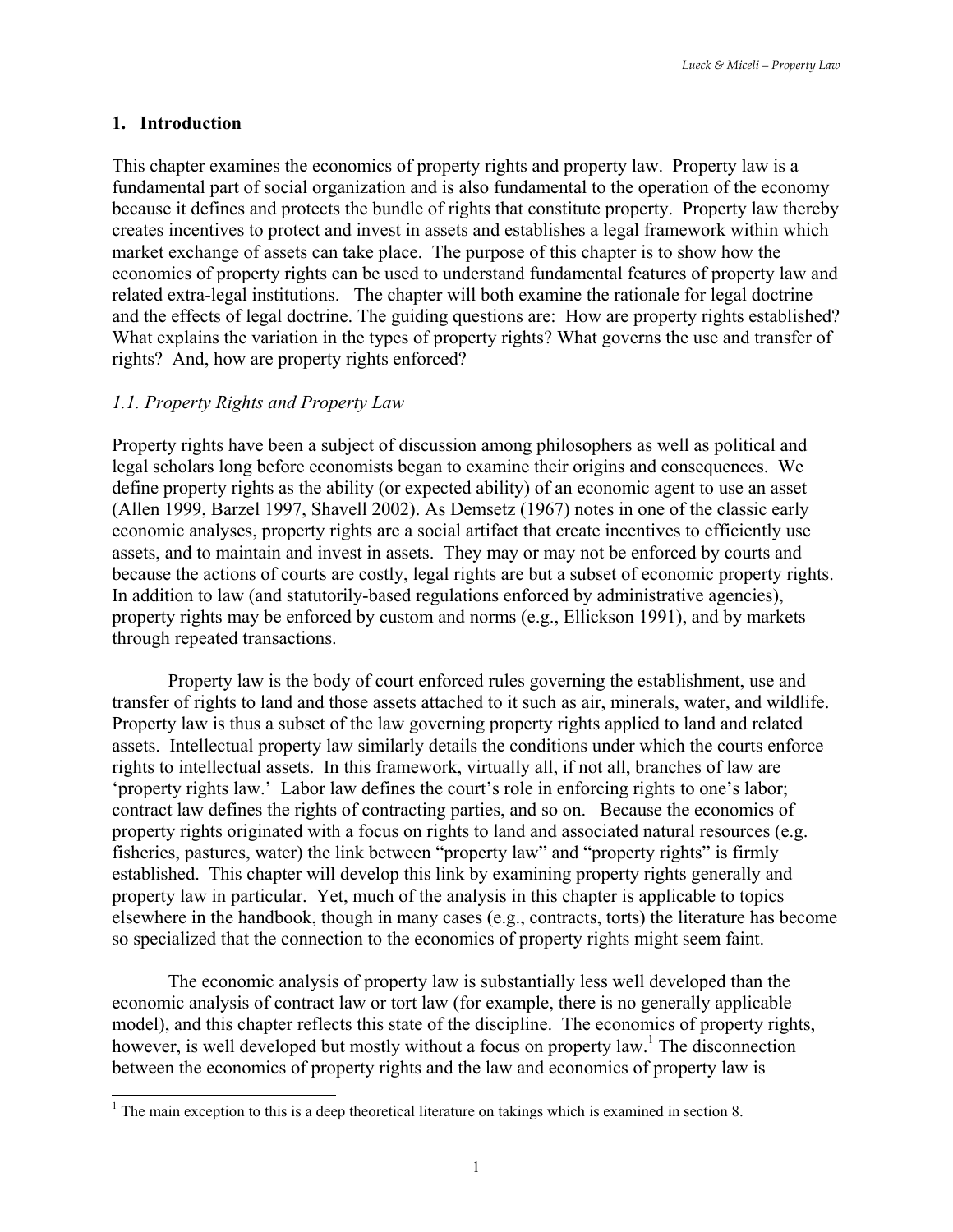longstanding. Demsetz' (1998) recent entry "Property Rights" in the *The New Palgrave Dictionary of Economics and the Law* makes absolutely no mention of property law, and much of the economics of property rights literature remains ignorant of property law.<sup>2</sup> Similarly, property law scholarship often is ignorant of economics. This is not to say there has not been important work in property law with strong economic underpinnings (e.g., Ellickson 1993, Epstein 1985, Heller 1998, Merrill 1986, Rose 1990), but it is clear that economics has not yet penetrated property law as it has penetrated contract and tort law. While it is common for courses in contract law and tort law to be taught using economics as the guiding framework, an economics based course in property law is almost unheard of. In part, this chapter seeks to break down this division by bringing the two literatures together.

#### *1.2. Property Rights, Transaction Costs, and the Coase Theorem*

The economics of property law begins with Coase (1960), who provides a property rights perspective on the problem of externalities.<sup>3</sup> Prior to Coase, economists viewed externalities as a source of market failure requiring government intervention to force the responsible party to curtail the harmful activity. Consider Coase's famous example of the rancher and the farmer with adjacent plots of land. The rancher's cattle stray onto the farmer's land causing crop damage. If the rancher's profit,  $\pi(h)$ , and the amount of crop damage,  $d(h)$ , are functions of the rancher's herd size, *h*, then the first-best optimal herd size,  $h^*$ , maximizes  $\pi(h)$ −*d*(*h*). That is,  $h^*$  solves  $\pi(h)=d(h)$ <sup>4</sup>. This is also the choice that would be made a single party were both the farmer and the rancher, Coase's 'sole owner' solution. With separate parties, however, and the absence of a contract between the farmer and the rancher or some type of government intervention (a tax, fine, or regulation), the rancher would choose the herd size to maximize  $\pi(h)$ . This results in too many cattle because the rancher adds cattle until  $\pi(h)=0$ , which implies  $h^r > h^*$ . Thus, the rancher must pay a tax (or face liability) for the damage from straying cattle or he will expand his herd beyond the efficient size.

Note that this solution to the externality problem embodies a particular assignment of property rights--namely, that the farmer has the right to be free from crop damage. Another way to say this is that the farmer is labeled as the "cause" of the harm and therefore must face liability. And if the property right (or the legal liability rule) is structured properly, the rancher will purchase the right to impose crop damage up to the point where the marginal profit from the last steer just equals the marginal damage, yielding an efficient herd size.

Coase's critique of this conventional, or "Pigovian," perspective on externalities is not that it is wrong, but that it is incomplete.<sup>5</sup> To illustrate, suppose that the rancher initially has the economic (and legal) right to impose crop damage without penalty. According to the Pigovian view, this would result in an excessive herd size because the rancher would expand the herd to *hr* . But note that the farmer would be willing to pay up to *d*′*(h)*, his marginal damage, for each steer that the farmer removes from the herd in order to avoid crop damage, while the rancher would accept any amount greater than his marginal profit,  $\pi/h$ ). Thus, if transaction costs are

 $2^2$  Merrill and Smith (2001) note this also.

<sup>&</sup>lt;sup>3</sup> Another important, though little known early property rights contribution is that of Alchian (1965).

<sup>&</sup>lt;sup>4</sup> We assume that  $\pi^{\prime\prime}$  and  $d^{\prime\prime}$  o, ensuring a unique optimum.

 $<sup>5</sup>$  This tradition is attributed to A.C. Pigou's *The Economics of Welfare* (###).</sup>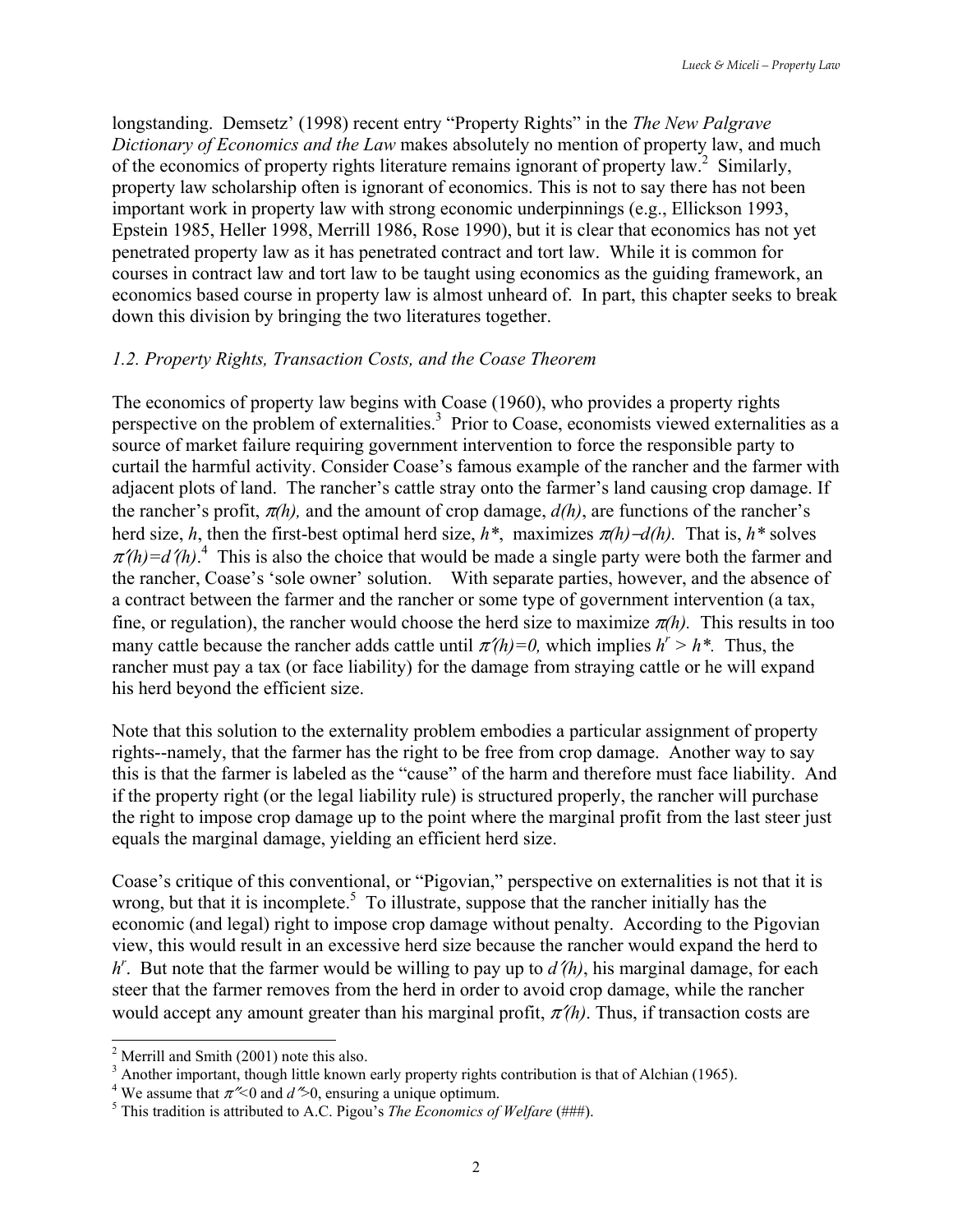zero, the parties will contract too reduce the herd to the efficient size. In other words, the farmer will purchase the rights to the straying cattle, the reverse of what happened under the Pigovian solution. The outcome in both cases, however, is efficient. This conclusion has become known as the Coase Theorem<sup>6</sup>, which can be stated in general terms as follows: *When property rights are well-defined and transaction costs are zero, the allocation of resources will be efficient regardless of the initial assignment of property rights.*

In reaching this conclusion, Coase challenged two assumptions implicit in the Pigovian view: first, that there is a unique cause of the harm, and second, that government intervention is necessary to internalize the externality. The Coase Theorem shows that neither is necessarily true. First, both ranching and farming are simultaneously causes of the harm--that is, causation is "reciprocal" in the sense that if either party is removed, the harm disappears.  $\frac{7}{1}$  Second, if private contracting is possible, a government-imposed remedy is not necessary to achieve an efficient outcome. The role of the government can be limited to assigning property rights and enforcing whatever deals the parties make. $8$  These insights are important because they suggest an expanded set of remedies for externalities as compared to the Pigovian taxation approach, a point that we elaborate on below (see section 7).

The Coase Theorem is related to two standard results from welfare economics. First, the claim that parties to an externality will achieve an efficient allocation of resources through bargaining is really just an extension of the neoclassical Invisible Hand Theorem to externality settings in which transaction costs are zero. Initial assignment of property rights, like initial endowments of wealth, is irrelevant for efficiency. However, the initial assignment does matter for the final distribution of wealth: clearly, the farmer is better off when he has the right to be free from crop damage, while the rancher is better off when he has the right to impose damage. This suggests that, when the Coase Theorem holds, courts can achieve any desired distribution of wealth by appropriately assigning rights, without sacrificing efficiency.<sup>9</sup> In other words, there is no necessary trade-off between equity and efficiency. Of course, this conclusion mirrors the Second Fundamental Theorem of Welfare economics, which says that any efficient allocation can be achieved by suitable lump sum transfers of wealth (i.e., property rights).<sup>10</sup>

#### *1.3. The Impact of Transaction Costs: When Does the Law Matter?*

 $\overline{\phantom{a}}$ <sup>6</sup> Stigler (1987) takes credit for calling this proposition the "Coase Theorem." Stilger also recounts a famous dinner at the home of Milton Friedman where Coase convinced a formidable groups of scholars (including Friedman and Stigler) that his analysis was indeed correct.

<sup>&</sup>lt;sup>7</sup> In technical terms Coase points out that most interesting actions (*Y*) depend on the actions of both parties  $(a,b)$ ; that is,  $Y = f(a,b)$ .

<sup>&</sup>lt;sup>8</sup> Ellickson, in his study landowners and the problem of straying cattle in rural California, found that such contracting does occur, though the parties do not seem to rely on established legal rules as their starting point. Rather, they proceed by "developing and enforcing adaptive norms of neighborliness that trump legal entitlements" (Ellickson, 1991, p. 4). In this context, at least, even a minimalist role for government seems unnecessary for the Coase Theorem to hold.

 $9$  Barzel (1997), however, argues that wealth effects are likely to be trivial and not a condition of the Coase Theorem. He notes that the standard example of rights shifting without compensation itself violates the assumption of zero transaction costs since such a transfer would have to be compensated to meet this condition. [0]

 $10$  Alternative assignments of property rights correspond to different initial endowments in the Edgeworth Box, which, through exchange, lead to the contract curve.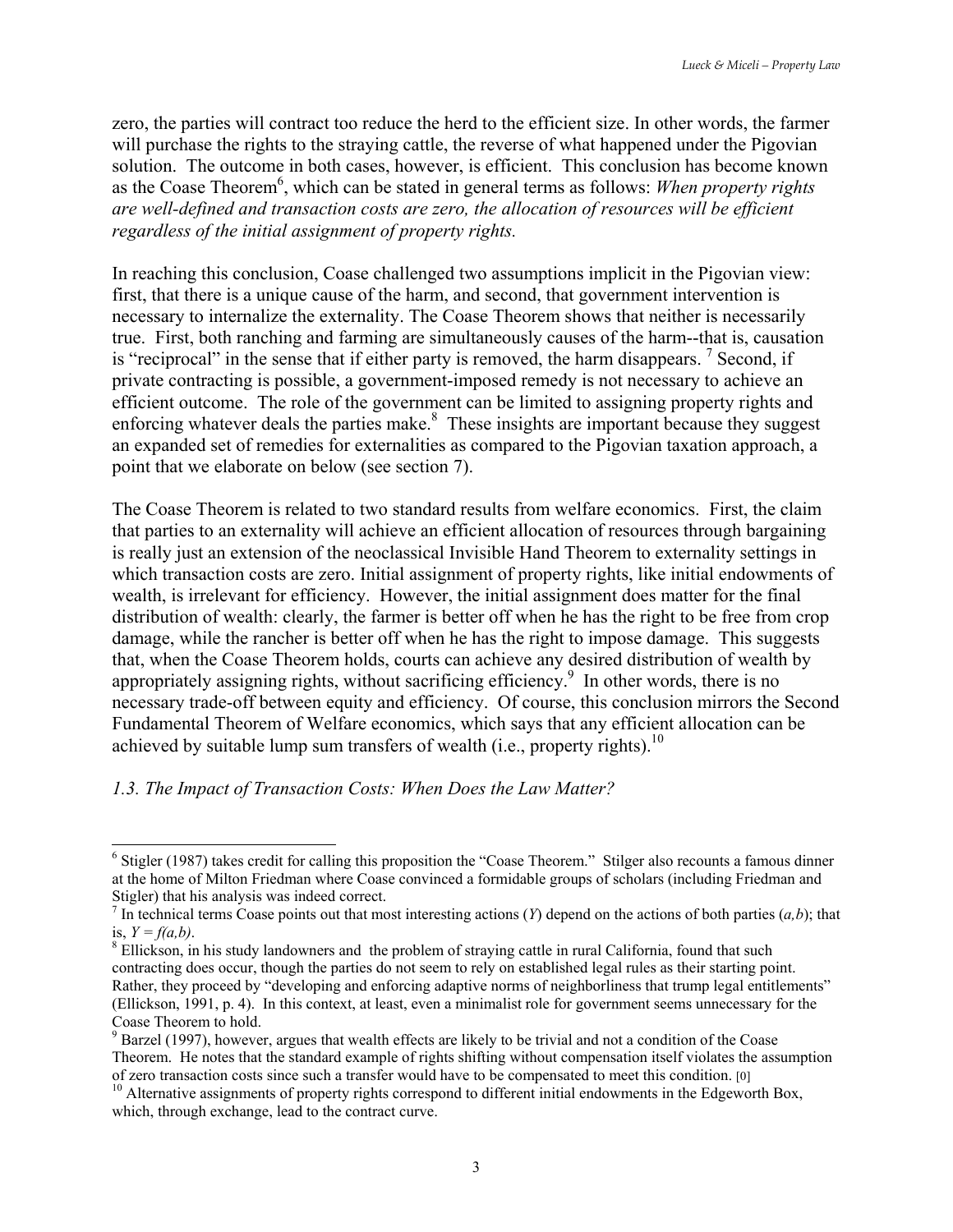Although there has been debate among economists and legal scholars on the significance of the Coase Theorem and its implications, Coase (1960, 1988) has been clear. Economic and legal institutions are important and have impacts because transaction costs are *not zero* and thus property rights are *not well defined* (Allen 1999, Barzel 1997). The Coase Theorem is merely an analytical benchmark that puts the focus on property rights. The Coasian approach thus stresses the role of transaction costs in determining the allocation of resources and the role of institutions, including law, in determining these allocations.<sup>11</sup> Seen as the costs of defining and enforcing property rights, transaction costs include enforcement costs, measurement costs, moral hazard costs, and related costs (Allen 1998).

Not only will the law matter for efficiency, as Demsetz (1972) explicitly points out, but the law itself is an economic choice, also expected to be driven by economic forces.<sup>12</sup> Indeed, Coase's (1960) discussion of nuisance law suggests an economic logic to the law in its assignment of property rights among various parties to these disputes. Coase, then, is not only the fountainhead for the economics of property rights but also for the economics of law. Yet, Coase's focus on nuisance doctrine is a limited view of property law. Nuisance and trespass law concern the resolution of disputes that are not solved in the market, so here property law can be viewed as a substitute for market allocation.<sup>13</sup> The law of property, however, is much more that trespass and nuisance; it is concerned with the establishment of property rights, the types of property rights regimes that are allowed, and the rules that govern the use and transfer of property rights. In this sense, property law is a complement to markets. If there is an overarching theme to the chapter, this is it.

## *1.4. Outline of Chapter*

 $\overline{\phantom{a}}$ 

The remainder of the chapter is organized as follows. Section 2 develops a taxonomy of property rights to illustrate the basic economic models. Sections 3 examines the origin of rights. Section 4 follows with an analysis of the changes in property rights, or what has become known as the evolution of rights. Section 5 then examines various forms of voluntary exchange, including markets, leases, and inheritance. Section 6 examines involuntary transfers of title by adverse possession and theft. Section 7 examines various means of internalizing externalities. Section 8 considers issues related to public (collective) ownership, as opposed to private ownership, of property, including the optimal scale of ownership and takings. Finally Section 9 concludes. Each section is a mix of formal and informal theory and application to law and related institutions. Throughout we try to make clear that the goal of the chapter is to use economics to illuminate the rationale for and effects of property law doctrine. Where possible we summarize the empirical literature or explain empirical applications. The sections are not symmetric because the literature is not symmetric.

 $11$  Many scholars have called a case of zero transaction costs a "Coasian world" [get cites], but in making his case that the real world is full of transaction costs, Coase (1988) claims "I am not a Coasian" [full cite].<br><sup>12</sup> In another pathbreaking article, Coase (1937) used a similar transaction cost argument to define the boundary

between markets and firms. Barzel and Kochin (1992) note the link between Coase's property rights and transaction costs theories.

<sup>&</sup>lt;sup>13</sup> But see section 7.4 where we argue that trespass law can be seen as promoting voluntary resolution of certain property rights disputes.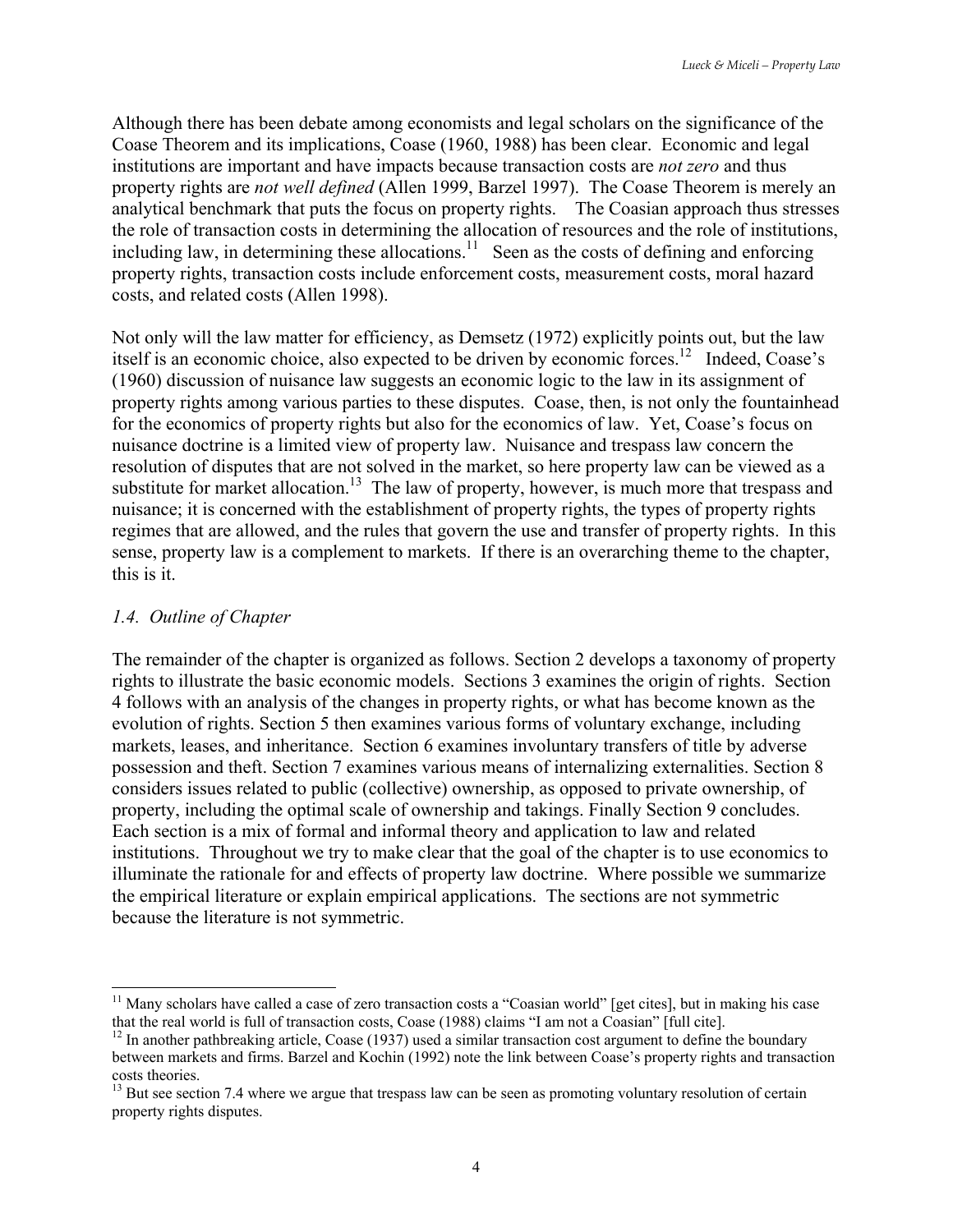## **2. A Taxonomy of Property Rights**

Since property rights predate property law it is appropriate to first examine the predominant types of property rights regimes. With this basic understanding, the economics of property law can be pursued. The economics of property rights began with Frank Knight's (1924) analysis of public and private roads. Knight showed that a public road with no charge for access would be overused compared to the private road because users would not face the full cost of their actions. Gordon (1954) further developed Knight's preliminary model – establishing the now famous 'average product rule' for input use -- in the context of an open ocean fishery where no one could be excluded.<sup>14</sup> Gordon's model was completed with Cheung's (1970) paper, which fully characterized the Nash equilibrium for an open access resource.

Our analysis of various property rights regimes will use a common set of notation in which a fixed asset (e.g., plot of land) is used in conjunction with a variable input  $(x)$  in order to produce a market output  $(Y = f(x))$ . If the input is available at a market wage of *w*, then the first-best use of the input  $(x^*(w))$  must maximize  $R = f(x) - wx$  and satisfy the first-order necessary condition  $f'(x) = w$ . The first-best value of the land is thus  $V^* = \int_0^\infty R^*(x^*, t) e^{-rt} dt$ , where *r* is the discount rate.<sup>15</sup> We start with open access, or a complete lack of property rights, and then, in turn, examine private property rights, common property, and mixed property rights regimes.

## *2.1. Open Access*

Assume there are *n* individuals who have unrestricted assess to a resource such as a piece of land, and that output from the land (i.e., beef from grazing animals) is given by  $Y = f(\sum_{i=1}^{n} x_i)$ where  $x_i$  is the effort of the  $i^{th}$  individual,  $f'(\cdot) > 0$  and  $f'(\cdot) < 0$ , and the opportunity cost of effort is the market wage,  $w_i$ <sup>16</sup> Each person's objective is to maximize his own rent subject to the constraint of open access, which means that each user can only capture (and own) the output in proportion to his share of effort.<sup>17</sup> This means each person must solve the following constrained maximization problem:

$$
\max_{x_i} R_i = f^i(x_i) - w_i x_i
$$
  
subject to 
$$
f^i = \left[ x_i / \sum_{i=1}^n x_i \right] f(\sum_{i=1}^n x_i)
$$
 (2.1)

 $14$  Scott (1955) similarly shows the dissipation under open access and the private property solution.

<sup>&</sup>lt;sup>15</sup> Each period's rent can be viewed as a steady state outcome.<br><sup>16</sup> This production function captures the effect of competing users of the open access asset and is standard in the literature. Also, note that while ownership of the land is absent each person is assumed to have perfect ownership of themselves and their labor.

 $17$  This is a standard assumption but might be modified to explicitly distinguish use effort from violence effort.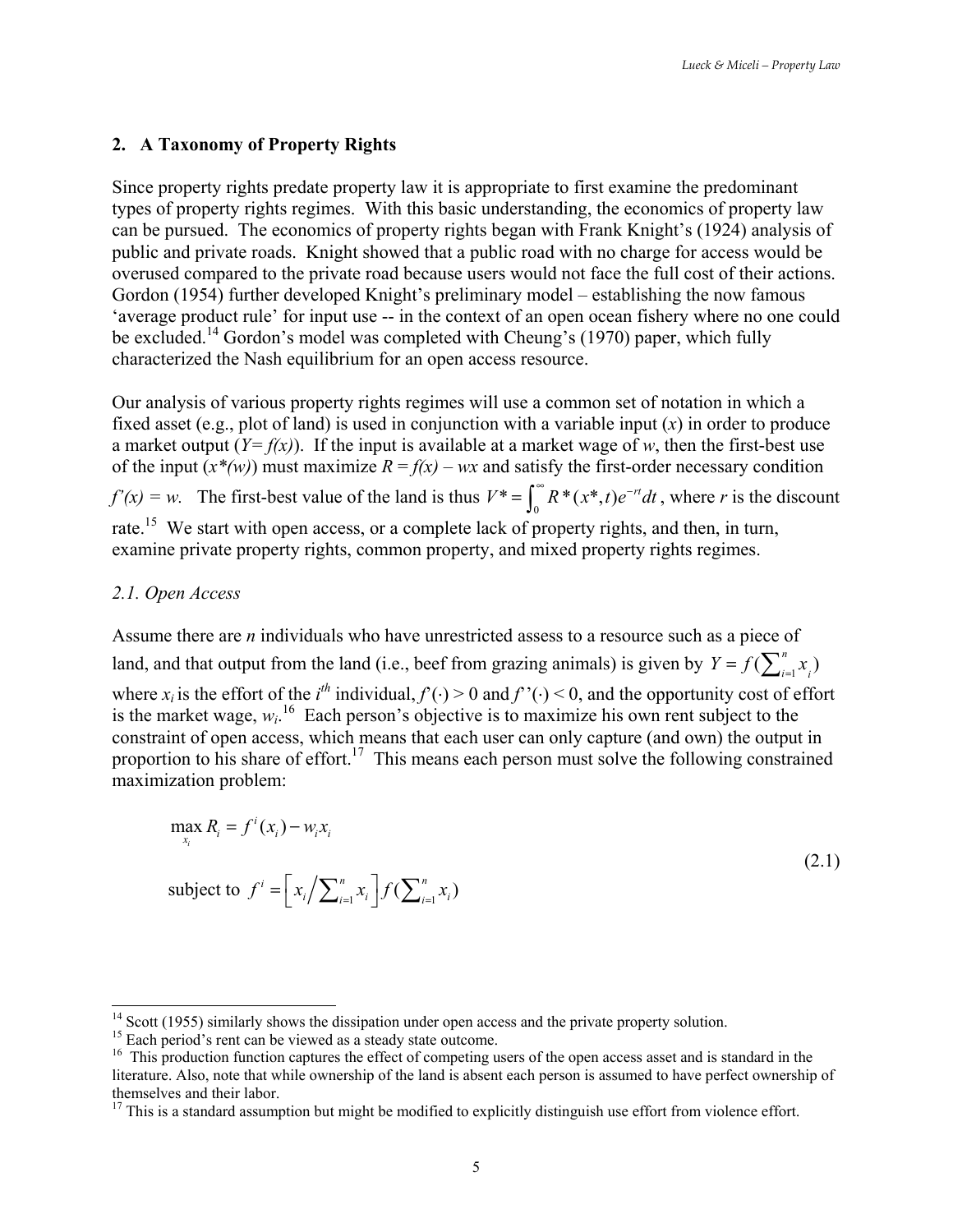Assuming that all users are homogeneous<sup>18</sup> ( $w_i = w_j$ , for all  $i \neq j$ ), the Nash open access equilibrium is  $x = x^{oa}(n, w_1, ..., w_n)$ , which must satisfy the first-order necessary condition

$$
\left(n - 1/n\right) \left( \int \left(\sum_{i=1}^{n} x_i\right)_{\sum_{i=1}^{n} x_i} \right) = \left(\frac{1}{n}\right) f'(\sum_{i=1}^{n} x_i) = w_{i, i} = 1, ..., n. \tag{2.2}
$$

Equation (2.2), as Cheung shows, is indeed identical to Gordon's asserted average product equilibrium, but only in the limiting case of an infinite number of users with unrestricted access.<sup>19</sup> Thus, in the limit as  $n \rightarrow \infty$ , (2.2) becomes

$$
\left(f\left(\sum_{i=1}^{n}x_{i}\right)\right)_{i=1}x_{i}\right)=w,
$$
\n(2.3)

which states that the open access equilibrium level of effort occurs where the average product equals the wage. More importantly, this limiting case also implies that rents are completely dissipated; or that,  $\sum_{i=1}^{n} R_i = \sum_{i=1}^{n} \left[ f'(x^{oa}) - wx^{oa} \right] = 0$ . Similarly, the present value of the asset is also zero; that is,  $V^{oa} = \int_{0}^{\infty} R(x^{oa}, t) e^{-rt} dt = 0$ .

In this framework, the absence of property rights leads to overuse of the asset and complete dissipation of its value.<sup>20</sup> Complete dissipation is a limiting result, however, of the assumption of homogeneous users. If users are heterogeneous, dissipation under open access will be incomplete, and infra-marginal (low cost) users will earn rents (Libecap 1989). The presence of rent under open access may be an important factor in preventing the establishment of rights to the open access resource because those earning rents will have incentives to maintain the open access regime.

#### *2.2 Private Property Rights*

 $\overline{\phantom{a}}$ 

Private ownership, as Knight first noted is the straightforward solution to the open access problem.<sup>21</sup> Under the conditions of the Coase Theorem, the owner faces the full value and opportunity cost of asset use, he chooses the first-best level of use  $(x^* \le x^{oa})$ , and generates  $V^*$  $V^{oa} = 0$ . The Coase Theorem also implies that, as long as property rights are well defined the organization of the asset's use will not matter: the owner may use the land himself, he may hire inputs owned by others, input owners may hire (or rent) the asset, or there may be a sharing arrangement between the asset owner and the input owners.

Not only does private ownership create incentives for optimal resource use, it also creates incentives for optimal asset maintenance and investment. With open access, no user has any

 $18$  This has been the starting point with Knight, Gordon and Cheung,

 $19$  Equation (2.2) is actually a weighted average of average and marginal products. Brooks et al. (1999) show that Cheung's(1970) equilibrium holds in a dynamic setting.

<sup>&</sup>lt;sup>20</sup> Hardin's (1968) famously named "tragedy of the commons" is a popularized version of this literature.<br><sup>21</sup> This was well understood by Hobbs, Bentham, Locke and Blackstone long ago.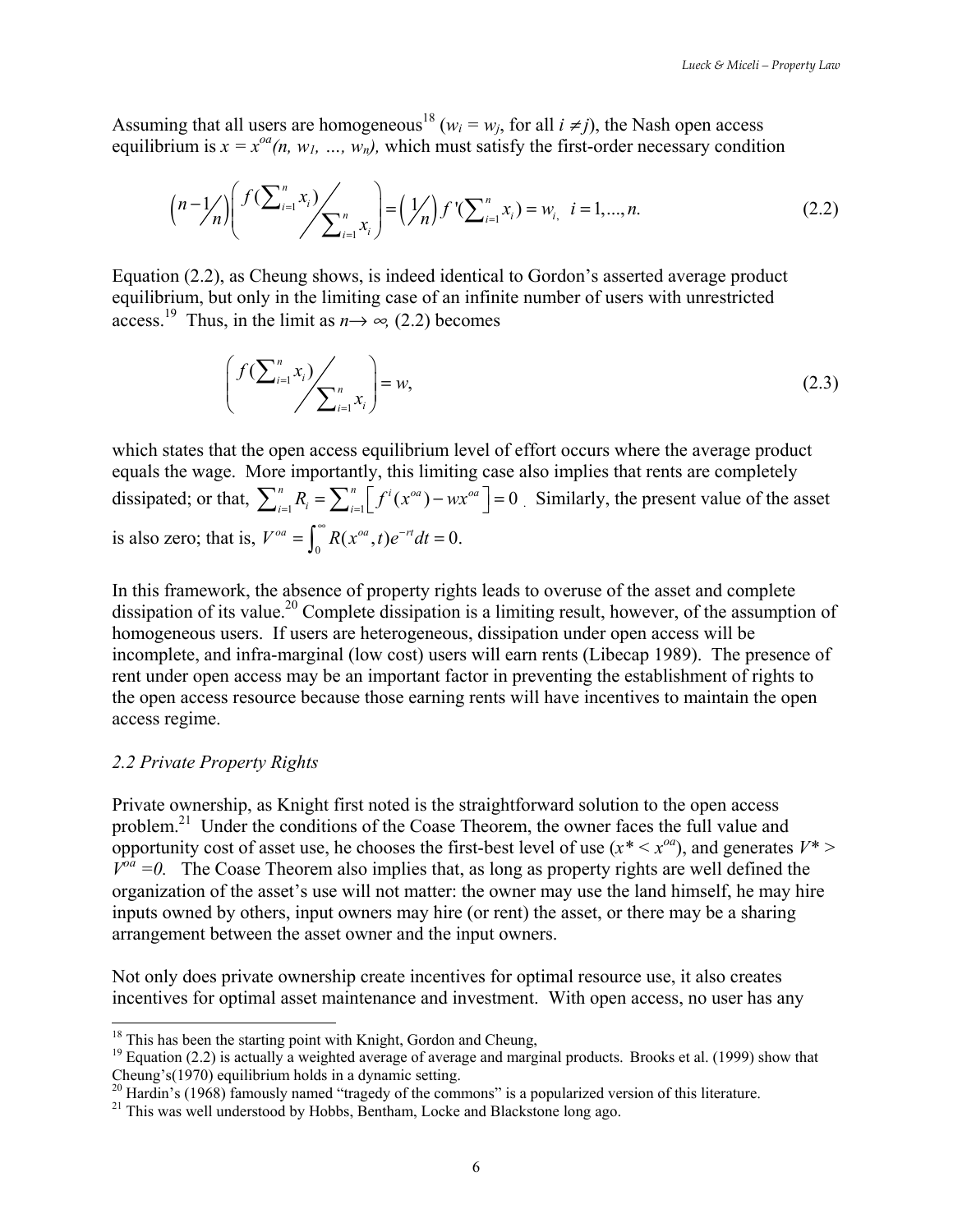incentive to use inputs that have a future payoff.<sup>22</sup> To see the effect on investment, consider a slightly modified version of the model above.<sup>23</sup> Let future output be  $Y_{t+1} = f(x_t)$ , where  $x_t$  is current investment, available at a market wage of *w*, and the interest rate is *r*. The first-best use of the input  $(x_i^*)$  must maximize  $R = f(x_i)/(1+r) - w_i x_i$  and satisfy the first-order necessary condition  $f'(x_t)/(1+r) = w_t$ . This outcome is generated under perfect private ownership. Now let  $\pi$  be the probability of expropriation (because of imperfect property rights) of the future output, so that  $(1-\pi)$  is the probability the investor's output remains intact. The solution to the investment problem  $(x_t^{\pi})$  is now to maximize  $R = f(x_t) [1-\pi/(1+r)] - w_t x_t$  which must satisfy  $f'(x_t) [1-\pi]$  $\pi$ / $(1+r)$ ] =  $w_t$ . This clearly implies less investment ( $x_t^{\pi} < x_t^*$ ). Pure open access means that no investor could claim future output ( $\pi = I$ ), so  $x_t^{oa} = 0$ , and the rent from investment also equals zero.

In a recent article, Heller (1998) identifies a situation in which a large number of uncoordinated individuals have the right to exclude users, thus creating a regime in which assets are under-used because each rights holder can exercise a 'veto' over use. Because of the incentive to under use rather than over use the asset, Heller labeled this the anti-commons and argues that many of the development problems in post-communist Europe are plagued with this problem of 'too many owners.' Buchanan and Yoon (2000) formalized Heller's idea and gave it application in cases where competing bureaucracies can stifle development by exercising veto rights. De Soto's (2000) documentation of the difficulties of operating in an economy heavily laden with overlapping bureaucracies is a similar application (as discussed in Section 5.1.2). Anderson and Lueck's (1992) study of 'fractionated'ownership of land on American Indian reservations is a similar application. Anderson and Lueck found that divided ownership of agricultural land led to dramatic reductions in the value of agricultural output. While the anti-commons phenomenon clearly is real, it can reasonably seen as an open access investment problem rather than as a distinct regime.

The empirical literature on private property rights is of two types. First, there is a literature that attempts to measure the dissipation from open access and compare resource use to that under private property. This literature is dominated by studies on natural resources and especially of fisheries where open access regimes have been common (e.g., Agnello and Donnelly 1975, Bottomly 1963). These studies have estimated the deadweight losses from open access use and compared levels of asset use in open access regimes with those of private property and other limited access regimes. Second, there is a recent and growing literature on the effects of property rights security on resource use and investment. Much of this literature has focused on the investment effects of differences in legal title to land. In his survey article Besley (1998) notes that the econometric evidence for positive investment effects in developing countries is quite limited. These limits arise from data limitations (on both measures of investment and measures of property rights security) and from potential property rights endogeneity. We expect

l

 $22$  Writing before Adam Smith, Wm. Blackstone (Book II, Chapter 1, 1765) recognized this and wrote: "And the art of agriculture, by a regular connexion and consequence, introduced and established the idea of a more permanent property in the soil, than had hitherto been received and adopted. It was clear that the earth would not produce her fruits in sufficient quantities, without the assistance of tillage: but who would be at the pains of tilling it, if another might watch an opportunity to seize upon and enjoy the product of his industry, art, and labor?"

 $23$  This is based on the detailed analysis of Bohn and Deacon (2000).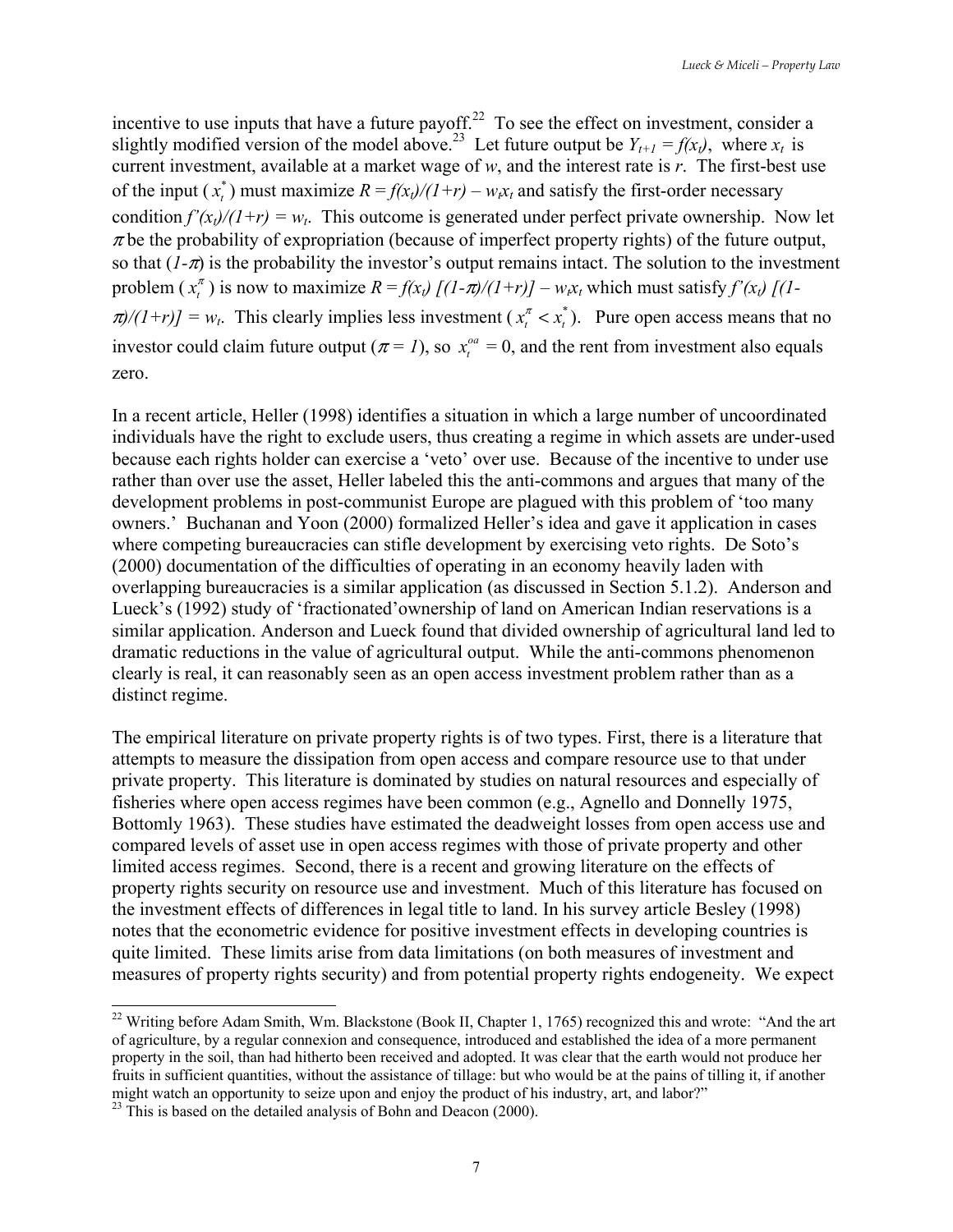more investment with better defined rights, but as we discuss in section 4, the choice of property rights regime can itself be influenced by investment levels or other correlated variables. Thus the econometric issue is how to find an instrument for property rights variables to isolate the effect of rights on investment.

#### *2.3. Common Property Rights*

 $\overline{\phantom{a}}$ 

In modern social science the term 'commons' or 'common property' originated in the analysis of what is now called open access. Yet, in law and custom common property has long meant, in stark contrast to open access, exclusive ownership by a group.<sup>24</sup> Common property regimes have been well documented, especially for natural resource stocks in less developed economies (Bailey 1992, McKay and Acheson 1987, Ostrom 1990), and their details have been studied in many settings (e.g., Dahlman 1980, Eggertson 1992, Stevenson 1991). Many writers on common property have noted the gains from group enforcement of rights to the resource (Ellickson 1993, McKay and Acheson 1987, Ostrom 1990, and Stevenson 1991), and we model common ownership to take this empirical feature into account.

Common property is best viewed as an intermediate case between open access and private ownership. Common property may arise out of explicit private contracting (*e.g.*, unitized oil reservoirs, groundwater districts) or out of custom (*e.g.*, common pastures and forests); it may have legal (*e.g.*, riparian water rights) or regulatory (*e.g.*, hunting and fishing regulations) bases that have implicit contractual origins. Contracting to form common property effectively creates a group that has exclusive rights to the resource (Eggertsson 1992, Lueck 1994**)**. Acting together individuals can realize economies of enforcing exclusive rights to the asset. Equation (2.2) implies that waste can be reduced simply by restricting access to the asset.

A contracting model can illustrate how common property can limit waste from the rule of capture.<sup>25</sup> Contracting to form common property effectively creates a group that has exclusive rights to the resource. We assume that (contractual) agreement among group members pertains only to the group's size and the joint effort to exclude outsiders. In this setting, individuals acting together can realize economies of enforcing exclusive rights to the asset, so we also assume the costs of excluding (or policing) non-members can be represented as *p(n)*, where *p'(n)*  $< 0$  and  $p''(n) > 0$ .

A simple and customary method of allocating use of common property is a rule that grants equal access to all members of the group (Ostrom 1990). Equal sharing of the asset avoids the explicit costs of measuring and enforcing individual effort (or use) but still creates an incentive for over use.<sup>26</sup> Effort is not explicitly part of the common property 'contract' so each member choose his own effort  $(x_i)$  as he captures his share of the asset's output  $(Y = f(x))$  again) in competition with other group members. The size of the group is chosen to maximize the wealth of the group

 $^{24}$  Indeed Hardin's (1968) famous paper incorrectly characterizes the common pastures of English villages as open access resources when the historical record shows clearly that they were common property (e.g., Dahlman 1980, Smith 2000).

<sup>&</sup>lt;sup>25</sup> The model is based on Lueck (1994). Also see Caputo and Lueck (1994) and Wagner (1995).

<sup>&</sup>lt;sup>26</sup> Common property might also be viewed as an output sharing contract with moral hazard. In this framework group members shirks as in a principal-agent model (see Lueck 1994). Empirical both types of common property – asset sharing and output sharing – are found.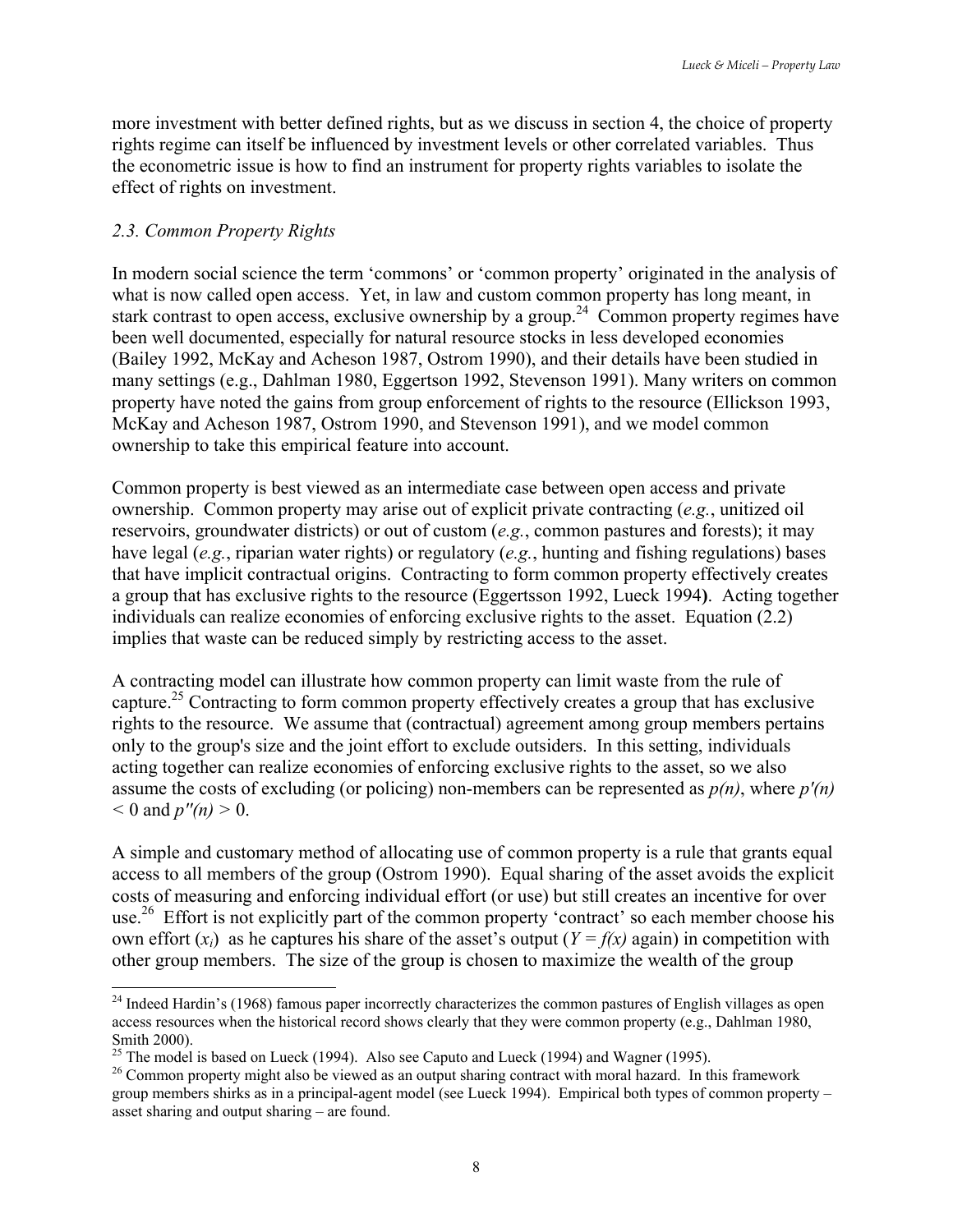subject to the constraint of aggregate effort  $(X<sup>c</sup>)$  by members operating in a common property regime, and in recognition of the costs of excluding outsiders. Optimal group size is a tradeoff between increased resource use with a larger group and increased enforcement costs associated with a smaller group. Formally the problem is

$$
\max_{n} R = f\left(\sum_{i=1}^{n} x_i^{c}(n)\right) - \sum_{i=1}^{n} (w_i x_i^{c}(n)) - p(n),
$$
\n(2.4)

where  $x_i^c$  is the individual's solution to the problem in equation (2.1). The optimal group size,  $n<sup>c</sup>$  determines total effort<sup>27</sup> and must satisfy the first-order necessary condition

$$
\frac{\partial R}{\partial n} = \sum_{i=1}^{n} \left[ \left( f' \left( \sum_{i=1}^{n} x_i \right) - w_i \right) \right] \frac{dx_i^c}{dn} - p'(n) = 0. \tag{2.5}
$$

Equation (2.5) states that the gain from an additional member in terms of a marginal reduction in policing costs must equal the marginal reduction in aggregate rent from overuse of the resource. The net present value of the common property resource is thus  $V^c = \int_{0}^{\infty} R(x^c, t) e^{-rt} dt > 0$ , where  $V^* > V^c > V^{oa} = 0$ . While the value of an asset governed by common property is less than its

first-best value, it could clearly have greater value than private property depending on the magnitude of the policing cost and overuse effects.

Dissipation from internal capture can be limited by maintaining a homogeneous membership. With equal sharing rules, a homogeneous membership maximizes the present value of a common property resource (Lueck 1994, 1995). Once a group chooses an equal sharing rule there is an incentive to maintain homogeneity. With heterogeneous members and equal shares, highly productive individuals will supply too little effort and the less productive will supply too much, so dissipation will increase. In effect, equal-sharing rules increase group wealth with homogeneity among group members. This provides an economic rationale for preserving homogeneity by screening potential members, by indoctrination, or by restricting the transfer of memberships.

There are other potential limits on the capture behavior of individual common property owners that are not considered by the above model. For example, if group members expect to interact over long periods the incentive to overuse the resource may be limited by the desire to maintain the productive relationship. Accordingly, customary rules can evolve that restrict members, for instance, by limiting the size of private herds on a common pasture (Rose 1986, Smith 2000). For common resources that are attached to land such as oil, game, and water, ownership of the land can limit access to the resource. In effect, the group is the set of private landowners who have access to the common resource. In this case, private contracting to consolidate land

<sup>&</sup>lt;sup>27</sup> Total effort is given by  $X^c = \sum_{i=1}^{n^c} x_i^c$ .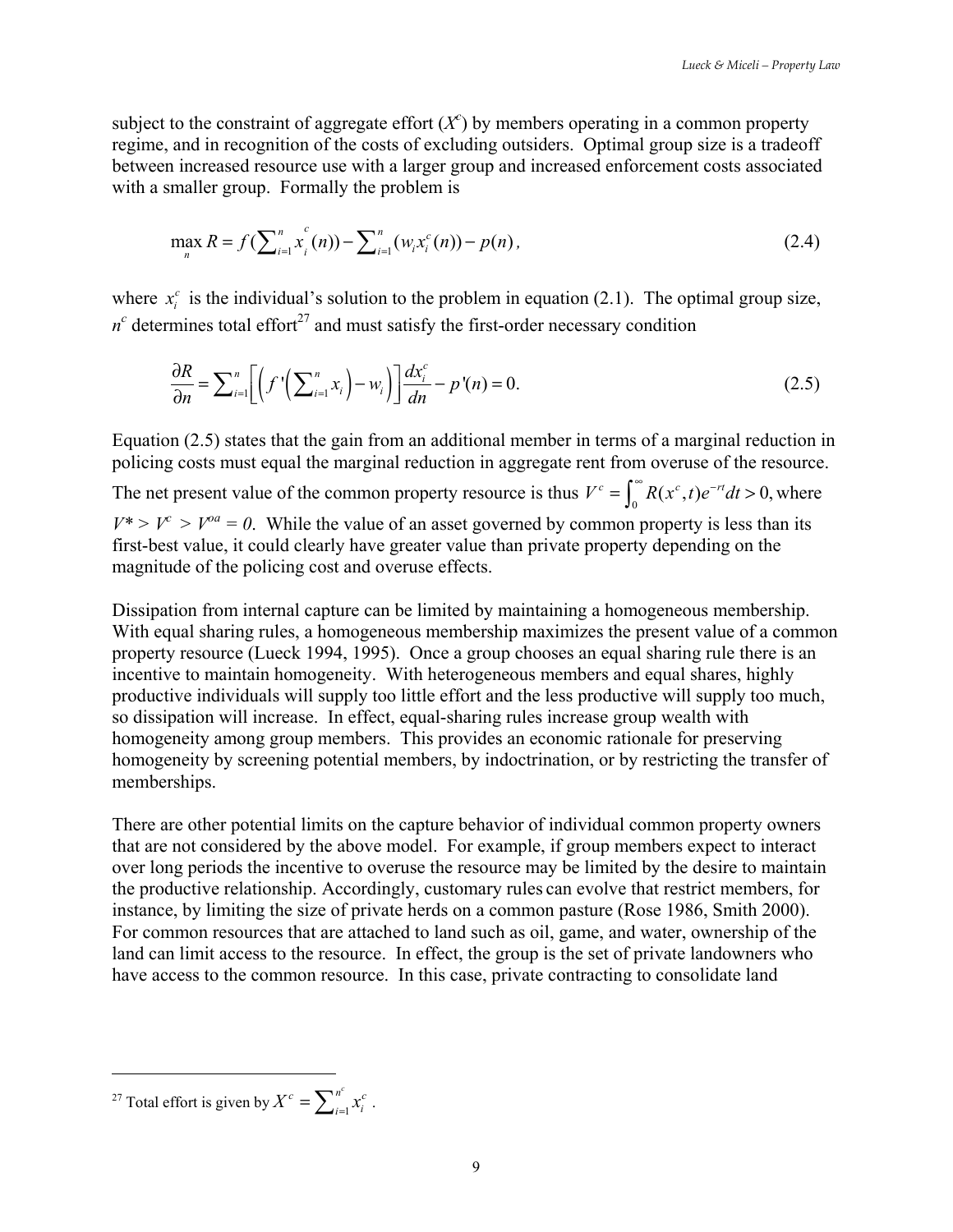holdings is a possible solution to the ownership problem for the attached resource (Libecap and Wiggins 1984, Lueck 1989).<sup>28</sup>

It is difficult to know how important common property regimes are in modern economies. Certainly families and other 'close knit' groups use common property rights to govern resources. The 'lobster gangs' of Maine are perhaps the most famous such case. In modern businesses they seem to be less typical, perhaps because group ownership leads to costly transfers of rights that must ultimately be governed by political decision making. It may also be true that large-scale enforcement by the state (i.e., courts, police) has usurped the major advantage of common property. In law, riparian water rights and the public trust doctrine (as we show in Section 8.2.1 below) still contain important elements of a common property regime.

#### *2.4. State Property Rights*

 $\overline{\phantom{a}}$ 

A third, and increasingly important, category of property rights are those held by the state. Governments (local, state and federal) own vast amounts of land, buildings, and capital equipment. Local governments own schools, road ways and fleets of police cars. States own vast tracts of land, especially in the west, where statehood grants established state trust lands to be managed to finance schools. States own universities and administrative buildings. The federal government owns over one-third of the total land area in the United States, again with a much larger presence in the western states. It owns the Outer Continental Shelf from the shore to the 200-mile international border and thus own billions of dollars worth of oil-gas and other resources. The federal government also has vast holdings of urban real estate (e.g., The White House, federal buildings throughout the country) and billions of dollars of capital equipment ranging from fighter jets and aircraft carriers to personal computers and desks.

The specific set of property rights than govern these state assets varies widely and has not been systematically analyzed by economists.<sup>29</sup> All are under the control of some administrative agency be it the US Army, the state highway department, or the Bureau of Land Management. The statutes and regulations and political forces that govern these agencies varies widely and thus lead to a range of outcomes. Many federal lands are managed passively and are thus open access for many uses, especially for outdoor recreation such as cycling, fishing, hiking, hunting, and rafting. This is true for the bulk of land administered by the Bureau of Land Management, the Forest Service, and the Fish and Wildlife Service.<sup>30</sup> Other lands and uses are governed by a combination of price and non-price (lottery, waiting lists) mechanisms, but open to virtually all citizens in principle. Commercially valuable natural resources, such as coal, oil-gas, and timber, are routinely leased to private firms, who essentially have private rights over certain attributes of the land (Nelson 1995). Ski resorts have long term leases to operate on federal lands, and commercial businesses such as hotels tend to have similarly long term agreements to operate in

<sup>&</sup>lt;sup>28</sup> On the other hand, there are problems when resource rights are tied to land ownership. For example, further parcelization of land can exacerbate the rule of capture as it has done with oil discovered in urban areas. In addition, linking rights can create incentives for further parcelization. For instance, under riparian doctrine linking water to land sometimes yields long, narrow "bowling alley" parcels designed to extend water rights to many users (Dukeminier and Krier 2002).

 $^{29}$  Nelson (1995), however, notes the underlying and variable system of property rights in federal lands.

 $30$  For these assets the typical rhetoric is that open access is good since 'they belong to all of us' yet no one would make the same claim for an F-18 fighter jet.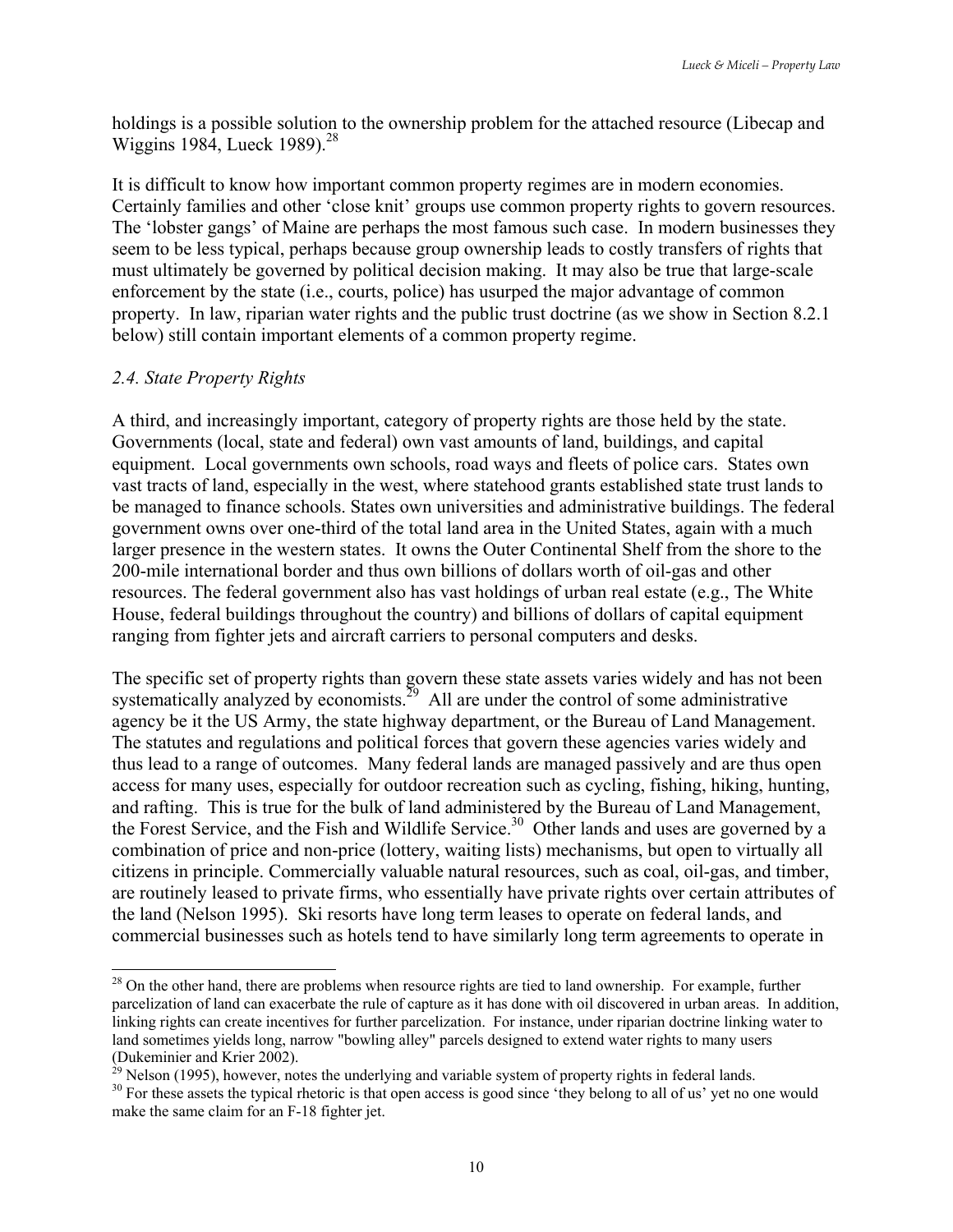national parks. Moveable property like desks, planes and rifles are governed differently as well. In some cases state assets are assigned to individual users and thus become an almost exclusive usufruct right. It is well known that a soldier's rifle is 'his rifle' and no one else's. What seems to be common to all of these regimes is a severe limit on transferability of rights.

Given the great variation in property rights, the analysis of state property not only requires a detailed knowledge of the asset and the relevant administrative agency but also a workable theory of bureaucracy. The limited applicable literature is found in the analysis on natural resource agencies, especially those governing federal lands. An early study by Stroup and Baden (1973) examined the behavior of the Forest Service and the management of national forests. They pointed out the different incentives faced by Forest Service managers compared to those of private forest owners and how interest groups influence agency behavior. Since that time there has developed a literature that has examined the economic efficiency of public land management, mostly concluding that federal lands are not particularly well managed, and that these inefficiencies often are coupled with lower environmental quality.

The relevant law for state property has origins in common law (e.g., mining on federal land in a first possession rule) but is primarily governed by statutes and regulations, all shaped by bureaucrats, interest groups and politicians. These legal constraints shape the objective of agencies. For example, managers of state school trust lands in the west are typically mandated to maximize financial returns and are used under a system of leases to private parties for uses ranging from farming to hunting to logging. National forests, however, are governed by federal 'multiple use' statutes which very often limit the ability of managers to generate revenue from forest use. These statutory constraints, in turn, shape the property rights that develop.

## *2.5. Mixed property rights and complex assets*

Real property regimes are more complex than the open access, private property, common property, and state property discussions suggest.Real property rights regimes, in fact, are mixtures of these basic types. A rancher's land may seem to be private but this is only a partial description. The right to the grass for grazing is private but the streams running through the property may be open access for fishing or recreation; or the grass may be a lease from a federal agency with mineral rights held by yet another private party. The underlying oil reservoir may be governed by a unitization contract (subject to oversight by an state oil conservation agency) among many neighboring ranchers, essentially mimicking common property. Predator control for coyotes that roam across many ranches may likewise be governed by a common property regime. Similar scenarios are found in residential and commercial real estate, and Bailey (1992) found a mixture of ownership regimes among aboriginal peoples. This suggests a mixture of rights. Because assets are a complex collection of valuable attributes, ownership is also a complex collection of rights (Barzel 1982, 1997, Eggertssonn 1990, Ellickson 1993, Rose 1998), comprised of the four fundamental types.

Little work has been done to understand the forces that determine the optimal complexity of property rights. This area thus remains an important area for future work. Smith's (2000) study of the common field system of medieval Europe is one of the few to examine the economic logic of a mixed property regime. Smith notes that for crops the land in the typical village was private,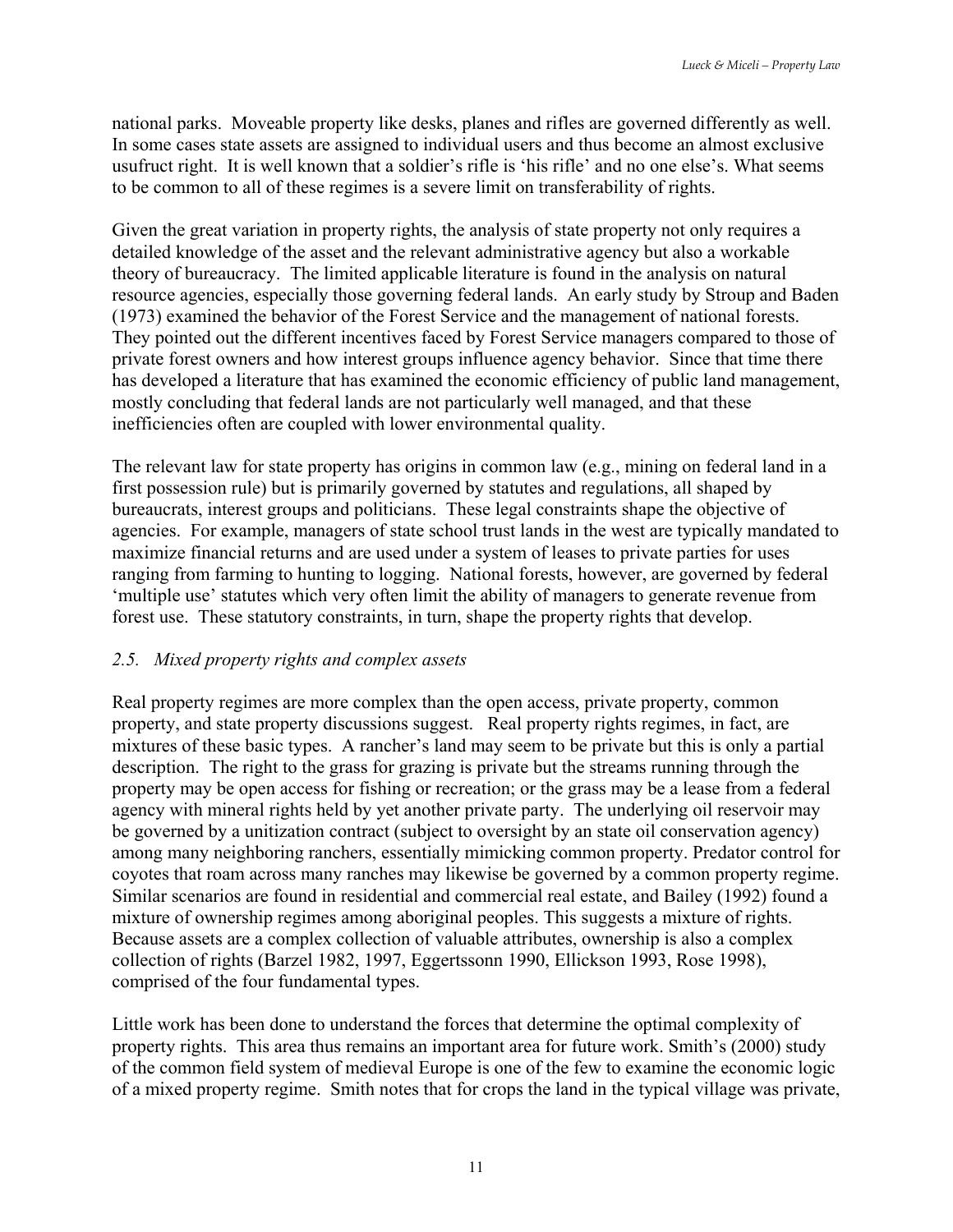but that for grazing the land was common property.<sup>31</sup> He notes how private property for crops provides incentives for investment and husbandry and how a larger scale of land ownership is optimal for grazing (of private herds). Lueck's (1989) study of wildlife law focuses on the variation in ownership of wildlife but recognizes that wildlife is but one of many valuable attributes of the land and that the dominate property regime is linked to agricultural use. Ellickson (1993) similarly notes a wide range of mixed regimes, including legal and customary rights. These studies are important in furthering our understanding of the complexity of rights but are lacking a cohesive (and ultimately formalized) framework. The modern principal-agent literature on contracts, especially that on moral hazard, may be a starting point as our discussion of land leases in Section 5 suggests. The major question is to what extent each individual attribute of asset can be treated as an independent asset whose ownership is independently determined.

The common law of property begins with the *ad coelum* doctrine's mandate that ownership of land includes all attributes in an infinite projection above and below the earth's surface.<sup>32</sup> In this system the only ownership question is the size of the surface boundaries. The *ad coelum* framework ultimately breaks down because various attributes (as the rancher example shows) have different surface projections. Thus the optimal ownership of land for a home may be one acre, but for an oil reservoir it may be ten thousand acres and for an airshed it may be much larger still. The law has long recognized the limits of *ad coelum* doctrine and has developed to accommodate the demand of different attributes of land. The law of servitudes and the law of separate estates in water and minerals are clear examples. Modern public administration of environmental resources are recent applications (e.g. Rose 1998). The law of nuisance and trespass, the focus of Coase's analysis, has to do with conflicts that ultimately arise between the owners of adjacent parcels, which derive from complex assets with various dimensions of use. The doctrine of private necessity, for example, is an exception to the law of trespass, that actually allows one to use another's property in an emergency.<sup>33</sup> Thus emerges the traditional legal concept of property rights as a "bundle of sticks;" an idea that accurately meshes with the complexity and mixed ownership of real assets. As Ellickson (1993) notes, the common law allows a wide variety of subdivision of rights in time, use, space.

## **3. The Origin of Property Rights**

This section examines the origin of property rights. In both custom and law first possession has been the dominant method of establishing rights, and the rationale for and the effects of this mechanism will be examined closely. It will be clear that the manner by which possession is defined and enforced will be crucial in the type of rights that are created. Alternatives to first possession are also examined including auctions, lotteries, and administrative assignments.

## 3.1. *First Possession*

l <sup>31</sup> Smith labels this regime a "semi-commons."

<sup>&</sup>lt;sup>32</sup> The complete Latin phrase is *"cujus est solum ejus est usque ad coelum*," which translates "to whomsoever the soil belongs, he owns also to the sky and to the depths" (Dukeminier and Krier 2002, p.141).

<sup>&</sup>lt;sup>33</sup> Ploof v. Putnam 81 Vt. 471, 71 A 188 (Supreme Court of Vermont, 1908). Here a person was allowed to tiedown a boat at a private dock during a severe storm without permission. The court ordered the user to pay for the use of the asset.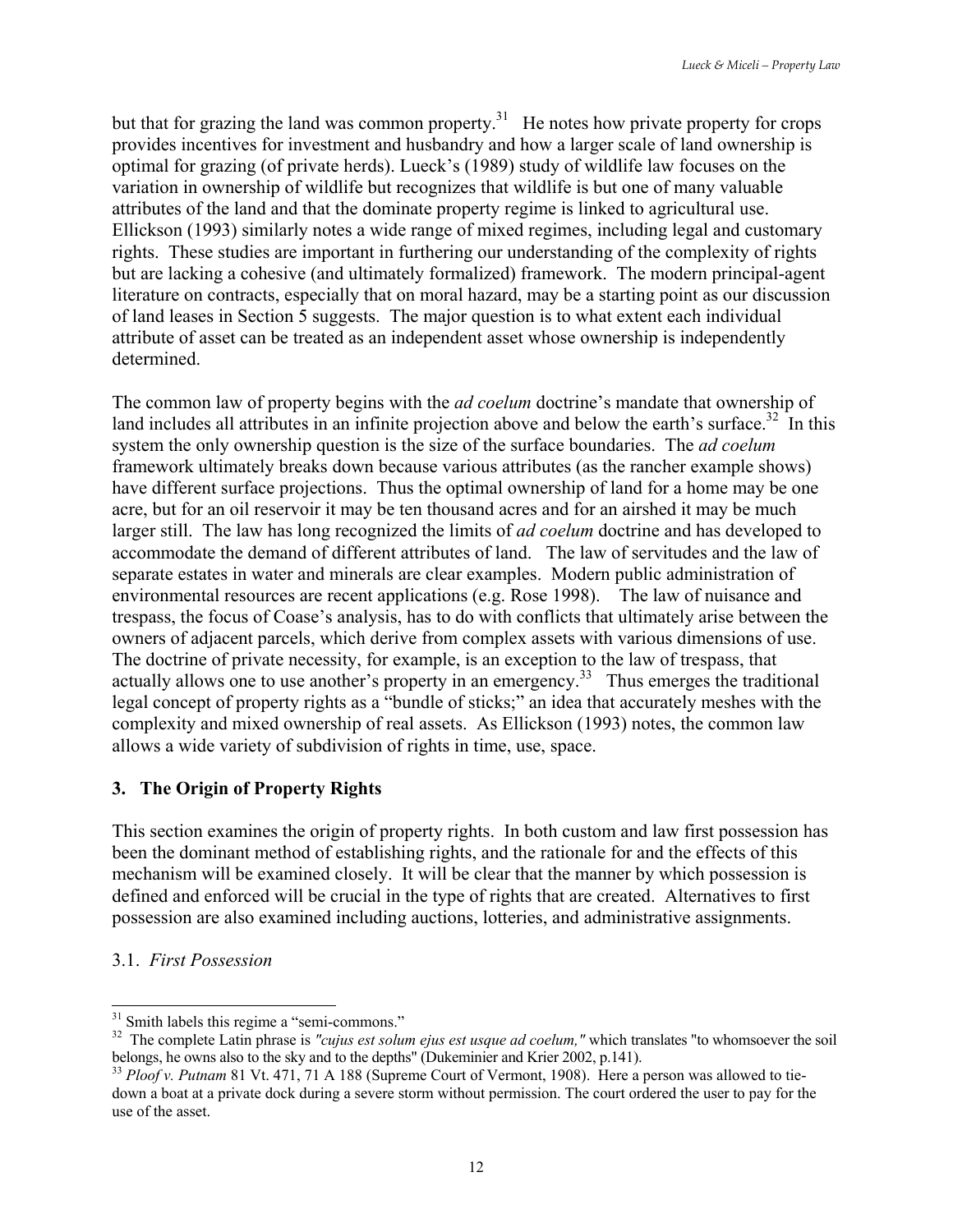First possession rules can operate on different margins. For instance, the rule can grant ownership of a single bison to the first person that kills it under the so-called rule of capture, or it can grant ownership of the entire herd to the first person that claims ownership of the entire living herd. The behavior of the possessor and the use of the bison resource will obviously differ in the two cases. In the initial case, first possession applies to the *flow* of output from the *stock* of living bison, while in the second case the rule applies to the stock itself. In the bison example, the rule of capture is expected to emerge --and in fact did -- because the cost of enforcing possession to the live herd is prohibitive (Lueck 2002).

Figure 1 illustrates the effects of a first possession rule, beginning with an unowned asset. As the left branch of the figure shows, if applied to a stock, private property rights are established directly through possession. On the right branch, if only a flow (or a portion of the stock) can be possessed, the rule of capture ensues. Thus both paths have the potential for dissipation, either from a race to claim the stock or from open access exploitation. In a race, dissipation takes the form of excessive investment prior to ownership, but the resource is unaltered. In contrast, under the rule of capture, dissipation manifests as damage to the resource from excessive use. The stock-flow distinction also illuminates the temporal dimensions of ownership. First possession rules often vary as to the duration of the granted ownership right. For example, possession could grant ownership of a pasture in perpetuity or it could simply grant ownership of the grass currently being grazed by one's livestock. Perpetual ownership means ownership of the stock, while a shorter term of ownership means ownership of some flows. Granting rights to stocks also confers ownership to the future stream of flows, so the formal economic model is intertemporal. Granting rights to flows, on the other hand, means ownership is a one-time event, so the formal economic model examines just one period.<sup>34</sup>

#### [Figure 1 here]

Consider an asset (e.g., a plot of land) that yields an instantaneous (net) flow of benefits *R(x(t))*, where  $x(t)$  is the amount of a variable input supplied by private owners at time  $t^{35}$ . Let *r* be the interest rate, and assume the flow value,  $R(t)$ , grows over time at the continuous rate  $g \le r$ , so that the value of the asset grows over time. Also assume that each period's return is independent of past returns.36 The term *g* can be thought to measure increases in the demand for the asset, perhaps because of population growth. This formulation also recognizes the usual case that during early periods assets are not sufficiently valuable to cover the costs of establishing ownership. The first-best, full-information outcome is

$$
V^{FB} = \int_{t=0}^{\infty} R(x^*(t)) e^{-(r-g)t} dt,
$$
\n(3.1)

 $34$  Of course, there can be ownership rights of intermediate term (e.g., patents, copyrights) but this simple dichotomy covers most of the important cases and serves to clarify the model.

 $\frac{35}{35}$  The model here is derived from Lueck (1995, 1998).

<sup>&</sup>lt;sup>36</sup> One can think of *R(t)* as the steady-state flow of benefits. Note, if  $g \exists r$  the present value of the asset would be infinity.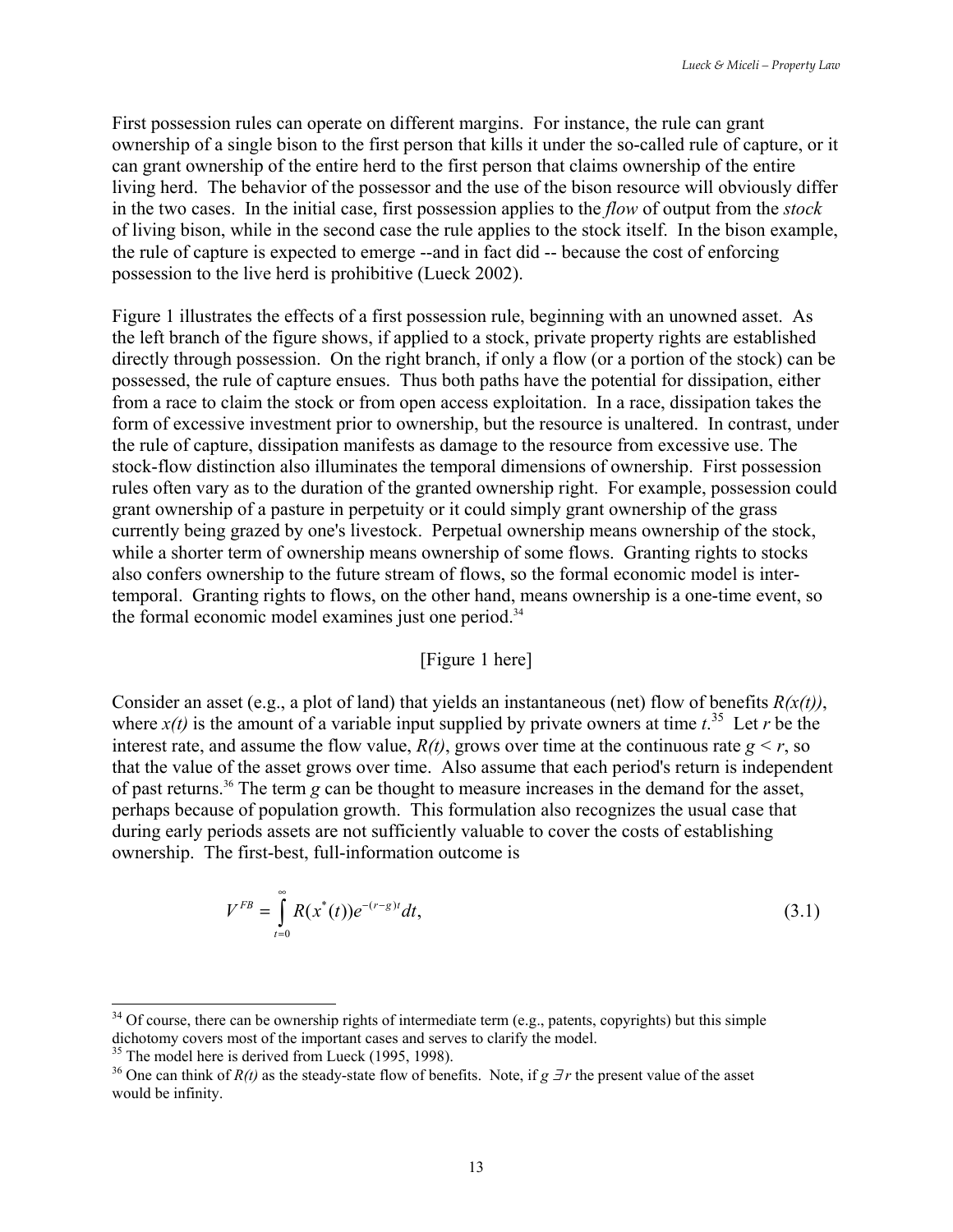where  $x^*(t)$  is the optimal input level in period *t*. In general,  $V^{FB}$  is not attainable because of the costs of both establishing and enforcing rights that efficiently allocate use of the resource.

#### 3.2. *Claiming the Asset*

 $\overline{\phantom{a}}$ 

The left-hand side of Figure 1 shows the case when ownership of the asset is granted to the first person to obtain possession of the entire stock. To simplify, we assume that the method of possession does not damage other resources. The first claimant thus obtains exclusive rights,

into the indefinite future, to the flow of rents,  $\int_0^{\infty} R^*(t) dt$ , generated by the asset. Since

establishing a bona fide claim will be costly and because  $g \le r$ , rights may not be worth enforcing. Under these conditions, property rights to the asset will emerge, after an initial period without ownership, as the value of the asset increases (Demsetz 1967). Maximizing resource value is, in effect, a problem of optimally timing the establishment of rights under first possession.

Now assume there are one-time costs, *C*, of establishing enforceable rights or demonstrating possession which grant the owner the exclusive right to the stream of production for all time. If there is a single potential claimant, the flow from the asset (and the rents) is available after rights to the stock are established. The decision to claim the stock is the result of private maximization which, in this case, means the net present value of the asset is

$$
V^{S} = \int_{t^{S}}^{\infty} [R(x^{*}(t))e^{-(r-g)t}dt] - Ce^{-rt^{S}}, \qquad (3.2)
$$

where  $t^*$  is the time at which ownership of the stock (and the flow of output) is established under first possession. The optimal time to establish ownership is when the marginal return from waiting, the present value of the asset's flow at  $t^*$ , equals the marginal cost of waiting, the present value of the opportunity cost of establishing rights also at  $t^*$ , or  $R^*e^{-(r-g)t^s} = rCe^{-rt^s}$ . Inspection of (3.1) and (3.2) shows that the value of the asset clearly falls short of first-best, or  $V^* < V^{FB}$ . This is because the net value of the asset must now account for the costs of establishing ownership, and the fact that these costs delay ownership and production to  $t^*$  from  $t = 0$ .

A first possession rule can dissipate value when there is unconstrained competition among many potential claimants.<sup>37</sup> In the simplest case with homogeneous competitors, potential claimants gain ownership by establishing possession just before their competitors. A claim is worth staking as long as the net value of the asset is positive, so a competitive rush to claim rights causes ownership to be established at exactly the time,  $t^R$ , when the present value of the rental flow at  $t^R$  equals the present value of the entire costs of establishing ownership at  $t^R$ , or when  $R^* e^{-(r-g)t^R} = Ce^{-rtR}$ . In such a race, rights are established prematurely at  $t^R$ , where  $t^R < t^*$ .<sup>38</sup> More important, the race equilibrium implies that the rental stream is fully dissipated; that is,

 $37$  This phenomenon was first studied by Barzel (1968) in the context of research and technological development. Also see Mortensen (1982).

<sup>&</sup>lt;sup>38</sup> The single claimant solution yields  $t^* = (lnr + lnC - lnR)/g$  while the race model gives  $t^R = (ln(r-g) + lnC - lnR)/g$ . Inspection reveals  $t^R < t^*$ .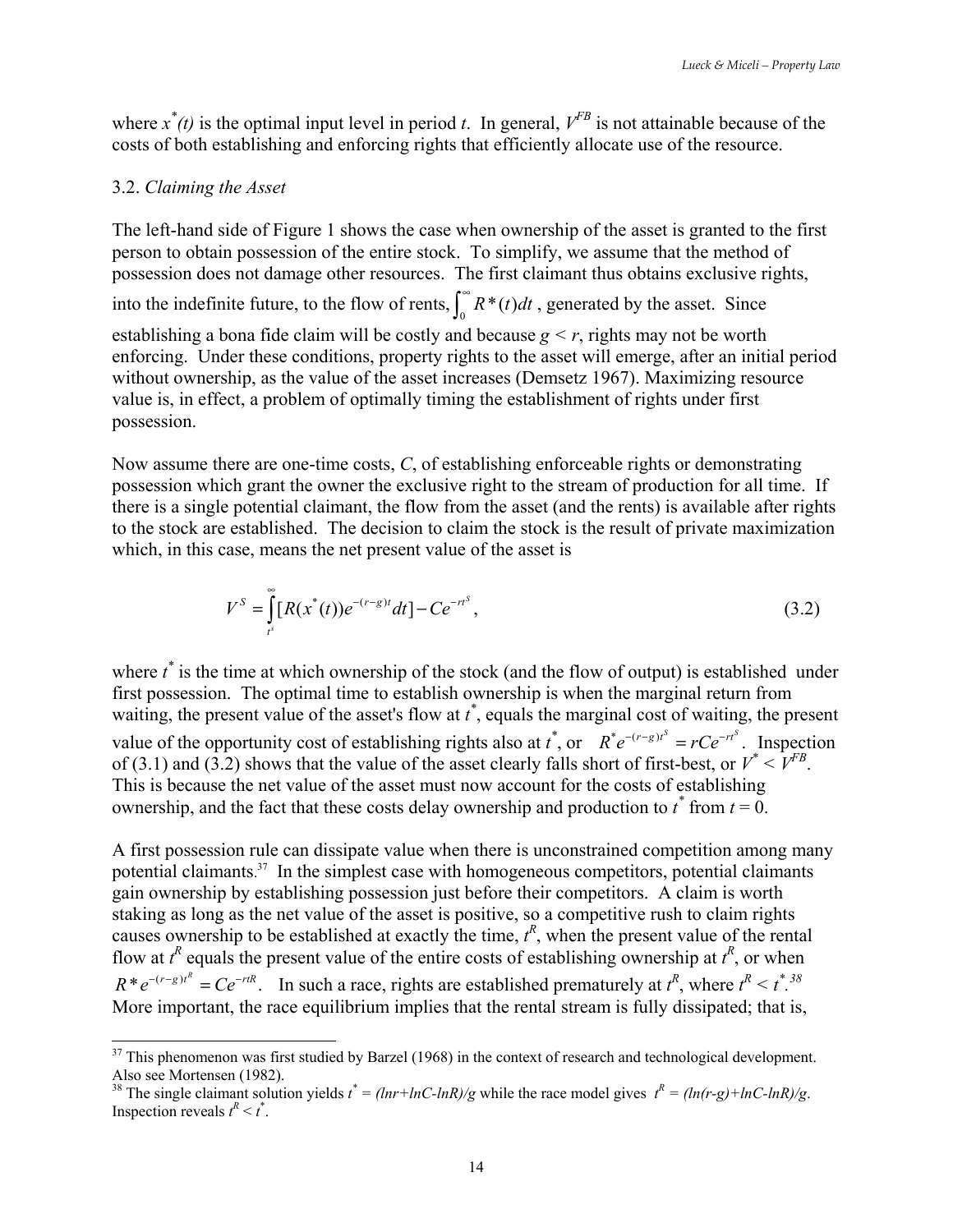$$
V^R = \int_{t^R}^{\infty} [R(x^*(t))e^{-(r-g)t}dt] - Ce^{-rt^R} = 0.
$$
 (3.2)

Heterogeneity among potential claimants can reduce, or even eliminate, the dissipation of wealth (Barzel 1994, Lueck 1995). Assume there are just two competitors (*i* and *j*) for ownership of the asset with possession costs  $C_i < C_j$ . Also assume that neither party knows each other's costs. In a race, person *i* gains ownership just before the closest competitor makes a claim, at time,  $t^i = t^R$ . *ε*, and earns rent equal to the present discounted value of his cost advantage,  $V^{R_i}$ . The key implication is that as the heterogeneity of claimants  $(C_i - C_i)$  increases, the level of dissipation will decrease. The analysis remains the same with rental value differentials such as  $R_i \neq R_j$  or different expectations about the rate of growth of the flow value,  $g_i \neq g_j$ . In the extreme case, where just one person has costs less than the net present value of the asset's flows, the first-best outcome is achieved. Since only one person enters the race, there is no dissipation.

Altering the assumption about information can alter the racing equilibrium. Fudenberg et al. (1983) and Harris and Vickers (1985) show that if competitors have complete information about each other's talents a race will not ensue because only the low-cost individual will have a positive expected payoff of entering the race; that is,  $V^S$  is achieved *if*  $C_i < C_j$ ,  $i \neq j = 1, ..., n$ .

Even though claimant heterogeneity can limit or eliminate racing dissipation, there arises the possibility that a claimant can gain a cost advantage by expending resources, thereby altering the margins of dissipation (McFetridge and Smith 1980). For example, if competing claimants can acquire the technology to achieve the minimum costs  $(C_i)$ , then homogeneity and the full dissipation equilibrium is re-established. This extreme result, however, relies on the assumption that homogeneity can be attained easily by investing in the low cost claimant's technology. The more likely reality is that claiming costs depend not only on endogenous investment decisions but also on exogenous forces that generate and preserve heterogeneity. Consider two possibilities. First, if the distribution of talent across individuals is not equal, some people will have innate advantages that will be difficult or impossible, to overcome with investment. Second, if there is random variability in opportunities, then some individuals will be in the position of being the low cost claimant; again, investment is unlikely to destroy the random advantage.

Because first possession is a rule that restricts competition to a time dimension, there is another reason why investment cannot routinely eliminate heterogeneity. Cost advantages, no matter how they were gained initially, are expected to diminish over time because potential investors ultimately will gain information that allows them to mimic the behavior of the low cost person (Kitch 1977, Suen 1989). As long as costs depend on exogenous factors, dissipation will be incomplete. In the worst-case race equilibrium, the first claimant will own just the value of his exogenous advantage; in the best-case, extreme heterogeneity or the full information game theory equilibrium, the first claimant will own the full potential value,  $V^{\mathcal{S}}$ , of the asset.

## *3.3 The Rule of Capture for Asset Flows*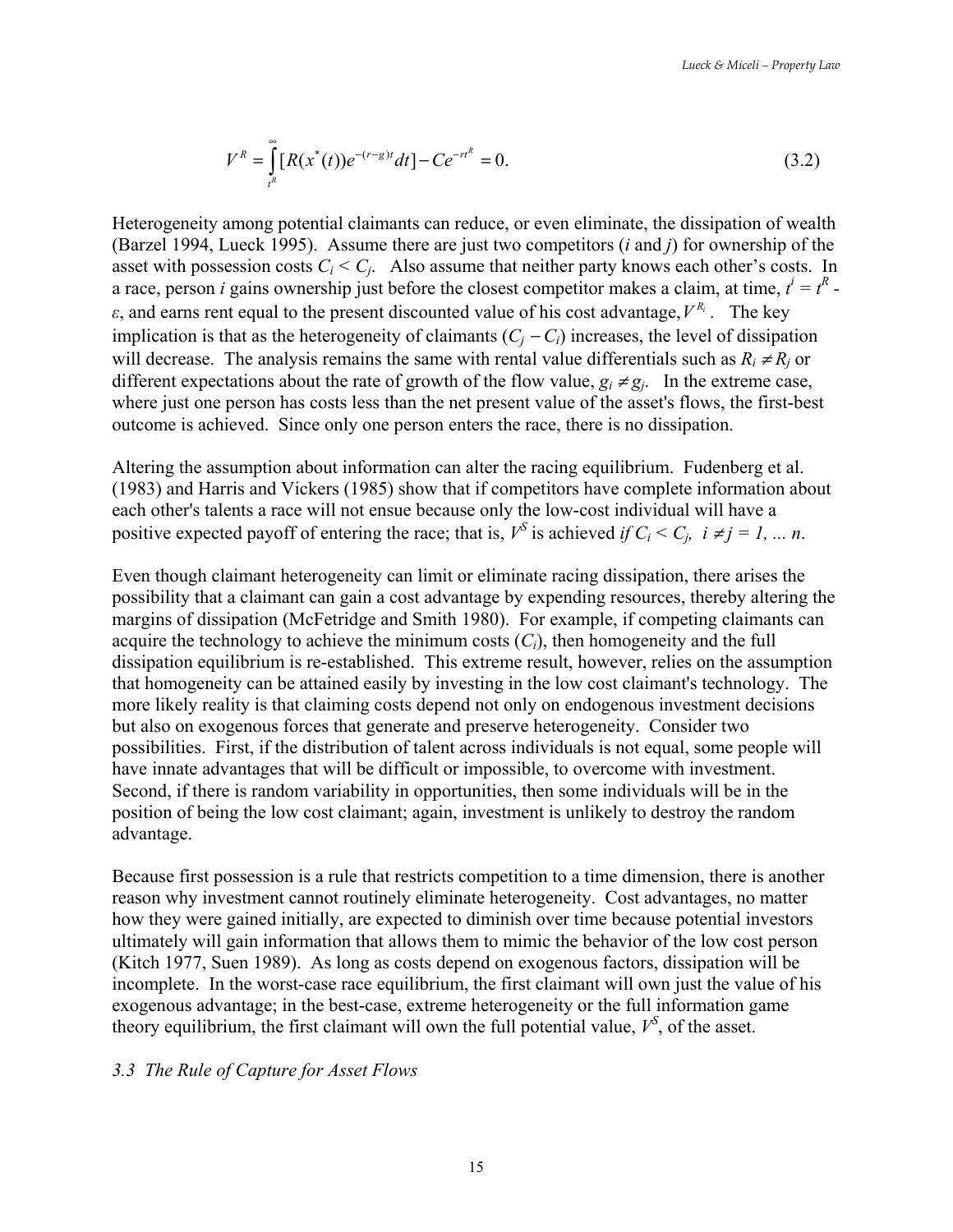When the costs of enforcing a claim to the asset are prohibitive, ownership can be established only by capturing or "reducing to possession" a flow from the asset. (See the right side of Figure 1.) The rule of capture -- simply a derivation of the rule of first possession -- will occur when enforcing possession of the flow is cheaper than enforcing possession of the stock. Wildlife and crude oil are the classic examples: ownership is established only when a hunter bags a pheasant or when a barrel of oil is brought to the surface. The stock itself, be it the pheasant population or the entire underground reservoir of oil, remains unowned. As a result, the new "race" is to claim the present flow  $R(t)$  by capturing the product (e.g., the dead pheasant) first.

As a rule of capture, first possession can lead to classic open access dissipation (Epstein 1986, Lueck 1995). Under the rule of capture no one owns the asset's entire stream of flows,

 $\int_0^{\infty} R(t) dt$ . Now the formal economic analysis of dissipation is just one-period, rather than inter-

temporal as in the race, and in fact is identical to the open access model developed in section 2.1, with an equilibrium level of effort given equation (2.2).

## *3.4. First Possession in Law*

 $\overline{\phantom{a}}$ 

The law of first possession is generally consistent with the model that includes two potential paths of dissipation (racing and over-exploitation). When first possession has the potential for a race, the law tends to mitigate dissipation by assigning possession when claimant heterogeneity is greatest. On the other hand, when first possession breeds a rule of capture, the law tends to limit access and restrict the transfer of access rights to limit open access exploitation. It should be noted that judicial opinions and statutes may use such terms as "first in time, first in right," "priority in time," or the "rule of capture." Regardless of the precise legal terminology, all of the subjects examined below are governed by rules in which legitimate ownership is created by establishing possession before anyone else. Table 1 summarizes some important first possession rules.39

## [Table 1 here]

In those cases where first possession rules establish ownership in a resource stock, a number of common principles are evident. First, possession tends to be defined so that valid claims are made at low cost and before dissipating races begin, thus exploiting claimant heterogeneity. Second, once rights are established the transfer of rights to the resource is allowed routinely. Third, the use of auctions or other administrative allocation mechanisms are high cost alternatives.

In certain cases, establishing possession of an entire stock is especially costly and leads to the rule of capture, as in the case of so-called "fugitive" resources (Rose 1986) such as oil and wildlife. In these cases a number of common principles can be found. First, the rule of capture may not produce severe dissipation when there are but a few users or when there are what Rose

<sup>&</sup>lt;sup>39</sup> The analysis here suggests broad confirmation of the economics models, but the literature shows considerable disagreement among law and economics scholars on the merits of first possession rules (Merrill 1986). For instance, in studies of homesteading (Anderson and Hill 1990) and water (Williams 1983) first possession has been criticized as causing wasteful races. In contrast, studies of the broadcast spectrum (Hazlett 1990), homesteading (Allen 1991), and patents and mining (Kitch 1977) argue that racing dissipation was minimal.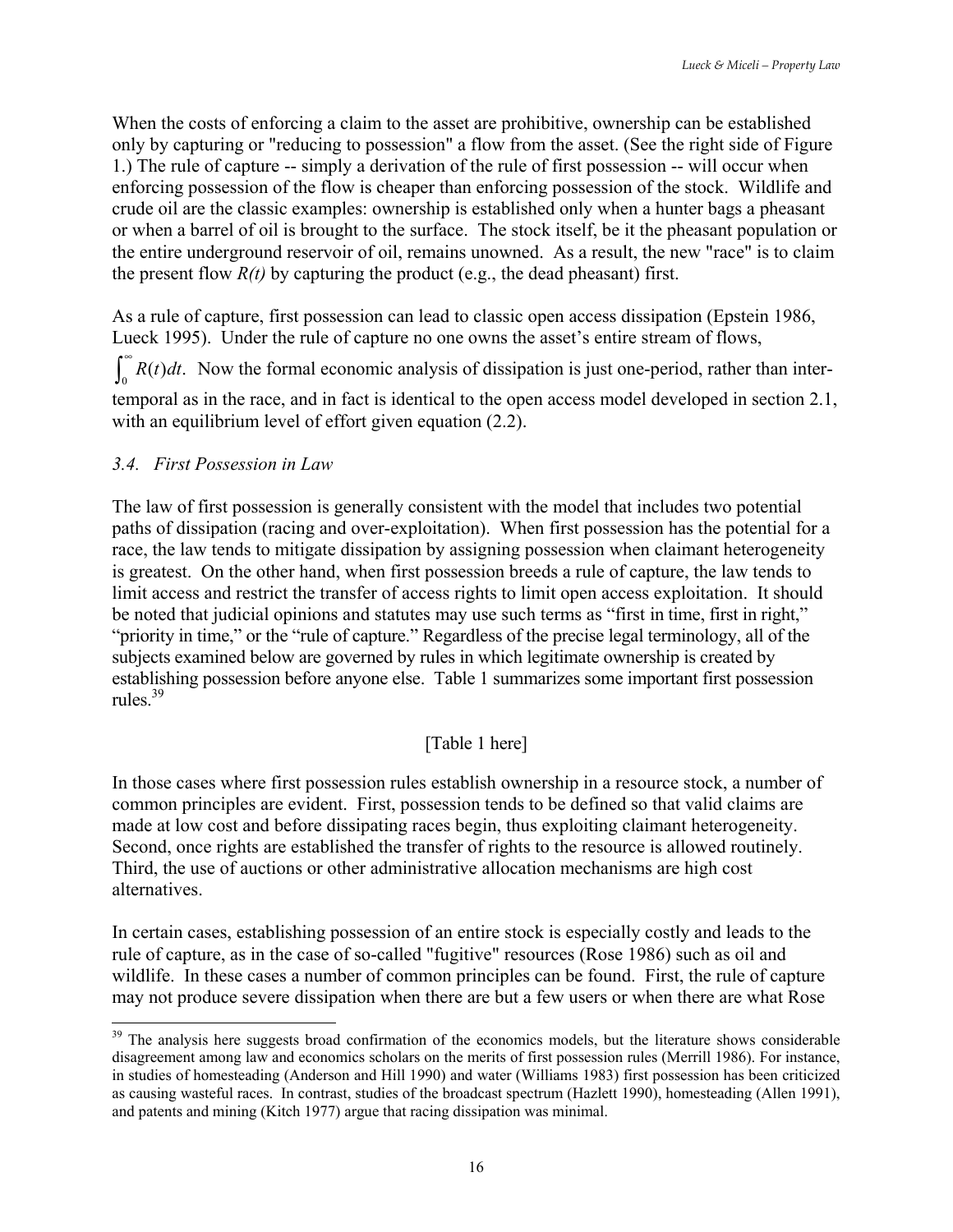(1986) calls "plenteous" goods. Thus open access may persist optimally as in the case of nineteenth-century whaling. Second, when dissipation becomes severe, access to the resource tends to be limited through legal, contractual, or regulatory methods. Third, transfer of rights to capturable flows tends to be restricted.

Even possession under the rule of capture can vary, as illustrated in the famous case of *Pierson v. Post* where the court was divided over whether possession of a wild fox was determined by "hot pursuit" or physical capture.<sup>40</sup> A similar distinction was present in nineteenth century Atlantic whaling (Holmes 1881, Ellickson (1989). The rule of capture typically required that a whaler's harpoon be fixed to the mammal before a legitimate ownership interest was established, the "fast-fish, loose-fish" rule. In the case of the aggressive sperm whale, however, the "iron holds the whale" rule granted ownership to a whaler whose harpoon first was affixed to the whale so long as the whaler remained in fresh pursuit. The law seems to recognize how the precise way in which possession is defined will influence the outcome and tends to define possession so that waste (e.g., fruitless whaling effort) will be minimized.

What must be done to maintain a legitimate claim?<sup>41</sup> Ownership, says Blackstone, remains with the original taker, "till such time as he does some other act which shows an intention to abandon it."<sup>42</sup> In general the law tends not to require a claimant to continually exert the effort required for an initial claim, but he cannot remain an owner without incurring some continued possession costs (Holmes 1881).<sup>43</sup> An owner must actively and continuously enforce his ownership claim, regardless of whether he obtained ownership by first possession or by subsequent method such as purchase, inheritance, or bankruptcy. The law has two responses to a party lax in exerting effort at continued possession. If an owner intentionally ignores the property it can become abandoned and subject to being reclaimed under first possession. In certain cases, (e.g., minerals, trademarks, water) specific rules, often lumped together as "use-it-or-lose-it," have developed to determine precisely when the right has been abandoned. If an owner is simply inattentive enough to allow another party to establish continued use of the property, then adverse users can ultimately gain ownership under the doctrine of adverse possession (see section 6.1). Thus the law requires that an owner continue to exert effort to maintain possession but certainly not to the degree initially required to establish possession. In Holmes's words (1881, p.236): "Everyone agrees that it is not necessary to have always present power over the thing, otherwise one could only possess what was under his hand." The general rule of not requiring the same effort for

<sup>40</sup> *Pierson v. Post*, 1805, 3 Cal. R. 175, 2 Am. Dec. 264 (Sup. Ct. of N.Y. 1805). Dharmapala and Pitchford (2002) develop a formal model of the differential incentives under the two rules.

<sup>&</sup>lt;sup>41</sup> Continued possession or maintenance costs can be added to the first possession model, noting that net rents are  $R(t)-c(t)$  where  $c(t)$  is the current cost of maintaining possession. This addition will increase  $t^*$  in the claim model.<br><sup>42</sup> Book II, Chapter 1. Of course, property rights can also be relinquished by gift or sale to ano

<sup>&</sup>lt;sup>43</sup> This principle is clearly articulated in the famous "dung case," *Haslem v. Lockwood*, 37 Conn. 500 (1871). In *Haslem* the plaintiff was a farmer who gathered manure from the ditch along a public highway into "heaps", leaving them overnight while he returned to his farm to get a cart for transport of the heaps. Before he returned the defendant had begun to load the heaps and take them away. The court, in deciding for the plaintiff, ruled that the manure was abandoned property in the public ditch, that the plaintiff established ownership via first possession by piling the dung into heaps, and finally, that the plaintiff having established ownership did not have to exert the same effort to maintain possession and was therefore justified in returning home to fetch his carts. Implicit in this case and elsewhere is the fact that collective institutions (e.g., courts, custom, police) actively enforce property rights once they are established, thus minimizing the resources devoted to continued possession.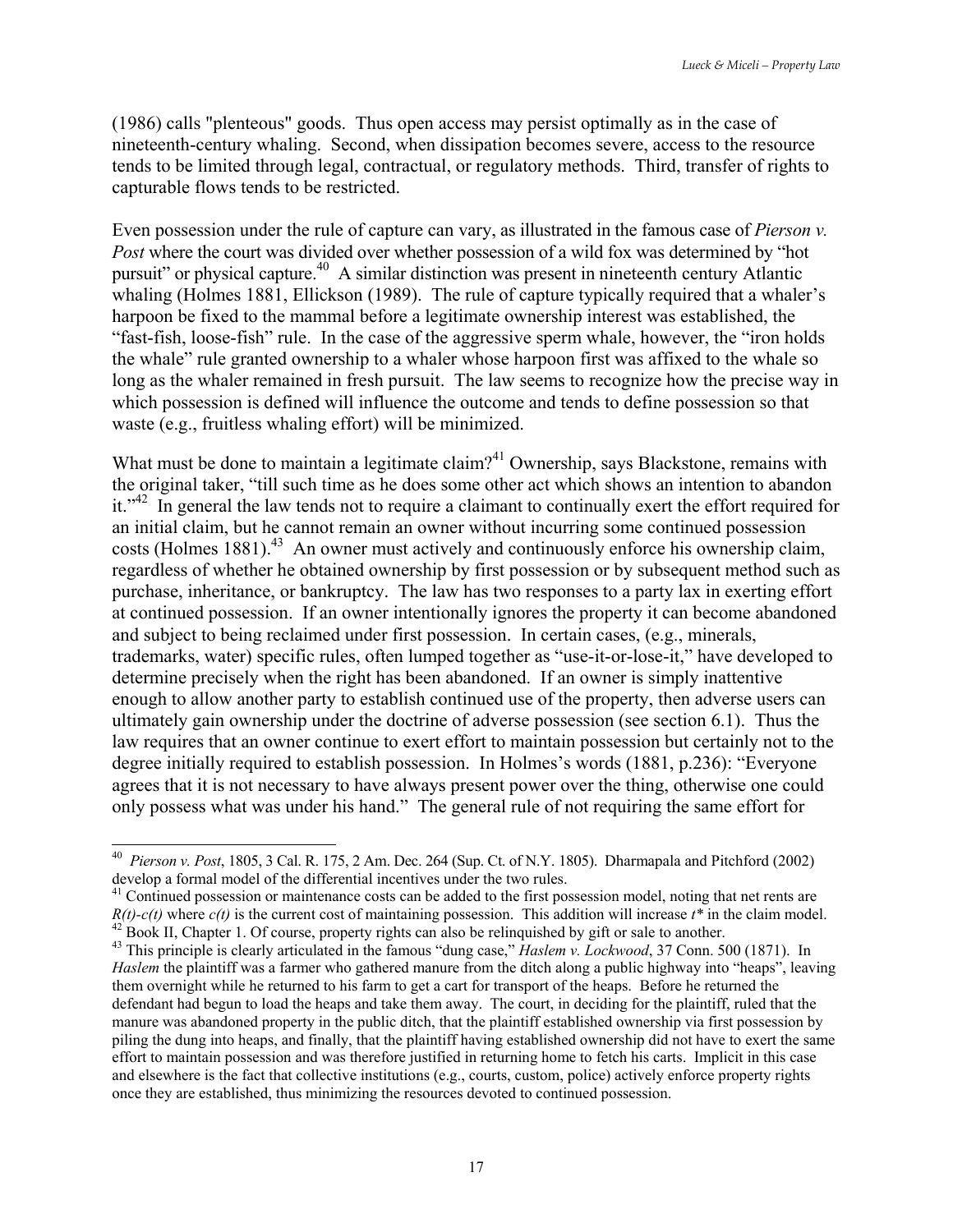continuing possession as for establishing possession recognizes economies of enforcement by collective institutions and a protection of specific investments by the original claimant.

A first possession rule that leads to an optimal system of ownership for one attribute can leave rights unspecified to another attribute.<sup>44</sup> Establishing rights to land for farming, for instance, might create a system of rights inconsistent with the optimal use of wildlife or groundwater. The process of establishing possession might cause damage to adjacent environmental assets, as when the diversion of water under prior appropriation damages in-stream resources (Leshy 1987, Sprankling 1996). Indeed, the application of first possession to environmental goods (e.g., scenic view) is not well developed in the law. Private contracting to consolidate land holdings is a possible solution to the ownership problem for the attached resource, but this is an imperfect solution when contracting costs are positive (Libecap and Wiggins 1984). For example, detailed property rights to small, urban parcels of land can lead to severe open access dissipation for subsurface oil and gas production.

Possession rules can also swing dramatically from a rule of capture to a perpetual right to a stock. Water law illustrates the issue clearly. Under absolute ownership a landowner can claim groundwater under the rule of capture by pumping water to the surface; under prior appropriation, however, a successful first claimant earns a permanent withdrawal right to a measured quantity extracted each year. Indeed, such a switch in regimes begs the question of what is the actual stock that is valuable to potential users. Is the bison herd the valuable stock, or is a single bison (which can yield meat and hides) a valuable stock in its own right? Ultimately the answer depends on the uses of the resource as well as on the relative costs (*e.g.*, claiming possession, enforcing common property).

While their treatment in legal texts often suggests otherwise, first possession rules are still relevant and likely to be important in the future. Berger (1985) notes many cases not examined here where first possession is the primary rule. For example, while the common law has tended to move away from the "coming to the nuisance" doctrine (Wittman, 1980), nearly all states have enacted "right to farm" statutes which effectively codify this first possession principle; namely, that no one can make a legitimate nuisance claim for activities in place prior to a location decision by the affected party (Berger 1985). The recent environmental policies that use transferable use or access permits require an initial allocation of property rights. For both fisheries regulations that use individual transferable quotas (ITQs) and pollution emission systems with transferable permits, rights tend to be established by being grandfathered in to the permit system. For fisheries, allocations have been based on historical catch; for pollution, allocation has been based on historical emissions (e.g., sulfur dioxide trading program under the Clean Air Act amendments of 1990). Some economists have considered this a "free distribution" (e.g., Stavins 1995) or "give away," but it is more appropriately viewed as an allocation based on first possession. In these cases, first possession may protect the specific investments made by the original users of the assets and avoid the administrative and rent-seeking costs of auctions. Though it might seem reasonable to think that the era of discovering new resources has long passed, space (McDougal *et al.* 1963) and the deep sea may have surprises to offer. In space, geosynchronous satellite orbits have been claimed by first possessors, but the deep sea has been treated differently. For example, Epstein (1979) noted that the Law of the Sea conference rejected first possession rules for allocating

<sup>44</sup> Nuisance law, as discussed in section 7.4, mitigates these problems.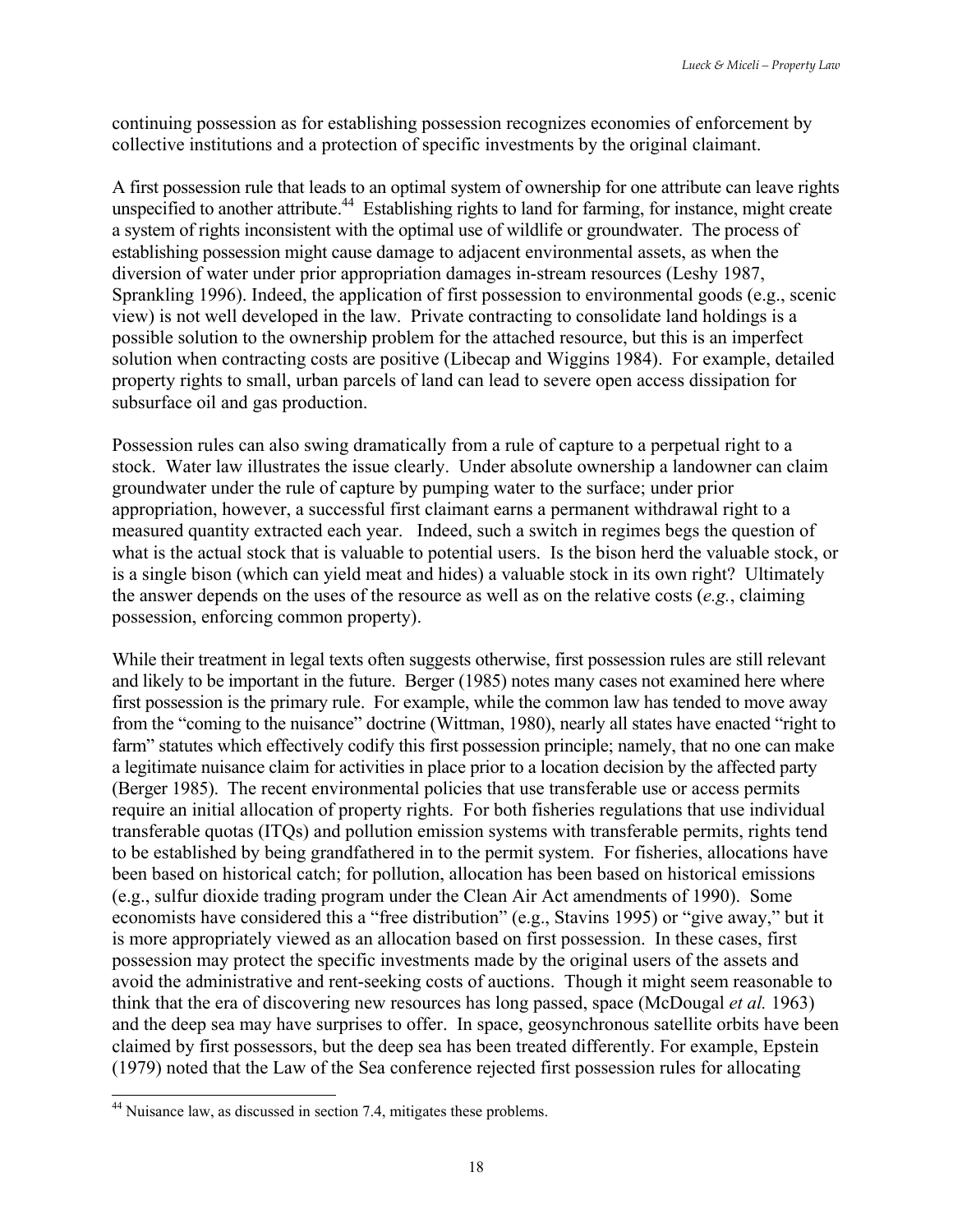claims to deep sea minerals, while recent legislation awards ownership of abandoned shipwrecks found in U.S. waters to the federal government rather than to the finder (Hallwood and Miceli, 2004).

## *3.5. Alternatives: Auctions, Bureaucracy, Politics, and Violence*

Law and economics scholars studying first possession have often recommended auctions as the efficient method of establishing rights without closely examining the costs of auctions (e.g., Barzel 1968, Coase 1959, Haddock 1986, Posner 1992, Williams 1983). Assuming the same costs of establishing the rights  $(C)$ , the winner of the "ideal" auction pays  $V^S$  and begins production at  $t^S$ , thus maximizing the value of the asset. Yet, in practice, auctions will entail real and often large costs (Epstein 1979, McMillan 1994). Under first possession, private claimants must bear the cost, *Ce-rt*, of enforcing a claim to the resource. Similarly, before the auction can take place, the state must establish rights to the asset at a cost,  $C^s e^{-rt}$ , and also incur costs,  $C^4 e^{-rt}$ , of administering the auction. In addition, the state must survey and police the resource, determine what size parcels of the asset to sell, the method of auction to use, and so on (McMillan 1994). If the state cannot protect property rights adequately after the auction, potential buyers will bid less than  $V^*$ .<sup>45</sup>

Epstein (1979) also notes that interest groups will attempt to alter the auction rules to suit their own advantage, leading to further dissipation of rent. Indeed, he notes that administrative alternatives simply were not available (*i.e.*, too costly) during much of the development of the common law. As a result, only if the state's costs  $(C^S + C^A)e^{-rt}$  are less than  $Ce^{-rt}$  will  $V^*$  result from an auction. The choice between auctions (or other administrative policies) and first possession is ultimately a trade-off between costly auctions and potential dissipation from races. In some cases -- future patentable innovations, sunken treasure, and the unused electromagnetic spectrum -- the resource cannot be auctioned because it has yet to be identified.

## **4. The Evolution of Property Rights**

To this point several different property rights regimes have been studied in isolation, and the establishment of rights has been considered under the rule of first possession. This section examines the determinants of changes in property rights and how these changes take place. Though changes or differences in property rights can be examined with cross section or time series data, the earliest studies focused on temporal changes, and thus the term "evolution of property rights" has come to define the literature.<sup>46</sup>

## *4.1 The Demsetz Thesis*

 $\overline{\phantom{a}}$ 

The evolution of property rights is one of the oldest topics in the economics of property rights beginning with Demsetz' (1967) pioneering paper. Demsetz argues that property rights emerge to internalize the externalities present in open access. Further, in what has become the classic

 $45$  Allen (1991) argues that this is the reason homesteading was often chosen over auctions for assigning rights to frontier land in many countries.

<sup>&</sup>lt;sup>46</sup> Anderson and Hill (1975) appear to be the originators of this phrase. Recently the Journal of Legal Studies (Vol. 31, No.2 (part 2) (June 2002) published a special issue titled "The Evolution of Property Rights."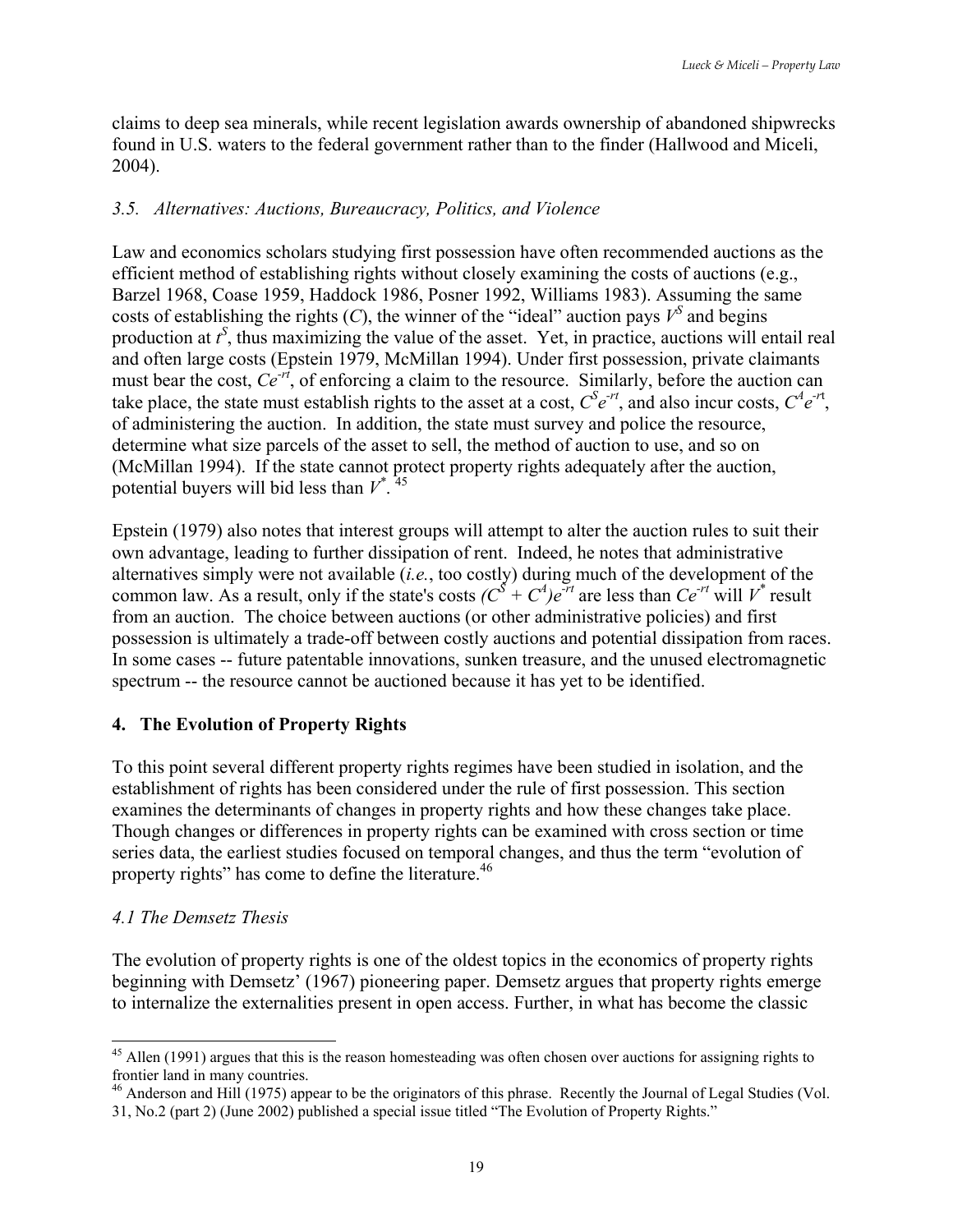argument on the topic, he argues that an increase in the value of an asset will increase the gains from ownership and thus lead to the creation of property rights. In support of this thesis, Demsetz recounts the anthropological evidence of alterations in property rights among the Montagne Indians of Quebec during the 18th century. Prior to the emergence of the beaver trade with Europeans, rights to beaver could be characterized as open access. However, once the trade increased their value, property rights to beaver populations emerged and were held by family units. The story of the emergence of rights to beaver among the Montagne has become the most famous story in the economics of property rights.

#### *4.2. Empirical studies*

l

Demsetz' thesis was not again explored until Anderson and Hill's (1975) study of the emergence of property rights to rangeland, livestock, and water in the American West. Anderson and Hill argue that the history of the west is largely consistent with Demsetz' thesis; as the frontier was settled assets became more valuable, and property rights emerged out of what we would now all open access. In a remarkably convincing historical analysis they show how the range was privatized after the introduction of barbed wire dramatically reduced the cost of enforcing rights to grasslands. This history shows how, holding resource values constant, changes in property rights enforcement costs can have dramatic affects on the choice of property rights regimes. <sup>47</sup>

Umbeck (1977) and Libecap (1978) similarly study the establishment of rights to gold and silver fields in California and Nevada, respectively, and find a history that again corresponds to Demsetz' beaver. In fact, the California gold rush is an even better application than the beaver because the discovery of gold signified a sharp increase in the asset's value and the property system that developed was much more detailed than that developed by the Montagne. Furthermore, for the gold case, there was no preexisting society as in the Montage case; open access truly was the prior regime. In his sweeping study of economic history, North (1981) suggests that the general rise of agricultural societies, with private property rights in land, is consistent with this view of emerging rights. Indeed, one might argue that the settlement of North America is broadly consistent as well.<sup>48</sup> Over time rights to land, water, minerals, and even air in recent times, have been established as asset values have increased.

Econometric evidence to test the Demsetz thesis has been scarce because of the severe data requirements. Such a test requires data on property rights regimes and the relevant economic parameters. Quantification of property regimes is particularly difficult and over a time series even harder. Libecap (1978), however, couples his historical account of changes in mining law with some econometric evidence, showing in a short time series that mining law became more precise as the value of mineral deposits increased. More recently Geddes and Lueck (2002) use panel data on state laws defining the rights of married women to hold property and contract, and find that states with a greater potential value of human capital (as approximated by levels of wealth, education, and the size of the market) tended to be the first states to expand rights for women. Geddes and Lueck's study is consistent with Demsetz and also with Schultz (1968) who

<sup>&</sup>lt;sup>47</sup> What is not discussed in Anderson and Hill is the destruction of Native American property regimes as these assets values increase.

 $^{48}$  Eggertsson (1990) summarizes this literature; see also the Journal of Legal Studies (2002).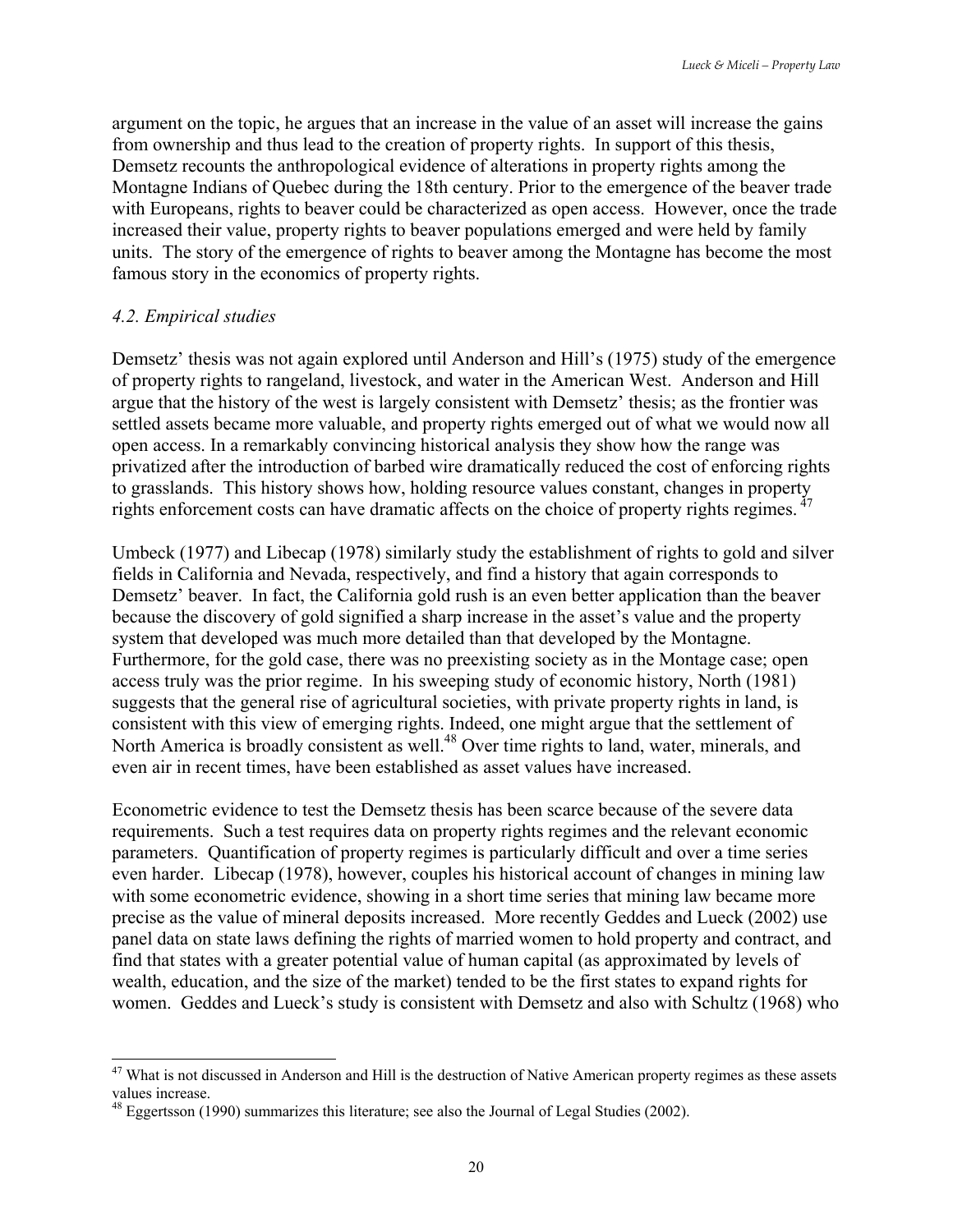noted that individual freedoms (or rights to one's own human capital) have tended to increase with increases in the value of human capital.

Despite numerous studies in support of the Demsetz thesis, there are many instances where property rights did not emerge even as asset values increased considerably. The case of oil and gas is the most dramatic, where rights to underground reservoirs remained subject to a rule of capture (see section 3.1) even as the value of these resources rose dramatically (Libecap 1989, Libecap and Smith 2002). Rights to the oil and gas stocks themselves took nearly a century to develop and did not ever emerge in common law doctrine. In another example, property rights never emerged for the wild bison herds despite the rather dramatic increase in the market value of the bison with the advent of the bison hide market (Lueck 2002). In fact, it is precisely during the period of the most intense market activity that the bison's demise was swiftest. Property rights to marine fisheries often have also remained open access for extended periods, despite significant increases in the asset's value.

## *4.3. The Theory of Rights Evolution and Variation*

 $\overline{\phantom{a}}$ 

Demsetz' original theory was informal and simple: increases in the net benefits of enforcing rights would increase the level of rights enforcement. His main theoretical contribution was simply and importantly to note that property rights themselves are economic goods amenable to the tools of economic theory and potentially subject to empirical analysis. While it seems trivial now, as do many breakthroughs, the insight has been critical to the economics of property rights and institutions. Yet, Demsetz did not develop a formal model, and his paper said little about the costs of a property regime, the mechanism of choosing rights, and the form of property rights.

Umbeck (1977) was the first to formalize Demsetz in his study of the California gold rush. Umbeck postulates that the net value of rights (*V*) was simply the benefits of rights (*B*) less the cost of enforcing rights (*C*). He postulates further that *B* was exactly the market value *R* of the asset (e.g., the price of a beaver pelt, or the rental value of a plot of land), and that enforcement costs positively depended on the asset value  $C=c_0+c(R)$  where  $c'(R) > 0$ . The first-best, or zero transaction cost value of the asset is  $V^* = R$ , but the second-best value of the asset is  $V = R-$ *C(R)*. Property rights emerge only when  $R > C(R)$ , so that for low asset values the asset remains unowned. This is exactly the Demsetz thesis.<sup>49</sup>

Implicit in the Demsetz model was the assumption that the there will exist an asset value for which  $R = C$ , so that there are values for which property rights will be enforced and values for which they will not. Umbeck, however, notes that this outcome depends on the structure of the enforcement cost function  $C^{50}$ . It is possible that as asset values increase there may be an even greater incentive to steal the asset thus raising enforcement costs. Simply, if enforcement costs rise faster than asset values, then the implication is that no property rights will be established at all, regardless of how high the asset value becomes. Formally, this simply means that if *c'(R) >*

 $49$  The first possession model from section 3.1.1 also implies that rights will emerge over time as asset values increase, given some costs of claiming and a first possession rule.<br><sup>50</sup> Field (1986) also notes that enforcement costs depend on asset values. His model focuses on the number of

owners of a tract of land, or what he calls the 'optimal number of commons.'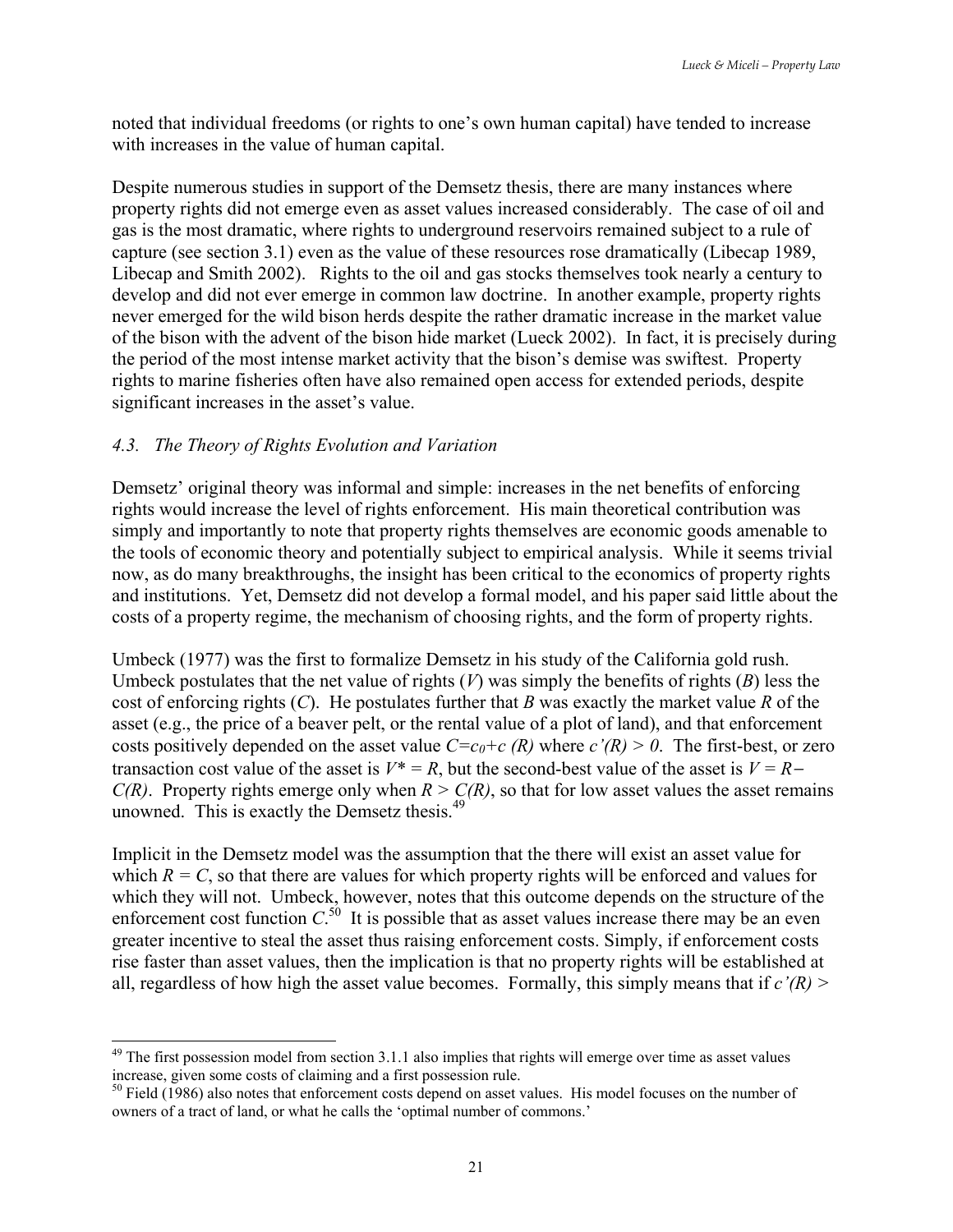1,<sup>51</sup> then no rights will be established because  $C(R) > R$  for all values of R. This means the only clear prediction from the model is that parametric decreases in enforcement costs will increase the probability that property rights will emerge.<sup>52</sup> Thus changes in asset values do not give unambiguous predictions. Allen (2002) notes that enforcement costs might actually be increasing and convex in asset values (i.e.,  $c'(R) > 0$ ,  $c''(R) > 0$ ). This extension implies that at lower asset values, an increase would lead to the establishment of property rights, but that at higher asset values, a further increase could actually lead to a reversal or abandonment of property rights.<sup>53</sup> A consideration of complex assets can also alter the model (Lueck 2002). If, for instance, land is valuable for the production of both bison and wheat, then an increase the value of bison might not lead to an increase in rights to bison if this increase is correlated with an increase in the value of wheat, which requires land ownership on a smaller scale than is optimal for bison.

The choice of property rights can be put in a framework in which the maximization problem is *max*  $\{V_1, ..., V_n\}$  where  $V_i$  is the net value of the asset generated under the *i*<sup>th</sup> property rights regime (e.g., common property, state property, private property).<sup>54</sup> Each regime's value depends on market parameters and transaction cost parameters. With many viable choices an analytical solution may be not be available, but in many empirical settings the choices may be rather limited. In the case of just two alternative property regimes, comparative statics predictions can be generated from  $\partial (V^i / V^j) / \partial \chi$ , where  $V^i$  and  $V^j$  are value functions for property regimes *i* and *j* and  $\chi$  is a parameter. If this derivative can be signed, then there is a prediction for the choice of property regime.

## *4.4. The Mechanism of Rights Changes*

The analysis of the mechanism by which property rights are established can be divided into several categories. First, there is what might be called an 'institutional invisible hand,' which can be attributed to Demsetz and even to Coase (1960). This is often linked to the common law (Posner, 2003). The evidence on whether the law has evolved in a manner consistent with efficient property rights is mixed. The development of the prior appropriation water doctrine in the western states seems to be an affirmative case. In one of the defining cases, *Coffin et al., v.* Left Hand Ditch Co.,<sup>55</sup> a Colorado court noted that the riparian system used in eastern states was not useful for western water, which needed to be diverted for use. Yet, in recent years courts in western states have been reluctant to allow water rights to be defined for increasingly valuable 'instream uses' such as those for recreation and wildlife.<sup>56</sup>

Second, game theory suggests that in the presence of repeated interaction, agents in open access can generate conventions or norms in which the parties agree to create a system of rights (Sugden 1986). For instance, Sugden (1986) suggests an evolutionary explanation for such property conventions as 'first possession' and respect for property rights. Experimental work by

<sup>&</sup>lt;sup>51</sup> Since  $B = R, B' = I$ .

<sup>&</sup>lt;sup>52</sup> The case of the barbed wire fence fits this prediction (Anderson and Hill 1975).<br><sup>53</sup> Such reversals have been noted by Anderson and Hill (1975) and Smith (2002).

 $54$  Under the conditions of the Coase Theorem, of course, each regime would generate identical asset use and value.  $55$  6 Colo. 443 (1882).

<sup>&</sup>lt;sup>56</sup> Only recent statutory changes have allowed the definition of these rights, suggesting that there is a tradeoff between common law and statutory rule-making. Similar outcomes can be found in the law of oil and gas, wildlife, and groundwater.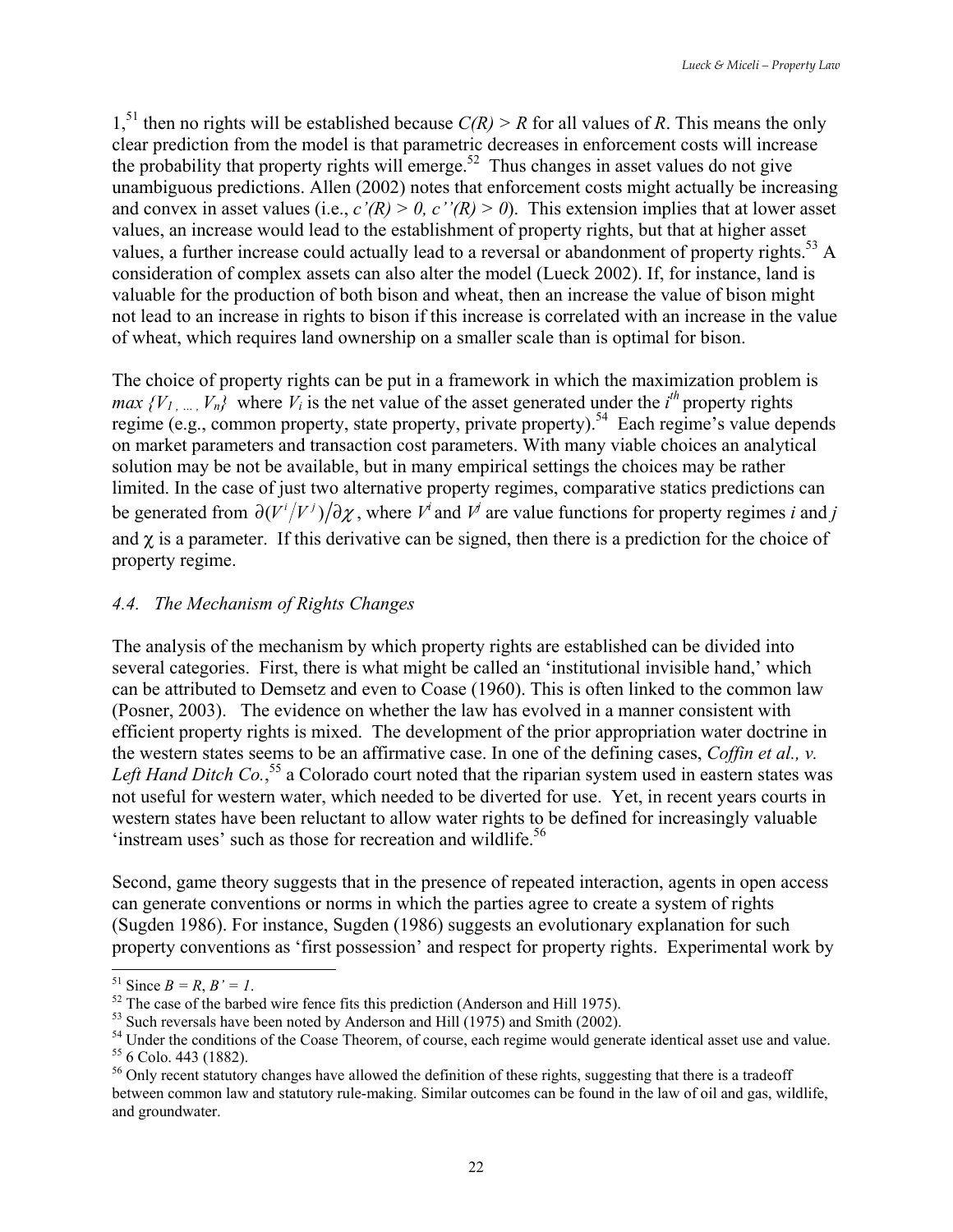James Walker that shows how property regimes can emerge with repeated interaction, even with anonymous players.

A third line of analysis, closely related to the second, is contracting for rights (Libecap 1989). That is, when the gains from another ownership regime exist, there is the potential for existing users or those who have access to form a deal to establish a new regime. Such an outcome is explicit in the formation of a unitization agreement to establish rights to an underground oil reservoir among parties who previously operated under a rule of capture. For such a contract to be an economic equilibrium there has to be rent from the new property regime, and each party to the contract must expect to increase their own rents. In the language of modern contract theory, a successful contract must satisfy the incentive compatibility and rationality constraints of all parties. Libecap (1989) finds that in many cases there is sufficient heterogeneity and information asymmetry among contracting parties that it is prohibitively costly to find a contract that meets the individual rationality constraints of all. Thus open access under a rule of capture can persist even when the potential rents are enormous.

A fourth mechanism by which rights can be established is through politics and statutory rulemaking.<sup>57</sup> Since rights are often initiated via political institutions, there must be rents for the political actors (e.g., politicians, interest groups, and bureaucrats) to implement the changes. Thus, there is yet another set of incentive compatibility and individual rationality constraints to add to the purely private contracting model. Rose (1998) recognizes these forces and, without developing a model, suggests that the modern evolution of rights to environmental goods has been more or less consistent with the Demsetz thesis. Riker and Sened (1991) explicitly show how transferable rights to airport landing slots – established in the 1980s -- did not emerge until the Secretary of Transportation and the Office of Management and Budget signed on.

## **5. Voluntary Transfers of Property**

This section examines voluntary transfers of property, including market transfers (sales) and leases (temporary transfers). It also examines laws governing inheritance, or the transfer of property from one generation to the next. For the most part, the focus is on transfers of land, though the principles are more general.

## *5.1. Market Transfers*

In addition to the use and investment incentives inherent in private ownership, there are the allocation incentives inherent in the market transfer of private property rights. Indeed, the Invisible Hand Theorem of Adam Smith establishes that market transfers of property achieve an efficient allocation of resources in the absence of market failure, but a pre-requisite for market transfer is a well-functioning system for defining and protecting ownership rights. This is simply a restatement of the Coase Theorem.

 As the Coase Theorem implies, because transaction costs are positive and property rights are imperfect actual market transfers must contend with various problems of enforcement. One particularly important problem in the transfer of property rights is the possibility of a claim by a

 $\overline{\phantom{a}}$  $57$  Eggertsson (1990) calls the other models "naïve."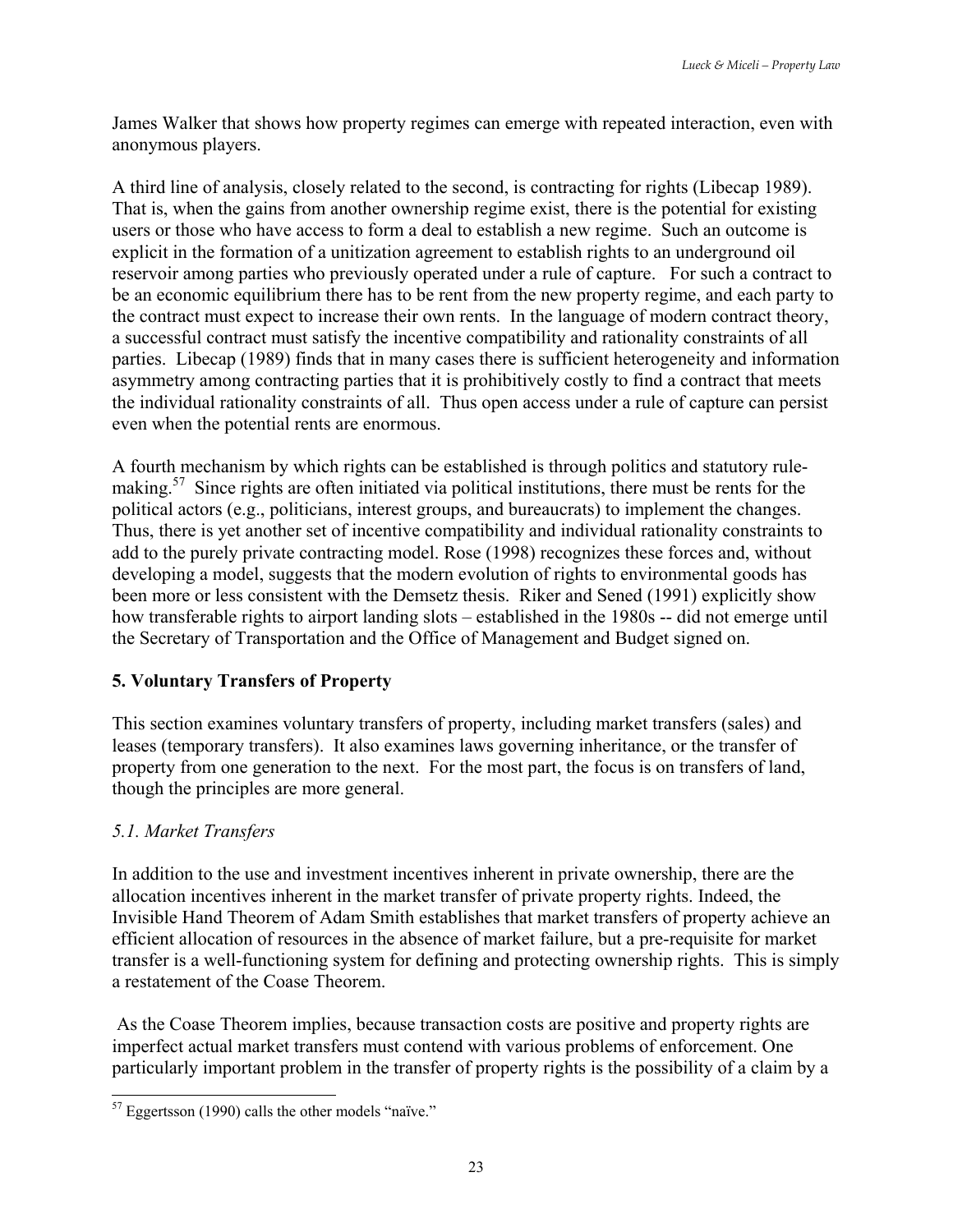previously defrauded owner. An important function of property law is to minimize the uncertainty over ownership, thereby facilitating market exchange (Baird and Jackson, 1984).

Information about potential prior claims on property is costly, however, so an efficient system for enforcing or maintaining ownership will balance the cost of greater certainty against the benefit. For example, consider a parcel of land worth *V* if ownership is certain, but subject to a risk *p(x)* that a past owner will assert a claim based on error or fraud, where *x* is the effort (in dollar terms) devoted to ensuring title. This might represent the cost of searching a public record of past transactions or obtaining a government certification of ownership. Assume that *p*′*<*0 and *p*<sup> $\textdegree$ </sup> $\textdegree$ 0. The owner's problem is to choose *x* to maximize *(1-p(x))V*−*x*, which must satisfy <sup>−</sup>*p*′*(x)V=*1, or, marginal search costs must equal the expected reduction in the value of the parcel. It follows that it is not generally optimal  $(p(x^*) > 0)$  to eliminate all risk of loss, though owners of more valuable property will invest more to secure ownership.<sup>58</sup>

Actual efforts to protect ownership of property, both public and private, vary in accordance with this conclusion. All jurisdictions in the U.S. maintain a public record of transactions for land and also certify title to automobiles, thereby providing buyers with some guarantee of good title, while owners often invest in private security systems and insurance to further protect their interests. For property of lesser value, buyers generally rely on possession and the reputation of the current owner as the primary evidence of ownership.

## *5.1.1. Title Systems for Land*

 $\overline{\phantom{a}}$ 

Land title in the U.S. is primarily protected by a recording system that allows potential buyers to verify title by searching the record of past transfers, theoretically back to the root of ownership.<sup>59</sup> Title search is a costly process, however, especially as one goes back in time and the quality of records deteriorates. Most states therefore have enacted statutes of limitation (so-called Marketable Title Acts), or less formal guidelines (established by local bars or title insurers), aimed at limiting title searches to a reasonable length. Baker, et al. (2002) develop a sequential search model to characterize how far back in time buyers should search a title, and test the model using cross-state data. The results of the analysis show that these guidelines vary according to the predictions of the theory.

Although the recording system is the predominant land title system in the U.S., common law countries (and some states) have also used a system of land registration, called the Torrens system.<sup>60</sup> Under land registration, the government certifies ownership at the time of a transfer, thereby protecting the owner against nearly all claims. Thus, claimants can at most seek monetary compensation from a public fund (financed by registration fees). This is in contrast to the recording system, which awards successful claimants an interest in the land itself. Landowners subject to this system thus ordinarily purchase title insurance to provide them with financial compensation in the event of a loss.

<sup>&</sup>lt;sup>58</sup> This comes from the comparative statics derivative  $\partial x^*/\partial V = -p'p''V > 0$ .<br><sup>59</sup> According to Black'sLaw Dictionary 'title is the means whereby the owner of land has the just possession of his property. A 'deed' is a legal document which constitutes evidence of title.

 $60$  See, for example, Bostick (1987) and Shick and Plotkin (1978).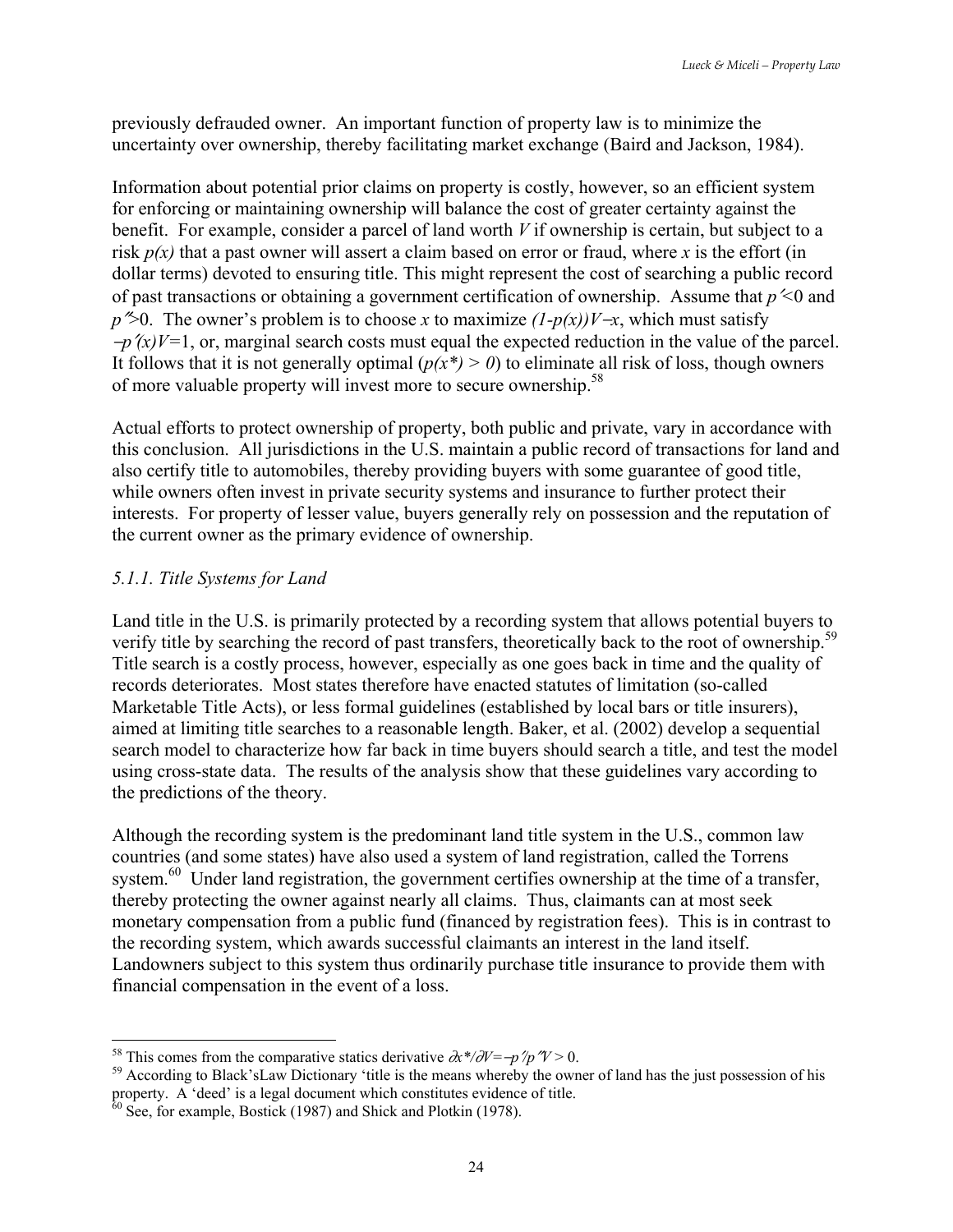The two title systems therefore provide opposing answers to the fundamental question of whom a title system should protect, the current possessor or the last rightful owner (Baird and Jackson, 1984). The question is whether one is preferred on efficiency grounds. If transaction costs are zero, land will be used efficiently under both systems, and the only effect will be distributional (Miceli and Sirmans, 1995a). In reality, however, the transaction costs of land transfer are significant, in which case the preferred system is the one that minimizes these costs, thereby facilitating exchange and investment (Miceli, Sirmans, and Turnbull, 1998).

Proponents of land registration claim that it lowers transaction costs relative to the recording system because it dispenses with the need to search anew the entire history of a parcel with each transfer. Actual attempts to compare the costs of registration and recording in those jurisdictions in the U.S. where they co-exist, however, have yielded mixed results (Janczyk, 1977; Shick and Plotkin, 1978). Such comparisons, however, may miss the chief advantage of registration- namely, that it clears title to land in cases where land records are poor or have been destroyed. For example, land registration was instituted in Cook County, Illinois following the Great Chicago Fire, which destroyed nearly all land records. A recent study of land transactions in that county found that landowners whose property was most at risk disproportionately entered the registration system. Once this self-selection effect was controlled for, the study found that land values in the sample were higher under the registration system as compared to the recording system (Miceli, et al. 2002).

## *5.1.2. Title Systems and Development*

Economists have recently begun to examine the role of land title systems in promoting economic development. For example, De Soto (2000) argues that the absence of a well-functioning system for protecting land ownership is the single largest impediment to economic growth in most developing countries. Lack of secure title inhibits land sales, discourages investment, and prevents owners from converting land assets (which are abundant) into financial capital. De Soto's evidence is largely anecdotal, but several empirical studies have established a clear link between formal land title and economic investment in various developing countries (Besley, 1995; Alston, et al., 1996; Miceli, Sirmans, and Kieyah, 2002). De Soto also makes the argument that legally enforced property rights are superior to those enforced by extra-legal means, thus emphasizing the economic importance of law.

## *5.2. Leases*

A lease represents a voluntary transfer of possessory rights in property (the right of use) for a limited period of time. Such an arrangement can enhance efficiency by allowing gains from specialization. The division of ownership and use, however, creates potential incentive problems for both landlords and tenants regarding the optimal maintenance and use of the property. The problem is one of moral hazard, though it is sometimes referred to as the "rental externality" (Henderson and Ioannides, 1983).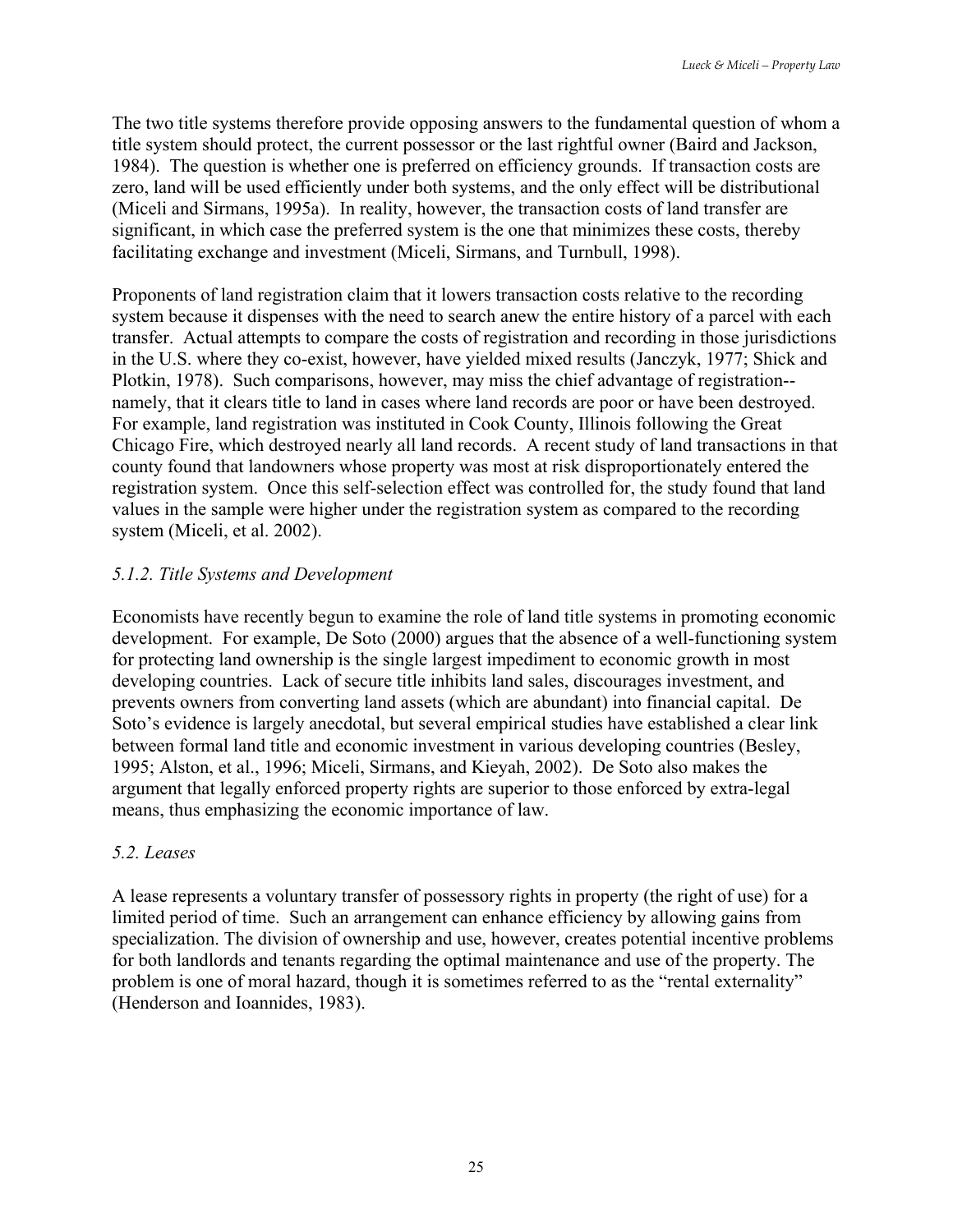To illustrate, suppose that the value of a piece of property,  $V(x, y)$ , is an increasing function of inputs by both the tenant  $(x)$  and the landlord  $(y)$ .<sup>61</sup> Further, suppose that *V* is divided into the value of the property to the tenant during the term of the lease,  $T(x, y)$ , and the residual value (the value of the reversion),  $R(x, y)$ . The first-best choices of x and y maximize the joint value of the property,  $V(x, y)$  –*x*−*y*, but both the landlord and tenant will make their choices to maximize their individual returns. Specifically, the tenant will choose *x* to maximize  $T(x,y)-x-r$ , where *r* is the rent, while the landlord will choose *y* to maximize  $R(x, y)$ −*y+r*. Given a fixed rent, both parties will therefore underinvest in maintenance. We will see that several aspects of lease law can be interpreted as responses to this problem.

## *5.2.1. The Lease: A Contract or a Conveyance*

Historically, all leases fell under the law of property, which viewed the lease as a conveyance of an interest in land to the tenant (Dukeminier and Krier 2002). This gave the tenant the right to exclude the landlord from entry during the term of the lease in return for a promise to pay rent. Yet even if the tenant defaulted on the rent, the landlord could not evict the tenant; he could only sue for recovery of the rent. At the same time, the landlord had no duty to maintain the premises during the lease period. The lease thus provided strong protection of the tenant's possessory interest in the property.

In contrast, modern leases, usually for housing, are generally viewed by courts as contracts rather than conveyances.62 This change has altered the obligations of the parties in important ways. First, landlords have a duty to maintain the property in a habitable state according to an "implied warranty of habitability,"<sup>63</sup> which tenants can enforce by withholding rent. Symmetrically, however, landlords who meet their duty of maintenance can evict tenants who fail to pay rent. The obligations of the landlord and tenant, like those of the parties to a contract, are therefore mutual.

From an economic perspective, this change in the law makes sense (Miceli, Sirmans, and Turnbull, 2001). Historical leases were primarily for agricultural land, and landlord inputs were relatively less important. (In the context of the above model, *T* did not depend on *y*.) In this context, legal protection of a strong possessory interest promoted efficient tenant investment during the term of the lease. For example, landlords could not opportunistically re-take possession of the land after the crops were planted but before harvest. Further, tenant use ordinarily did not have a detrimental effect on the value of the reversion (i.e., *R* did not depend on *x*).

The situation is different in modern real estate leases, which are primarily for housing. Now, landlord maintenance during the term of the lease is crucial, so the law has provided tenants with an enforcement mechanism by transforming the lease into a contract with an implied warranty of habitability.<sup>64</sup> In addition, tenant inputs are much more likely to have an effect on the value of

<sup>&</sup>lt;sup>61</sup> Thus, both inputs can be interpreted as maintenance. The analysis would not change if the tenant input is interpreted as the rate of utilization, which has a negative impact on  $V$ .

 $\frac{62}{10}$  In some states, commercial leases are still interpreted as conveyances.

<sup>&</sup>lt;sup>63</sup> The key case is *Javins v. First National Realty Corp.*, 428 F.2d 1071 (1970). Also see Rabin (1984). <sup>64</sup> See Hirsch (1999, Ch. 3) for an empirical analysis of the impact of habitability laws.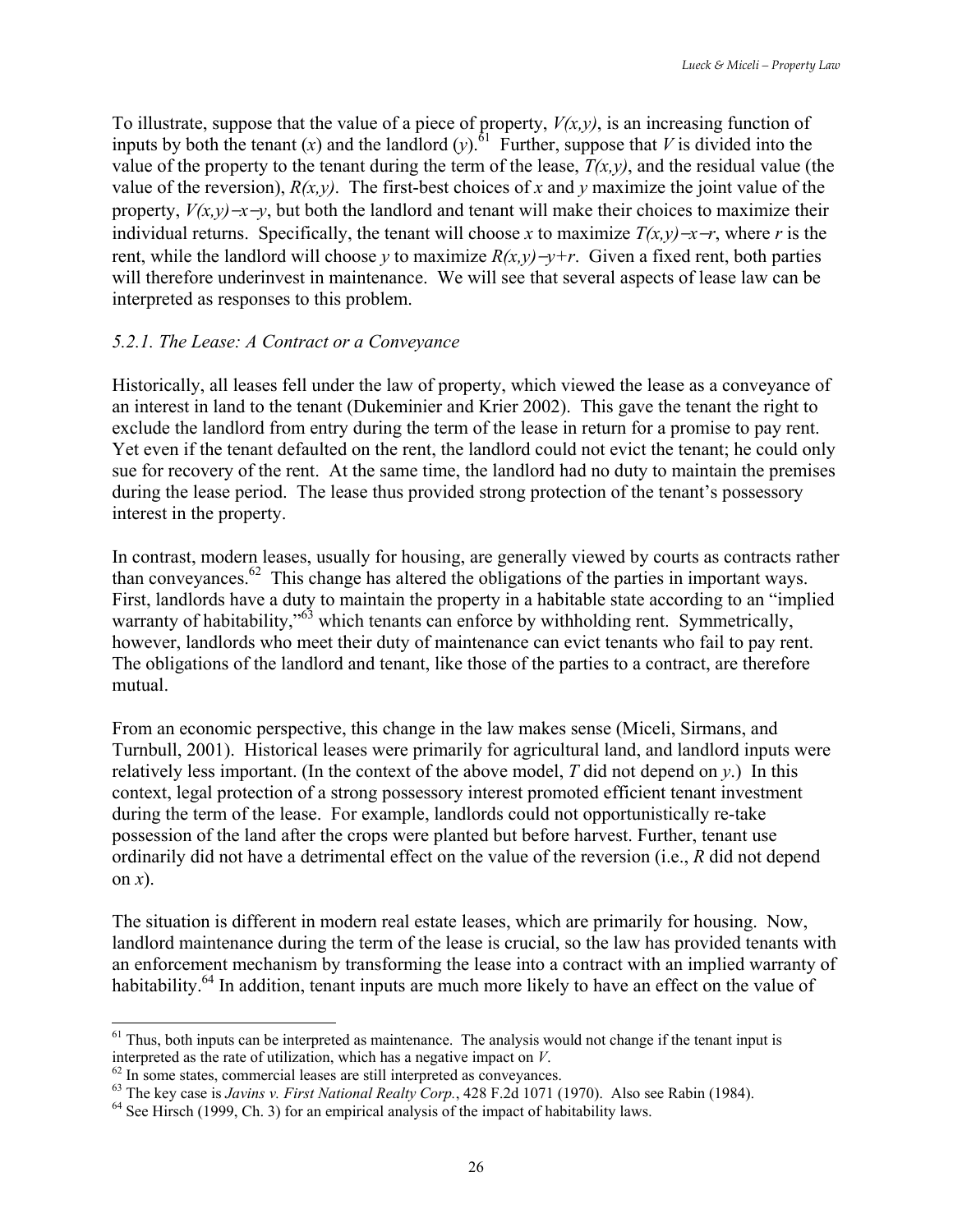the landlord's reversion. For example, overutilization of rental housing will accelerate the rate of depreciation. The law addresses this problem with the doctrine of waste (Posner, 2003, p. 73), under which a tenant has a duty to invest in reasonable maintenance of the property. In terms of the above model, this forces the tenant to internalize the effect of his actions on the value of the reversion. The doctrine of waste and the warranty of habitability thus work in combination to create efficient bilateral incentives for maintenance in the presence of the rental externality.<sup>65</sup>

## *5.2.2. The Duty to Mitigate Damages*

Another effect of the transformation of the lease from a conveyance to a contract concerns the duty to mitigate damages. Under the law of property, landlords had no duty to mitigate damages. If the tenant abandoned the property, the landlord had no obligation to attempt to re-let it; he could just sit tight and sue the tenant for the entire rent. The transformation of the lease to a form of contract, however, imposed on landlords the contractual duty to mitigate damages by taking all reasonable steps to re-let the property.<sup>66</sup> The law enforces this duty by limiting the damages from tenant breach to the difference between the contract rent and the best rent the landlord could have obtained by reasonable efforts.

Mitigation of damages provides a clear economic benefit by preventing the property from being left idle. Thus, it appears to be an efficient aspect of lease law. However, this raises the question of why the traditional law of leases did not impose such a duty. Economic theory suggests three possible reasons. First, agricultural tenants may have been in a better position than landlords to find substitute tenants, whereas the situation is reversed for modern residential leases. The change in the law thus simply reflects an application of the cheaper cost-avoider principle. Second, a duty to mitigate damages may result in inefficient re-letting of the property by landlords who mistakenly interpret tenant absence as a sign of breach. The no-mitigate rule therefore protects the tenant's possessory rights in settings where absentee use may be valuable- a situation that is more reflective of agricultural as compared to residential leases. A third possibility is that in agricultural settings the law is often less important than market enforcement via repeated interaction (Allen and Lueck 2003). For agriculture the law simply may not have developed to address this issue.

## *5.2.3. Sharecrop versus Cash Rent Leases in Agriculture*

The choice between a cash rent lease and a cropshare lease has been an important topic since the beginning of economics.<sup>67</sup> Adam Smith argued that the cropshare acted as an inefficient tax on effort. Writing roughly a century later than Smith, however, John Stuart Mill noted that cropshare leases had an ancient origin and that the level of cultivation was not suffering. Thus, he was reluctant to claim widespread inefficiency. Smith's tax analogy, however, influenced Alfred Marshall and other neoclassical economists who later analyzed the problem. Not until Cheung (1968) extended the Coase Theorem into share cropping did the modern analysis begin.

 $65$  In this sense, the two doctrines resemble the tort rule of negligence with a contributory negligence defense, which establishes efficient bilateral incentives in accident settings. See Chapter xx. <sup>66</sup> See generally Goetz and Scott (1983).

 $67$  Allen and Lueck (2003, chapter 4) give a detailed history of this literature.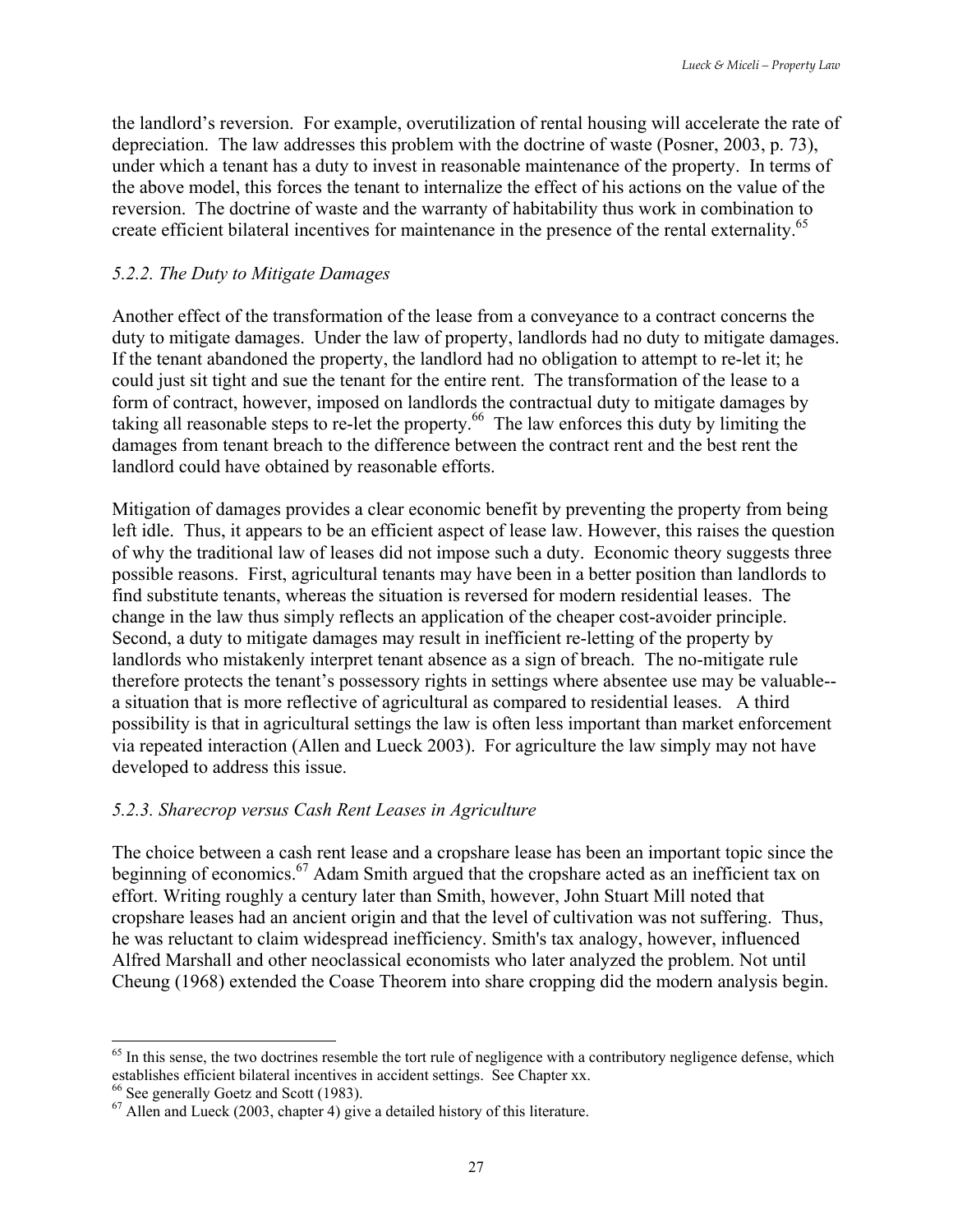Cheung demonstrates that if transaction costs are zero, then all land leases must be equivalent, and that, therefore, the (lease) contract choice must depend on transaction costs.<sup>68</sup>

We present a model from Allen and Lueck (2003) that recognizes the complexity of assets and property rights to those assets as discussed in section 2.4. In both a cash rent and cropshare lease, property rights to the land are imperfect. Typically a lease agreement can only specify and enforce such basic parameters as acreage of the plot and type of crop. Such important features as soil moisture and soil nutrients cannot be economically enforced in the lease, so these attributes are essentially open access goods. In a cash rent lease the farmer pays a fixed annual amount per acre of land and owns the entire crop. As a result he supplies the optimal amount of his own inputs but overuses any inputs provided by the landowner, including the un-priced attributes of the land. In a cropshare lease, in contrast, the farmer does not pay any fee for use of the land but simply pays a predetermined share of the crop to the landowner at the time of harvest. In this arrangement the farmer and the landowner have shared ownership of the crop, so the farmer has an incentive, as Adam Smith noted, to under-provide these inputs. The farmer will also have less incentive to use inputs provided by the landowner, compared to a cash rent lease.

Consider a tract of farmland which can be used to produce crops according to  $Q = h(e, l) + \theta$ where *Q* is the harvested crop, *e* is the farmer's composite input called effort, *l* is a composite input of land quality attributes, and  $\theta \sim (0, \sigma^2)$  is a randomly distributed composite input that includes weather and pests. We assume that  $h_e > 0$ ,  $h_l > 0$ ,  $h_{ee} < 0$ ,  $h_{ll} < 0$ , and  $h_{el} = 0$ , where the subscripts denote partial derivatives. The opportunity cost of the farmer's input is the competitive wage rate *w* per unit of farmer's effort, and the opportunity cost of the unpriced land input *l* is *r* per unit.

With risk-neutral landowners and farmers, the expected profit from the farming operation is maximized, resulting in the employment of *e\** and *l\** units of farmer and landowner inputs. These first-best input levels are identical for the cropshare and cash rent leases and satisfy the standard conditions that marginal products equal marginal costs for both inputs. When transaction costs are positive and lease enforcement is costly, however, the input choices will be second-best. In either lease, farmers have an incentive to exploit the land's un-priced attribute because they do not face the full costs. In addition, farmers have an incentive to under-report the output in the cropshare lease.

For the cash rent lease, the farmer owns the entire crop and chooses his inputs to maximize expected profit. Because the farmer does not have indefinite tenure of the land, he does not face the true opportunity cost of using the attributes of the land. If we denote the reduced costs he faces as  $r' < r$ , the farmer's objective is:

$$
\max_{e,l} \Pi^r = h(e,l) - we - r'l. \tag{5.1}
$$

The second-best solutions  $e^r$  and  $l^r$  satisfy  $h_e(e^r) \equiv w$  and  $h_l(l^r) \equiv r^l$ . Since  $h_{el} = 0$ , we note that the farmer's input level is identical to the first-best optimum; that is,  $e^r = e^*$ . However, since  $r' \leq r$ ,, the land is over-worked ( $l' > l^*$ ) because the farmer does not face the full cost of using the land's attributes.

<sup>68</sup> Cheung also postulated a risk-sharing effect that is discussed below.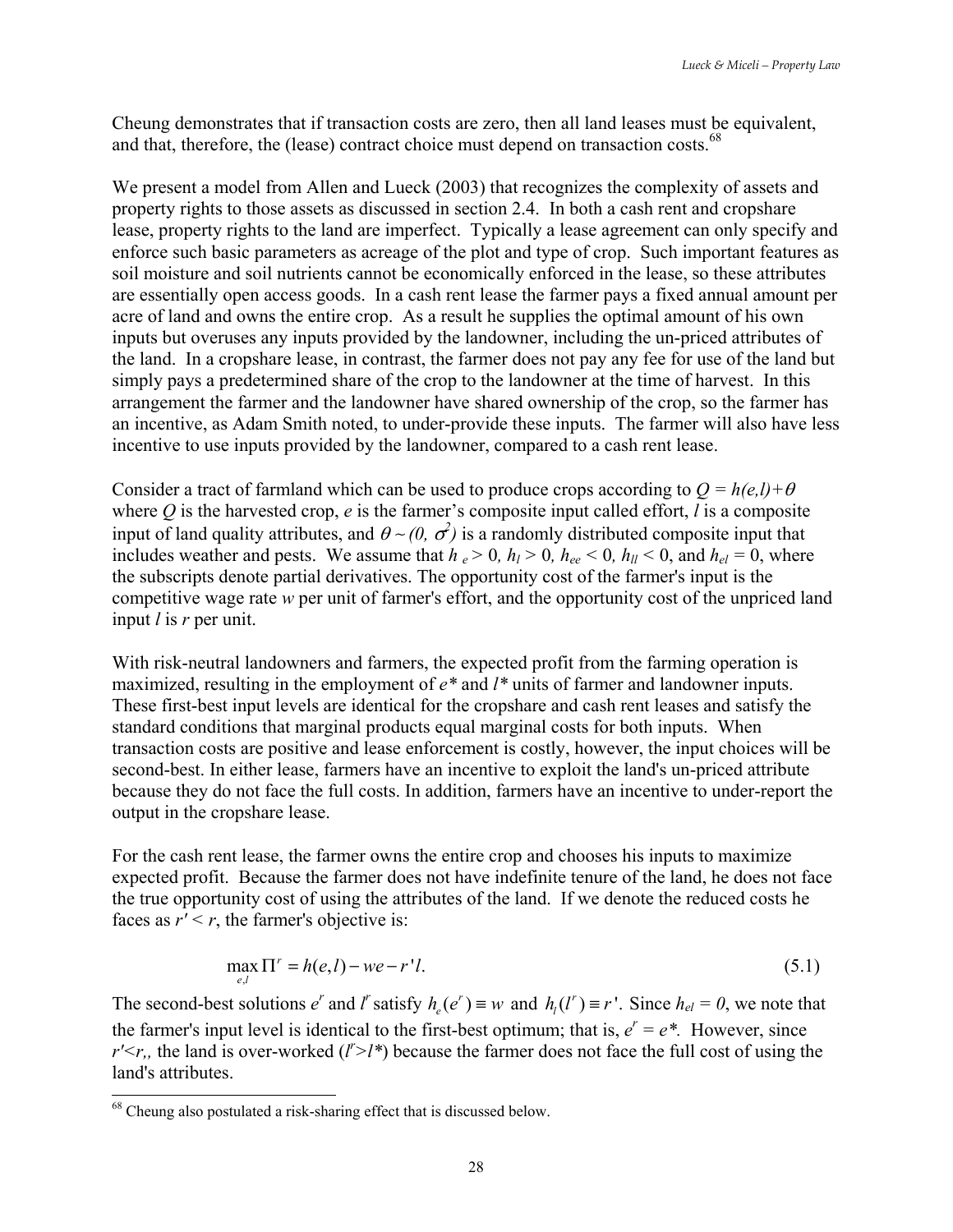In a cropshare lease, the farmer receive *sQ* and the landowner receives *(*1−*s)Q*, where *0 < s <* 1*.* The farmer's objective is:

$$
\max_{e,l} \Pi^s = s[h(e,l)] - we - r'l. \tag{5.2}
$$

Now the second-best solutions  $e^s$  and  $l^s$  satisfy  $sh_e(e^s) \equiv w$  and  $sh_l(l^s) \equiv r'$ . These solutions indicate that the farmer supplies too few of his inputs because he must share the output with the landowner; that is  $e^s < e^*$ . As with cash rent, the farmer over uses the land attributes, or  $l^s > l^*$ ; however, since  $l' > l^* > l^*$ , the use of the land is less excessive than it is with cash rent. This means that although a share lease still provides the farmer with an incentive to over use the land, this incentive is not as powerful as it is with the cash rent lease.

Farmers and landowners choose the lease that maximizes the joint expected return to the tract of land. This requires comparing the expected net return to the land in both leases, where the net return is given by the appropriate indirect objective function. For the cash rent lease,

$$
V^{r}(w,r,r') = h(e^{r},l^{r}) - we^{r} - rl^{r}.
$$
\n(5.3)

With the cropshare lease there are additional costs of measuring and dividing the harvested crop (Barzel 1982, Holmstrom and Milgrom 1992). These costs are given by  $\mu$  so that the net value function is,

$$
V^{s}(w,r,r',\mu) = h(e^{s},l^{s}) - we^{s} -rl^{s} - \mu.
$$
\n(5.4)

The joint maximization problem is *max*  $\{V^{\dagger}, V^{\dagger}\}$ . The tradeoff between the two leases is straightforward.<sup>69</sup> The benefit of cash rent is the avoidance of the costs of dividing the harvested ouptut. The benefit of cropshare is the reduction in the total distortion of input levels. Thus cropsharing should be observed when output measurement costs are low, and when soil attributes are easy to exploit. Cash rent leases should be observed under the opposite conditions. The effect of parameter changes on the net value of each contract can illuminate this tradeoff and lead to hypotheses about lease choice.

Consider first how changes in  $\mu$  affect  $V^r$  and  $V^s$ . The net value of the cash rent lease  $V^r$  does not depend on output division costs. The net value of the crop share lease  $V^s$  however, declines as these costs increase. By the Envelope Theorem  $\partial V^s / \partial \mu < 0$ . This implies that as the costs of output division increase it is less likely that the cropshare contract will be chosen. The comparative statics for *r* are similar. By the Envelope Theorem  $\partial V^s / \partial r = -l^s$  and  $\partial V^s / \partial r = -l^r$ . Because neither  $l^s$  nor  $l^r$  depend on  $r$ , the second derivatives of  $V^s$  and  $V^r$  with respect to  $r$  are zero. Therefore,  $V^s$  and  $V^r$  are linear functions of *r*. Thus, an increase in the cost of land attributes will lower the value of either lease (holding *r'* constant), but it will lower the value of the cash rent lease more because land inputs are used more intensively in a cash rent lease than in

 $^{69}$  The formal comparative statics predictions are derived in Allen and Lueck (2003, chapter 4).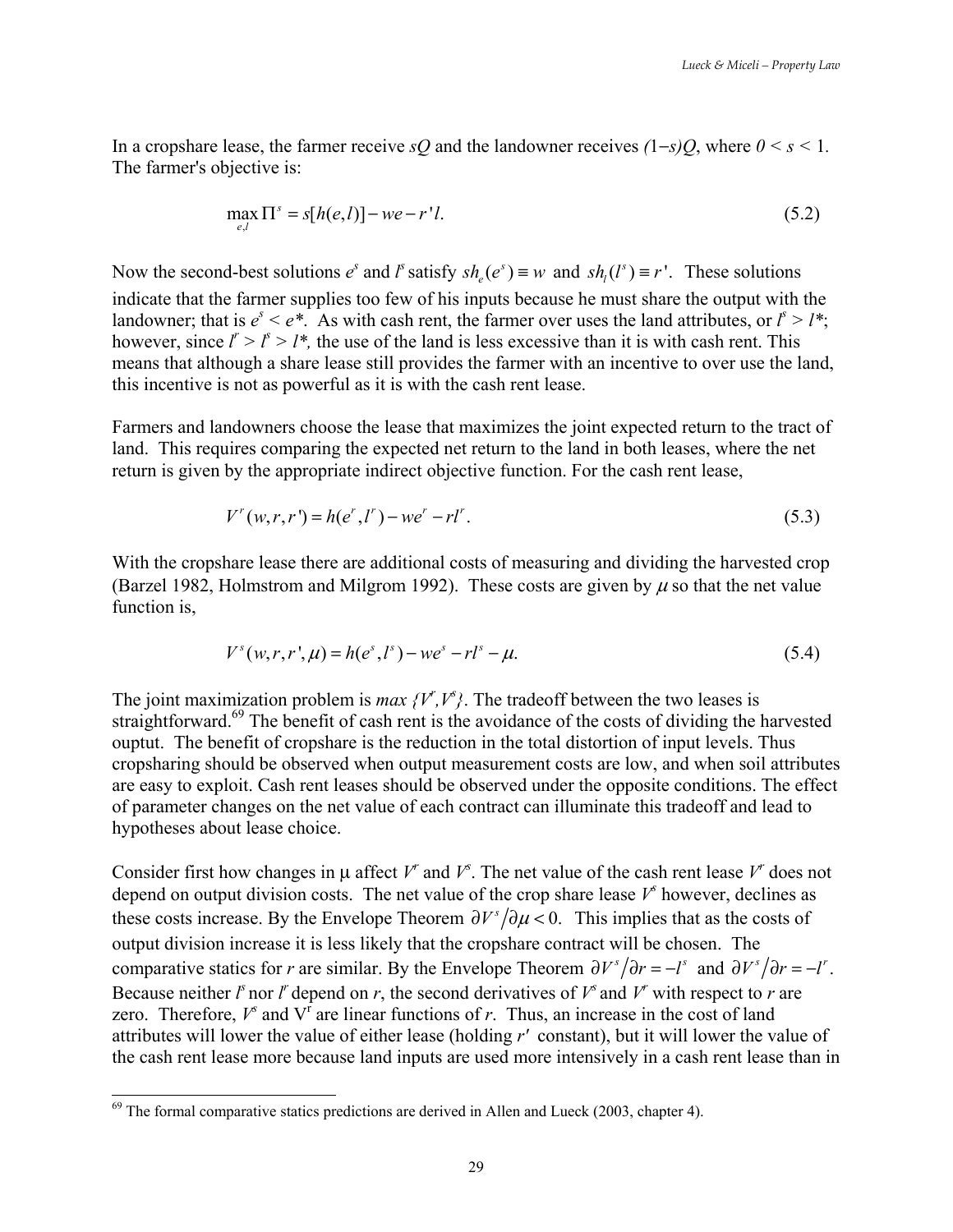a cropshare lease  $(l^r > l^s)$ . This implies that a cropshare lease is more likely to be chosen both as the unpriced attributes of the land become more easily damaged, and as land value increases.

Allen and Lueck (2002) find support for these predictions using data from North America and evidence from around the world. They show that cropshare leases are more likely when crop division costs are low and where the ability of farmers to adversely affect the soil is high, and that cash rent leases often contain clauses that discourage exploitation of the soil. For example, hay crops are more susceptible to under-reporting, since they are used on the premises and found to be more often cash rented. Land used for row crops is more susceptible to overuse than is land used for grains, and the data show that row crops are more likely to be cropshared.

The property rights - transaction cost approach to leases assumes that everyone is risk neutral, and relies on a trade-off between different incentive margins to explain lease terms. This approach contrasts with the dominant economic approach – the traditional Principal-Agent (P-A) model – which assumes leases (or generally contracts) are designed to balance risk against moral hazard incentives. Despite the prominence of the risk-sharing paradigm (Newberry and Stiglitz 1979, Hayami and Otsuka 1993), the empirical evidence to support its implications is scarce, especially for agriculture. In one of the early studies to confront risk-sharing and contract choice, Rao (1971) found that crops with high yield and profit variability were less likely to be sharecropped than crops with low yield and profit variability – a refutation of the P-A model. Using data from several thousand farmland leases, Allen and Lueck (1999, 2003) present a series of empirical tests that find virtually no support for the risk-share approach. In a variety of empirical tests, Allen and Lueck find no support for the general hypothesis that share leases are more likely to be chosen over cash rent leases when crop riskiness increases. In fact, there is evidence that the relationship is the opposite; that is, as crop riskiness (in terms of yield variability) increases, cash rent leases are often more likely (Allen and Lueck 1995, 2003, and Prendergast 2000, 2002). This result holds across all crops and regions examined in Allen and Lueck  $(2003)$ <sup>70</sup>

Compared to the basic P-A model, the transaction cost approach does not explicitly distinguish between principals and agents, nor does it make differential assumption about the risk preferences of the contracting parties. In modern farming it is especially difficult to establish such a dichotomy because farmers and landowners have nearly identical demographic characteristics. Both farmers and landowners make decisions, so formal models more in line with double moral hazard are more appropriate (e.g., Eswaran and Kotwol, 1985; Prendergast 2002). More importantly, by diverting attention away from risk-sharing – which is hard to test and has thus far generated little empirical support – the approach opens the door to a wider array of pure incentive effects that shape organization.

#### *5.3. Inheritance of Land*

 $70$  Outside the area of agriculture a series of papers have found similar results (see the summary in Prendergast 2002). Ackerberg and Botticini (2002), however, argue that risk sharing might still be important in contract choice if one takes into account the endogenous matching of farmer with different risk preferences and land suitable to crops of varying risk. Nearly all of this literature can be criticized though for data that does not reliably measure exogenous risk.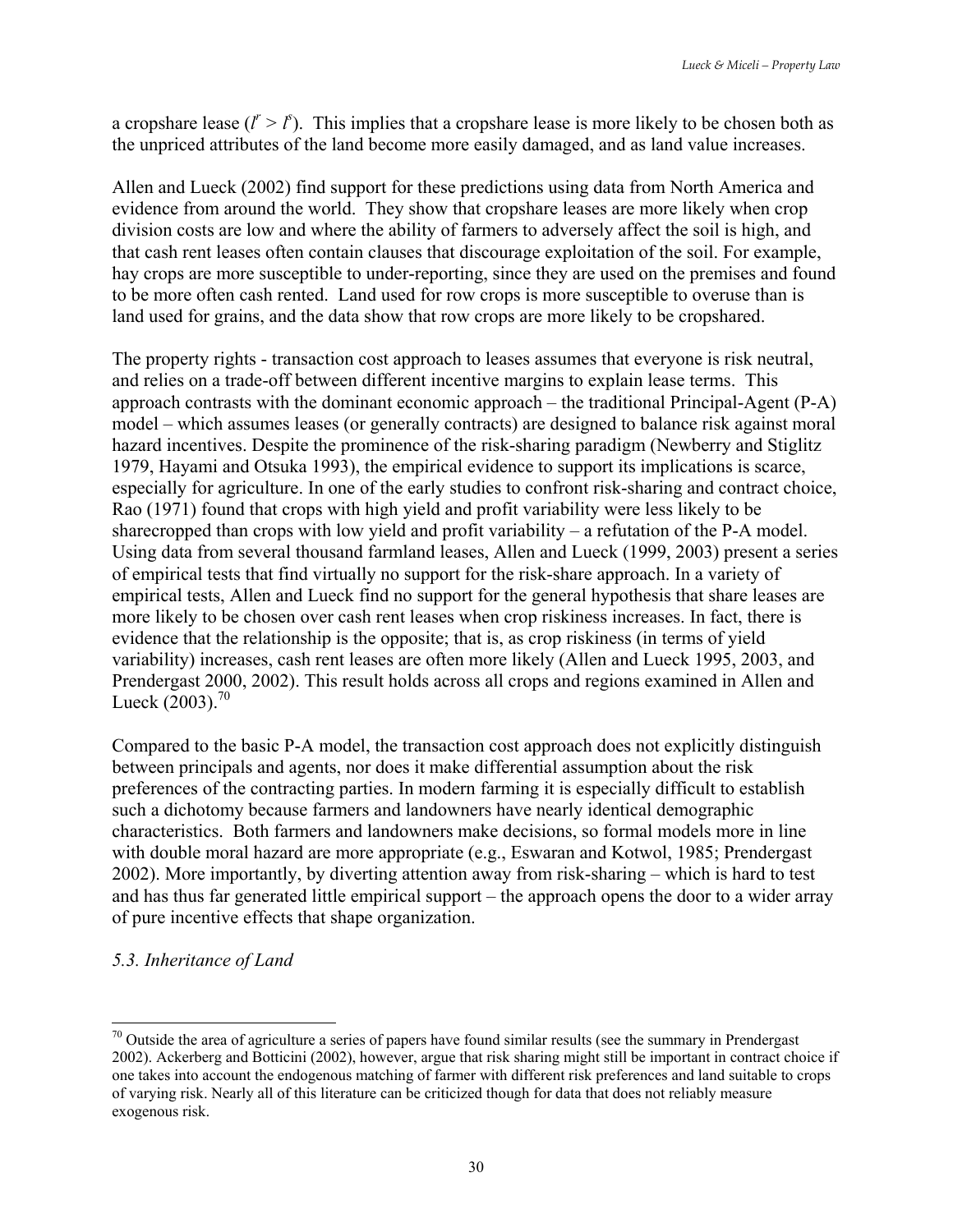Inheritance rules govern the intergenerational transfer of land and other property. One function of these rules is to ensure that the wishes of testators regarding the disposal of their property are fulfilled -- in this sense, inheritance is a voluntary transfer -- but an offsetting concern is to limit the extent to which the "dead hand" can constrain the uses of property into the uncertain future (Stake, 1998). In attempting to balance these goals, Anglo-American law gives testators considerable freedom in the disposal of their property, but imposes some constraints. We discuss two here: primogeniture and the Rule Against Perpetuities.

The rule of primogeniture, under which all property passes to a decedent's eldest son, was the predominant rule in early English common law and has also been used in cultures throughout the world. The most common economic explanation for the rule is that it prevents inefficient fragmentation of land (Posner, 2003, p. 517). There are, however, two objections to this rationale. First, a well-functioning land market should allow entrepreneurs to counteract the effects of fragmentation. Thus, we would expect the rule to be most prevalent in societies where land markets are primitive or do not exist. (Baker, et al. (2004) provide evidence for this prediction.) Second, even if scale economies are important, why constrain a testator's choice of the most suitable inheritor? One possible explanation is that a "best-qualified" rule might promote wasteful rent seeking by competing heirs (Buchanan, 1983).

Another constraint on a testator's discretion is the Rule Against Perpetuities, which limits restrictions that can be imposed in a will to a set period of time, equal to the lifetime of anyone alive when the will was created plus twenty-one years. This time limit balances offsetting economic factors (Ellickson, 1986). On one hand, greater discretion on the part of testators gives them an incentive to acquire wealth during their lifetime in anticipation of having the ability to control it after their death. Such controls are especially beneficial if immediate heirs are known to be spendthrifts. On the other hand, the value of such restrictions fades in the future where later heirs would benefit from the ability to respond to unforeseen events. The time limit on a testator's control reflects this factor. $71$ 

## **6. Involuntary Transfers of Property**

This section examines involuntary transfers of property from one private party to another. Initially, we discuss transfers that occur as a result of uncertainty about ownership or boundary location, and hence, for the most part, are unintentional. We conclude by discussing intentional involuntary transfers, or theft.

## *6.1. Adverse Possession*

Adverse possession is a curious doctrine that appears to legitimize the theft of land by squatters. The doctrine establishes title in property to the current user or possessor without the consent of, or compensation to, the original legal owner.<sup>72</sup> In order to gain title the adverse possessor must

l  $71$  There has been a debate over the efficiency of the rule against perpetuities. Epstein (1986), for example, argues that the rule constrains the wishes of current property owners and is thus inefficient. Ellickson (1986), however, argues that future transaction costs justify the rule and are likely to outweigh any inefficiencies in the current period. See also Dukeminier and Krier (2002).

 $72$  It therefore has little rational in the absence of transaction costs and is viewed typically as a method of clarifying title that has become clouded over time. See Dukemineir and Krier (2002).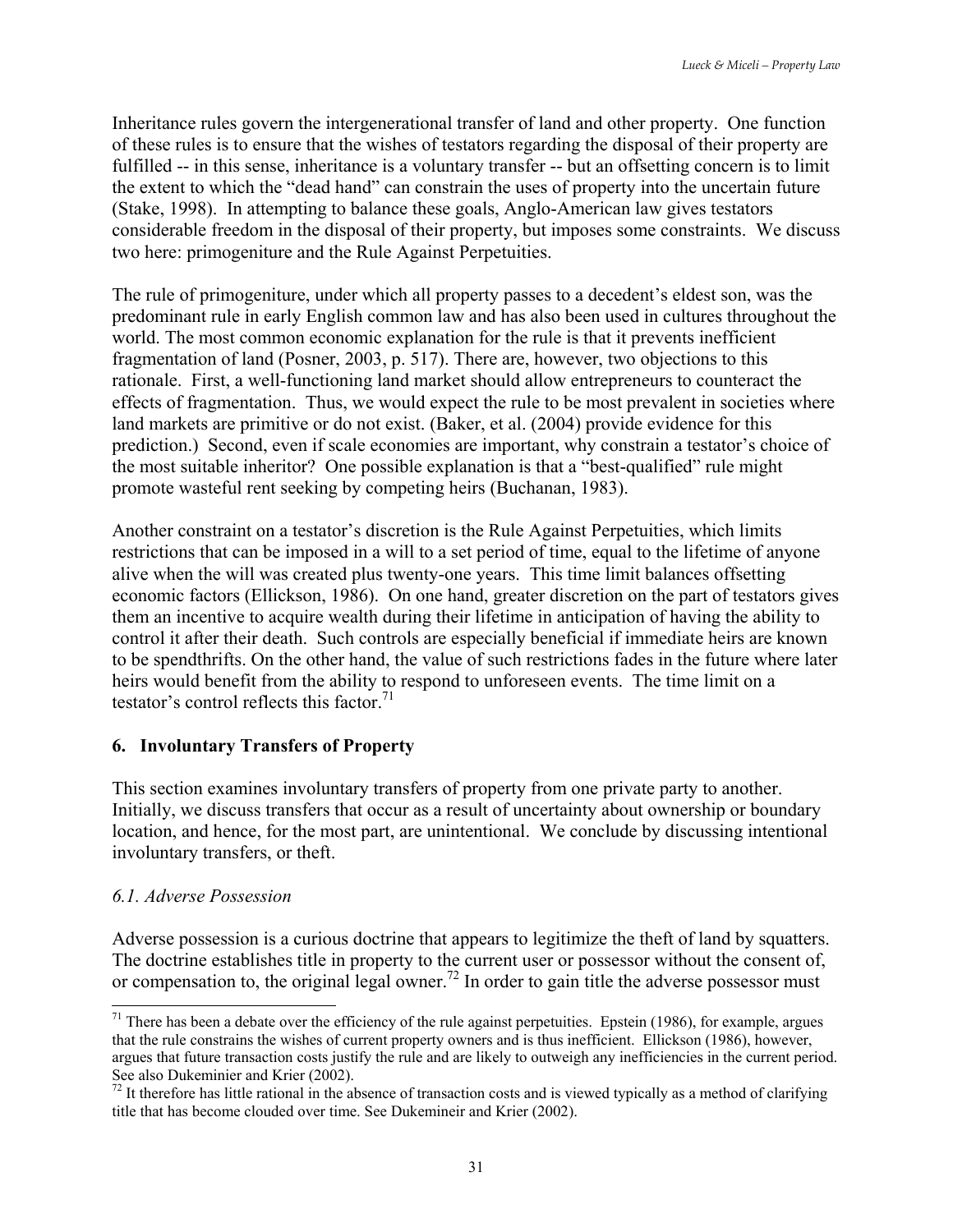"openly and notoriously" maintain exclusive possession for a statutorily specified term that ranges from one to thirty years in the United States. The precept of adverse possession is embedded in the common law and can be traced to an English statute enacted in 1275. Contemporary American law is a mixture of statutory and case law in which statutes define required time periods and other specific conditions, while court decisions define "notorious" possession and other less specific requirements.

Adverse possession is recognizable as a first possession doctrine. The adverse possessor has "relative title," by virtue of prior possession, or has "rights against the rest of the world from the moment that he claims possession." (Epstein 1986, p. 675.) Excluding the original owner, the adverse possessor acquires relative title through first possession. Moreover, in a successful adverse possession action the original owner's title is deemed to be invalid. Consequently, first possession becomes an accurate description of the process by which ownership is established. The law essentially treats the property as abandoned by the original owner. Historical adverse possession cases have dealt with such issues as abandoned farmland, cabins in the woods, and old mining sites. Typical cases today deal with title to real estate in situations where property boundaries are either unknown or misunderstood. For example, a homeowner builds an addition that, it turns out, is actually on the neighbor's legal property. Under adverse possession the homeowner gains title to the property in question by virtue of his possession through building the addition. In the historical cases, heterogeneity probably served to mitigate dissipation from first possession, and there is little evidence of racing among potential adverse possessors. In the modern real estate boundary cases, heterogeneity is at its extreme. There is only one potential claimant; hence, there is no dissipation.

Economists have formulated several theories to explain the details of adverse possession doctrine, treating it as a time-limited property right.73 Perhaps the most compelling one is based on the presence of offsetting risks to ownership of land. The first risk arises from the possibility, discussed in Section 5, of past claims by previous owners who were deprived of their title through fraud or error. A time limit on such claims limits this risk to current owners. Specifically, let *p(t)* be the risk of such a claim, where *t* is the duration of the prior owner's property right. We assume that  $p'(t)$  >0, reflecting a higher risk for longer-lasting property rights, and  $p(0)=0$ .<sup>74</sup> The other risk is that the current owner may himself be displaced by a squatter. This possibility can be reduced, however, by periodic monitoring of the property to eject squatters or correct boundary errors (Ellickson, 1986). A longer time limit on the owner's property right lowers this cost by reducing the required frequency of monitoring. Formally, let  $m(t)$  be the cost of monitoring that the owner must spend to retain title with certainty, where *m*<sup> $<0$  and *m*(∞*)*=0.</sup>

Now suppose the current owner contemplates investing in the land. Let  $V(x)$  be the market value of an investment of *x* dollars, where *V*′*>*0 and *V*″<0. Given this uncertainty, the owner will choose *x* to maximize the expected value,  $(I-p(t))[V(x)-m(t)]-x$ , taking *t* as given. This yields the first-order condition

l

<sup>&</sup>lt;sup>73</sup> See, for example, Ellickson (1986), Merrill (1985a), and Miceli and Sirmans (1995b).<br><sup>74</sup> Note that land registration under the Torrens system effectively sets *t*=0 by extinguishing most past claims.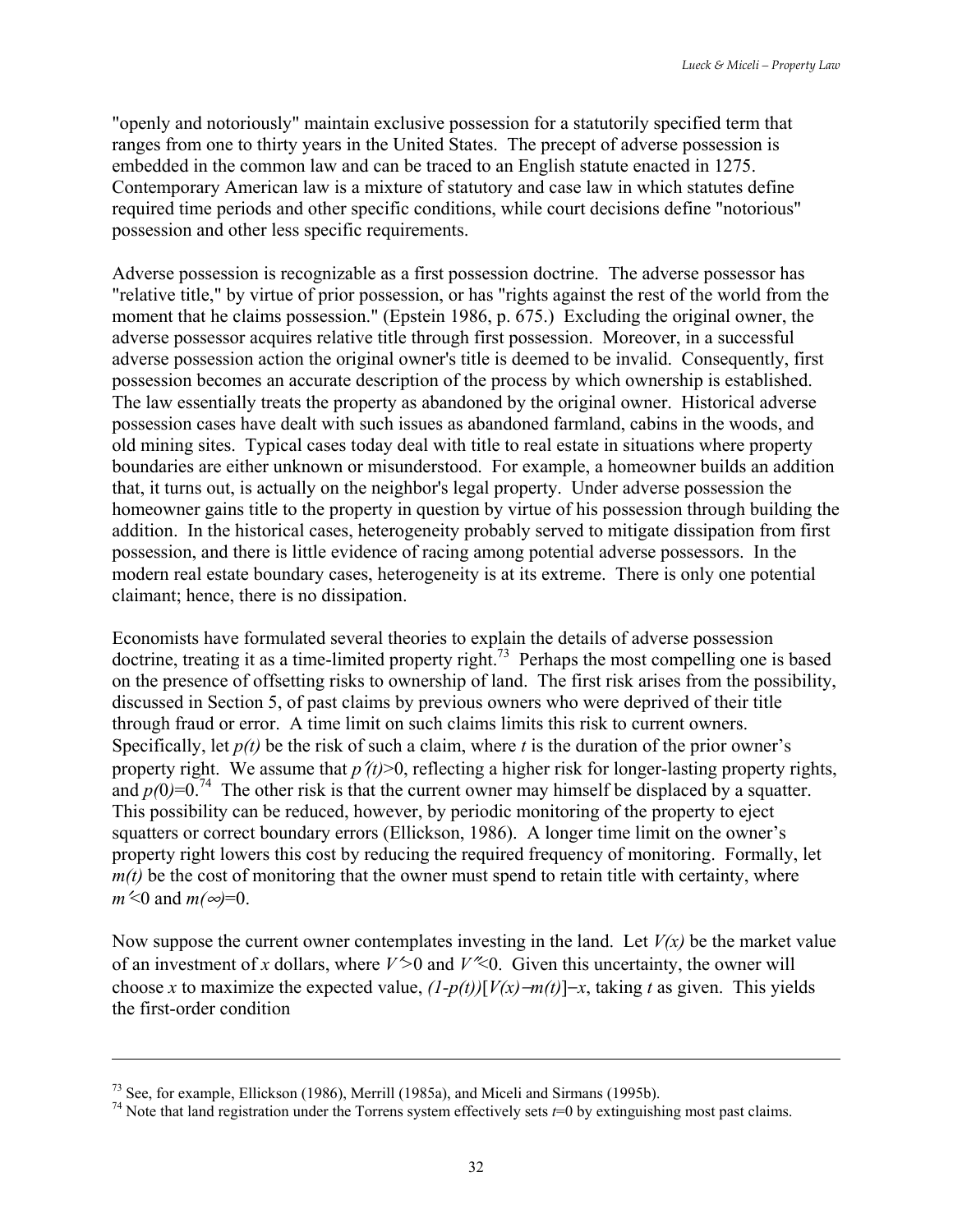$$
(1 - p(t))V'(x) - 1 = 0.
$$
\n(6.1)

Condition (6.1) defines the optimal investment,  $x^*(t)$ , as a function of the time limit, where ∂*x\*/*∂*t=p*′*V*′*/(1-p)V*″<0. Thus, increasing the duration of property rights actually *reduces* investment incentives by increasing the risk of a past claim.

Given this characterization of the landowner's problem, we can derive the optimal duration of property rights as the value of *t* that maximizes the total value of the land net of monitoring  $\text{costs}$ <sup>75</sup>

$$
V(x^*(t)) - x^*(t) - m(t). \tag{6.2}
$$

Differentiating (6.2) and substituting from (6.1) yields

$$
p(t)V'(x)(\partial x^* / \partial t) = m'(t). \tag{6.3}
$$

Thus, the optimal time limit balances the detrimental effect of longer *t* on investment incentives (the left-hand side) against the savings in monitoring costs (the right-hand side).

Although all fifty states have adverse possession statutes, as noted, the length of the statutory period varies, ranging from one to thirty years with mean length of 13.63 years.<sup>76</sup> Two empirical studies of adverse possessions statutes show that this cross-state variation is broadly explained by the economic model (Netter, et al., 1986; Baker, et al., 2001).

#### *6.2. The Mistaken Improver Problem*

The analysis to this point has treated the probability of a claim as a function only of the statutory period, but owners can lower the risk of a claim by surveying the property prior to development to detect boundary errors, or by searching the land records (as discussed in Section 5) to uncover disputed title. Suppose that a survey reveals ownership with certainty. If the developer is the owner, he can proceed with development as if there is no risk of a  $\cos^{-7}$  whereas if someone else is the owner, he can purchase the land if it is more valuable in a developed state. In this way, the value of the land is maximized. Determining ownership is costly, however, which may make it more profitable for the developer to proceed without a survey. This raises the possibility of mistaken improvement of another's property—the so-called mistaken improver problem.

 To examine this problem formally, let *V* be the market value of the improved land, and let *p* be the probability that the land is owned by someone else who values it in its unimproved state at *R*. Further, suppose *R* is unobservable to the developer but is known to vary according to the distribution function *F(R)*. If the developer surveys at cost *s* prior to developing, the expected value of the land is *(1*−*p)V+p*Emax[*V,R*]−*s*, or

<sup>&</sup>lt;sup>75</sup> We assume that whoever ends up as owner will spend  $m(t)$ .

<sup>&</sup>lt;sup>76</sup> The data are from Leiter (1999). In some states, the length is conditional on whether the squatter has "color of title" (i.e., evidence that appears to, but does not legally, convey title).

<sup>&</sup>lt;sup>77</sup> In that case, he will invest an amount  $x^* > x^*(t)$  for any  $t > 0$ .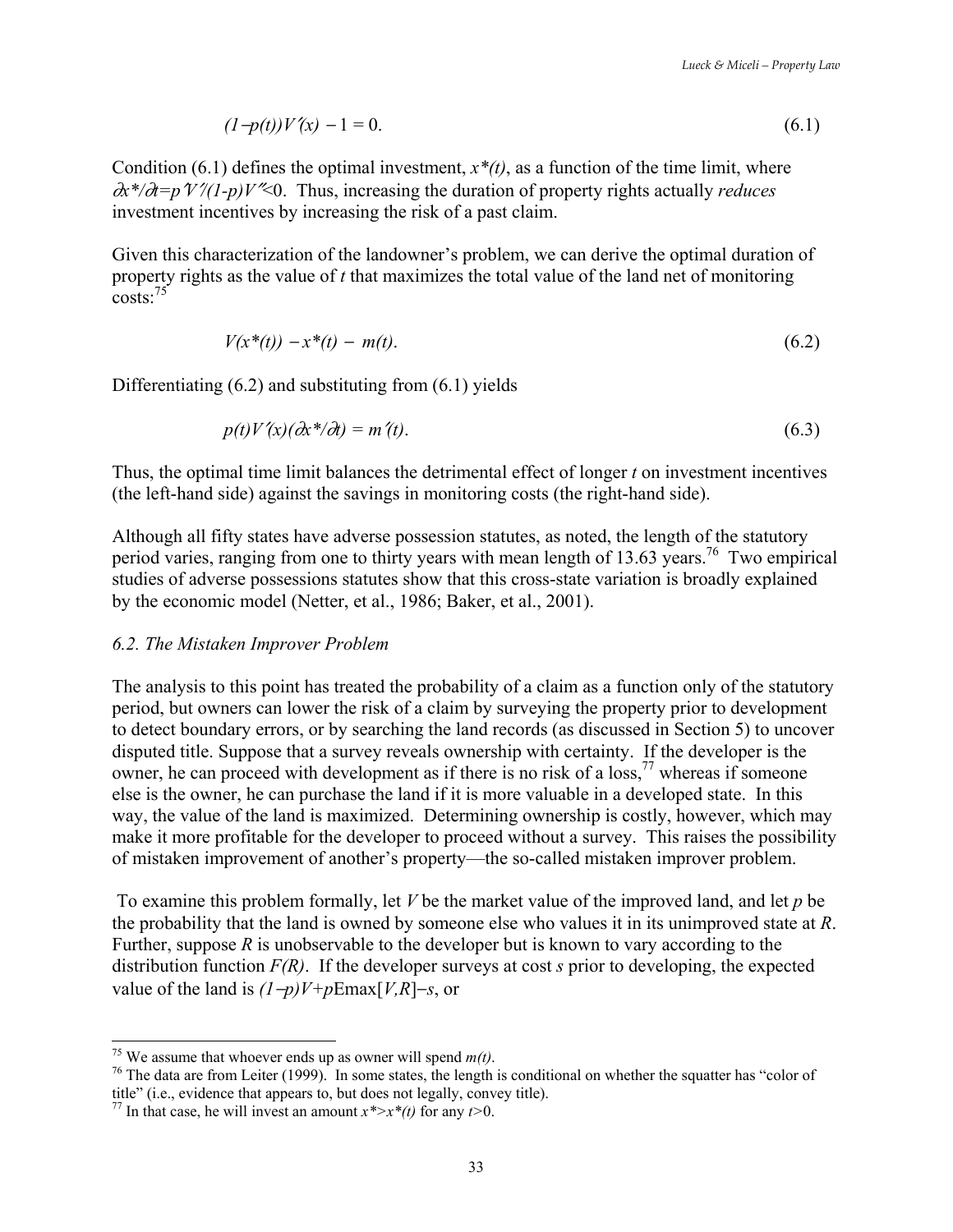$$
(1-p)V + p[F(V)V + \int_{V}^{\infty} R dF(R)] - s.
$$
 (6.4)

Equation (6.4) shows this value comes in three parts: the value if developed, the value if not developed, and survey costs. If, however, the developer proceeds without a survey, the value of the land is fixed at *V*, regardless of who turns out to be the owner. A survey is optimal if  $(6.4)$ exceeds *V*, or if

$$
p\int\limits_V^{\infty} (R-V)dF(R) > s. \tag{6.5}
$$

The left-hand side of this condition is the expected benefit of avoiding irreversible improvement of the land when it is owned by someone else who values it more highly in its unimproved state. Developers will not necessarily make the first-best survey decision on their own, however, because they will ignore the opportunity cost of development when someone else is the owner.

The law, however, provides victims of mistaken improvement remedies that potentially create the right incentives. The law of mistaken improvement dates back at least to Roman times, where the law of accession stated that materials affixed to land became the property of the owner. The mistaken improver could at most seek compensation for the value of the improvements. The modern law in most states is dictated by so-called betterment acts, which typically allow landowners the option of either paying for the improvements (according to the old rule), or forcing the improver to buy the land at its unimproved value (Dickinson, 1985). It turns out that this "option" remedy induces would-be improvers to internalize the opportunity cost of the improvements in the face of ownership uncertainty and hence gives them exactly the right incentives to conduct a survey (Miceli and Sirmans, 1999).

#### *6.3. Partition of Real Estate*

Another form of involuntary transfer, this time involving joint owners of property, is the right to partition real estate. Under the common law, each co-owner of a parcel of land has the right to force a physical partition of the property (partition in kind) into separately owned parcels. While this solution overcomes transaction costs among co-owners (due, for example, to the anticommons problem (Heller, 1998)), it may result in excessive fragmentation if there are scale economies associated with the best use of the land. State partition statutes have sought to address this problem by providing courts with an alternative to in-kind partition--namely, forced sale of the undivided parcel with division of the proceeds to the co-owners in proportion to their ownership shares.

The problem with forced sales, however, is that non-consenting owners only receive the market value of their shares, thus depriving them of any subjective value that they may attach to the land. (In effect, forced sale substitutes liability rule protection of owners' shares for property rule protection, thus creating the possibility of an inefficient sale (Calabresi and Melamed, 1972).) In terms of efficiency, forced sale will only be preferred to partition in kind if the preserved scale economies exceed the foregone subjective value of all non-consenting owners (Miceli and Sirmans, 2000). Courts seem sensitive to this trade-off. In particular, they tend to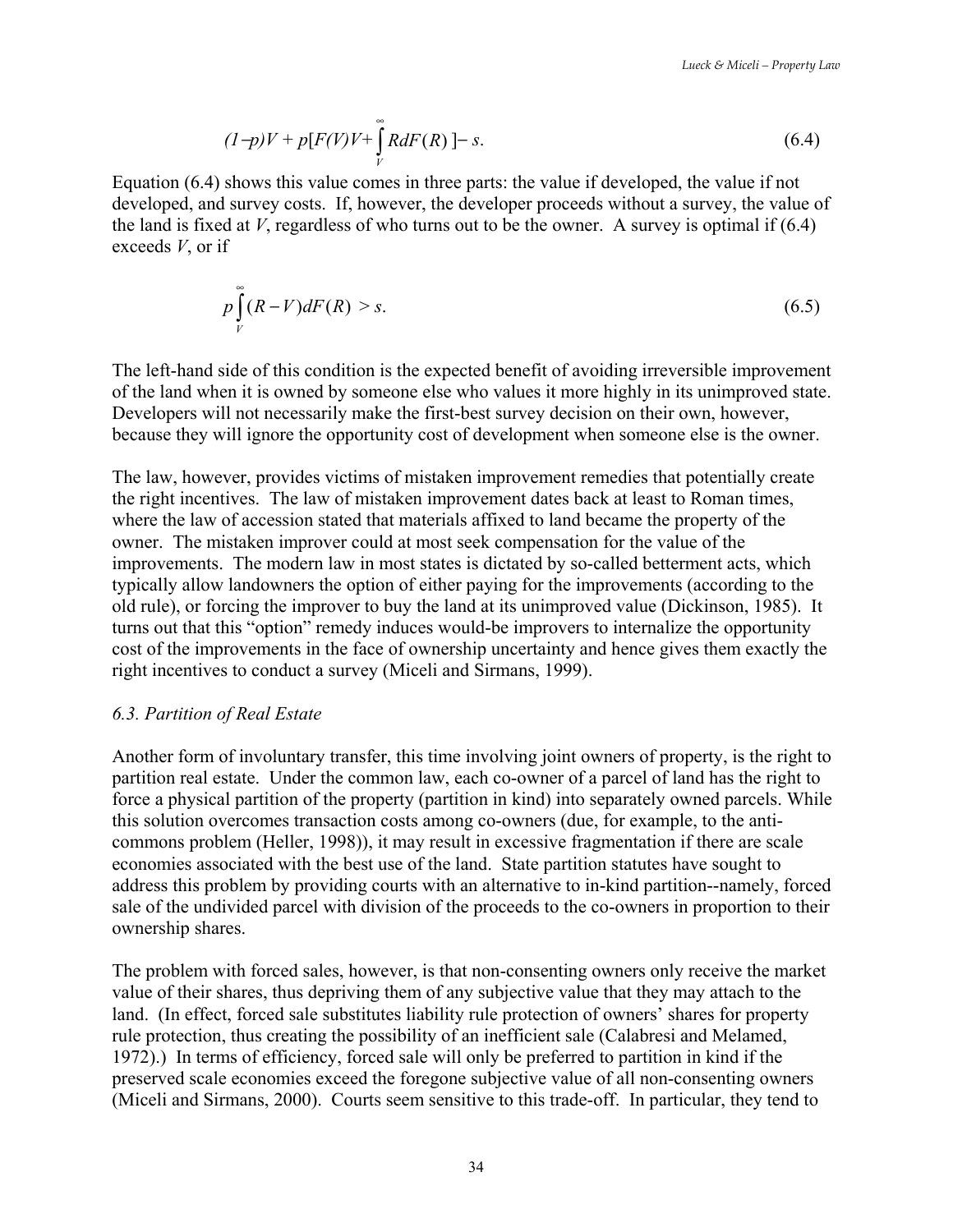favor partition in kind (property rule protection), unless the resulting fragmentation would *materially* reduce the aggregate value of the land.<sup>78</sup> This standard offers courts a margin for protecting subjective value of non-consenting owners against expropriation.

#### *6.4. Theft*

The most obvious form of involuntary transfer of property is theft, which is classified as a crime. This presents the following paradox--if a thief values the stolen property more than the owner does, then the transfer is efficient (though coercive). Thus, why not simply force the thief to pay a fine equal to the value of the stolen property, in effect, treating the theft as a tort? One objection is that the thief will sometimes avoid detection, thus lowering his expected cost and allowing some inefficient transfers, but this problem could be addressed by simply inflating the fine in proportion to the inverse of the probability of detection.<sup>79</sup>

A more fundamental objection to the "efficient theft" argument is that it permits individuals to violate the general transaction structure by converting property rules into liability rules; that is, to substitute coercive transfers for market transfers (Calabresi and Melamed, 1972; Kelvorick, 1985; Coleman, 1988). Market transfers are more efficient than coercive ones in low transaction cost settings, first, because courts may err in setting the right amount of compensation (the standard problem with liability rules), and second, because owners will devote excessive resources to the protection of their property (a from of rent seeking).

If the preceding argument makes sense for tangible property, it is all the more persuasive when the violation concerns one's bodily integrity or civil rights. The law therefore seeks to deter such violations by setting the penalty above compensatory damages (possibly including the risk of imprisonment) and labeling them as crimes (illegitimate transfers).

## **7. Land Use Conflicts: Externalities and Property**

Externalities arise when one party uses his property in a way that imposes a cost (or confers a benefit) on another party without first obtaining that party's consent. In this sense, externalities are a form of involuntary transfer. When assets are complex and transaction costs are positive, externalities are ubiquitous. This is because property rights to at least some of the attributes of an asset will be imperfect and thus contain problems of open access or moral hazard. In the case of land, externalities are important since any parcel (except an island or continent) will have neighboring owners, but they also arise in the context of air quality, noise, and water, where property rights are especially hard to define and enforce.

In this section, we analyze various remedies for externalities (primarily harmful externalities),  $80$ focusing specifically on a comparison of the standard tax-subsidy approach most commonly associated with Pigou, with the property rights, or Coasian, approach.<sup>81</sup> We also discuss the common law remedies of trespass and nuisance, as well as public controls like zoning.

<sup>&</sup>lt;sup>78</sup> See, e.g., *Trowbridge v. Donner*, 40 N.W.2d 655 (1950).

<sup>&</sup>lt;sup>79</sup> This is the economic rationale for punitive damages in torts (Polinsky and Shavell, 1998).

<sup>&</sup>lt;sup>80</sup> Public goods, discussed in the next section, are examples of beneficial externalities.

 $81$  The analysis is based on Polinsky (1979) and White and Wittman (1979).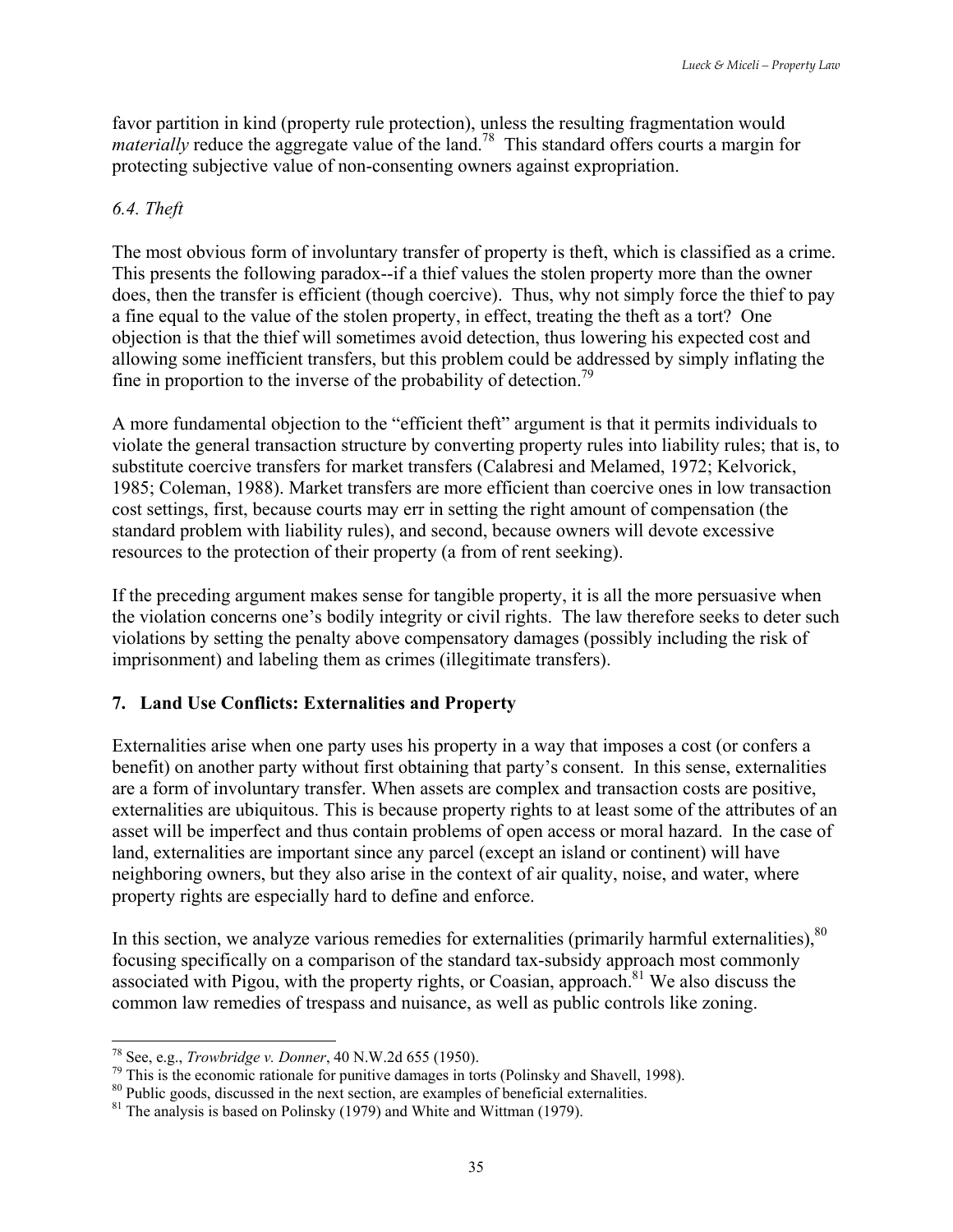#### *7.1. A Model of Externalities in the Short and Long Run*

This section develops a simple model of external costs that we will use to examine the various remedies. The model considers both short and long run notions of efficiency in anticipation of the fact that some remedies that are efficient in the short run are inefficient in the long run. To be specific, consider, as did Coase (1960), a railroad whose trains emit sparks that occasionally set fire to crops on farmland adjacent to the tracks. Suppose that the number of trains being run is  $n<sub>T</sub>$ and the number of farms (total acreage) is  $n_F$ , resulting in crop damage equal to  $n_Tn_FD(x,y)$ , where  $D$  is the damage (in terms of reduced crop value per acre) each train causes,  $x$  is dollar spending on precaution per train by the railroad (e.g., whether to install a spark arrester), and *y* is dollar spending on precaution by each farmer (e.g., where to locate the crops).<sup>82</sup> We assume that  $D_x<0$ ,  $D_v<0$ ,  $D_{xx}>0$ , and  $D_{yy}>0$ , reflecting diminishing marginal benefits to precaution. The benefits of railroading and farming are captured by  $b_T(n_T)$  and  $b_F(n_F)$ , which are the marginal benefit functions for the two activities, respectively, both of which are assumed to display diminishing marginal benefits (i.e.,  $b_i \le 0$ ,  $j = T, F$ ). The total value of the land in this model is given by

$$
W = \int_{0}^{n_T} b_T(u) du + \int_{0}^{n_F} b_F(z) dz - [n_T n_F D(x, y) + n_T x + n_F y]
$$
(7.1)

In the short run, the numbers of trains and farms are fixed. Thus, short run efficiency only concerns the expenditures on precaution  $(x,y)$  that maximize (7.1) and are given by

$$
n_F D_x(x^*, y^*) + 1 \equiv 0 \tag{7.2}
$$

$$
n_T D_y (x^* y^*) + 1 \equiv 0. \tag{7.3}
$$

These conditions state that the parties should invest in precaution up to the point where marginal benefits in terms of saved damages equal marginal costs. In the long run all assets become choice variables so the number of trains and farms  $(n_T, n_F)$  must also be chosen to maximize (7.1). The resulting first-order conditions for  $n<sub>T</sub>$  and  $n<sub>F</sub>$  are

$$
b_T(n_T) - [n_F D(x, y) + x] \equiv 0 \tag{7.4}
$$

$$
b_F(n_F) - [n_T D(x, y) + y] \equiv 0,
$$
\n(7.5)

which state that each activity should be increased to the point where the last unit (train or farm) yields zero profit.

#### *7.2. The Pigovian Tax-Subsidy Approach*

 $82$  This formulation of expected damages assumes constant returns to scale in number of trains and farms. See Shavell (1980) for a similar model in the context of tort law.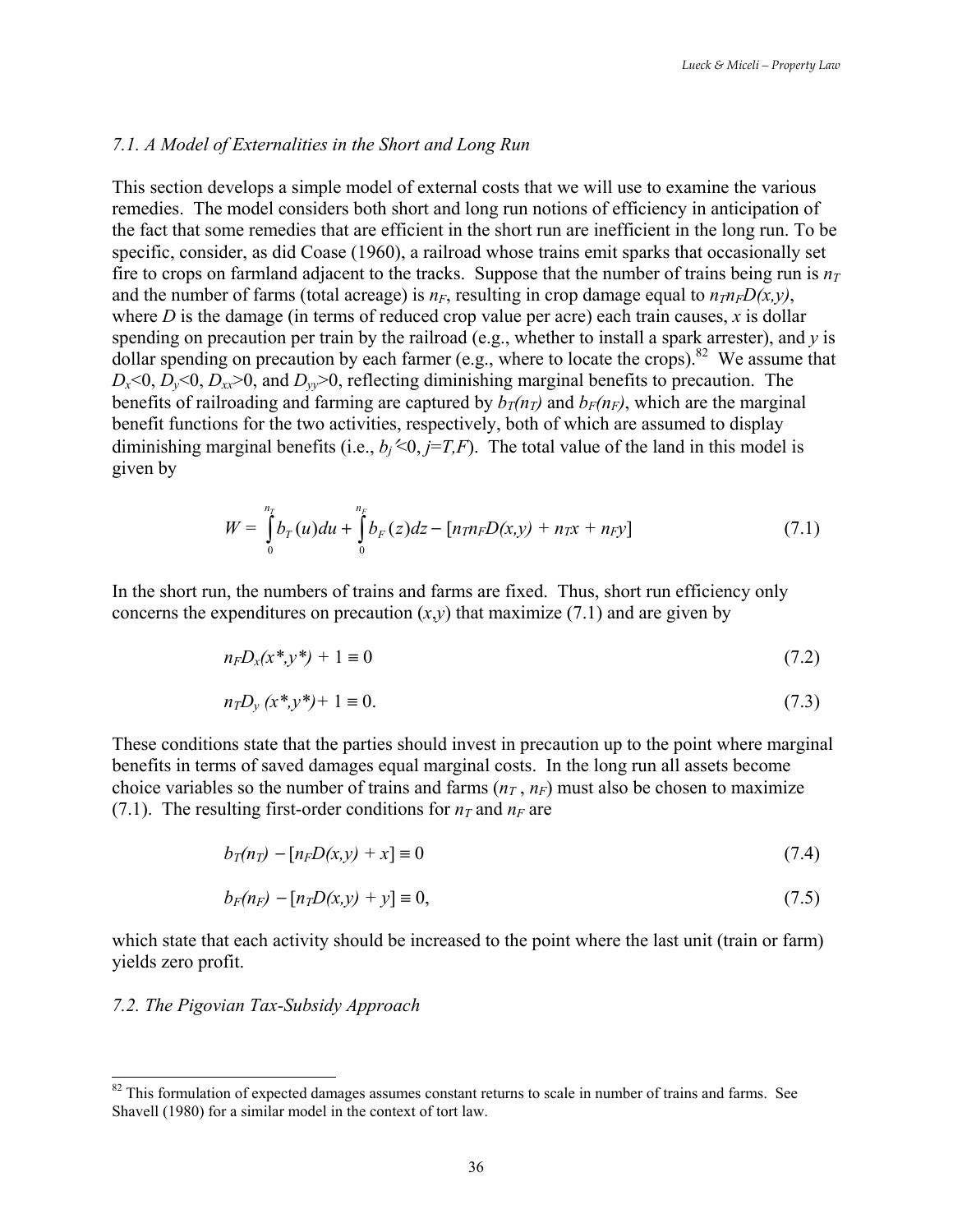The traditional (pre-Coase) approach to the control of externalities is the Pigovian, or tax-subsidy approach. The idea is that the government needs to impose a tax on, or pay a subsidy to, the source of the externality (the railroad in this case) in order to force it to internalize the damage that it causes. Consider first short run incentives regarding precaution, holding the number of trains and farms fixed. Under a tax, the railroad pays the government based on damages imposed. Both the railroad and farmer will choose efficient care under this remedy provided that, first, the marginal tax equals the marginal damages imposed on farmers (from (7.2),  $t'(\mathbf{x})=n_FD_x$ ), and second, that farmers do not receive the revenue from the tax (except possibly as a lump sum payment). Symmetrically, a subsidy scheme under which the government pays the railroad to reduce crop damage achieves bilateral efficiency in the short run provided that the marginal reduction in the subsidy equals marginal damages (i.e.,  $-s'(x)=n<sub>F</sub>D<sub>x</sub>$ ).

Note that the structures of the tax-subsidy schedules are not fully determined by these conditions. This is not the case, however, when we take into account long run efficiency. Consider first the railroad's decision about the number of trains. According to condition (7.4), the railroad will only choose the efficient number if it internalizes the full cost of the crop damage per train. This requires that it pay a tax per train equal to  $n_FD(x, y)$ . (Note that this tax satisfies the marginal condition above.) Clearly, a subsidy that involves any payments to the railroad will therefore result in too many trains. As for farming, condition (7.5) says that efficient entry of farmers requires that each farmer internalize the crop damage that his entry contributes to total damages. This condition is satisfied as long as farmers do not expect to receive any compensation for their losses (including lump sum compensation). In combination, these results show that only a tax scheme can achieve bilateral efficiency in both the short and long run.

## *7.3. The Property Rule-Liability Rule Approach*

As discussed above, one of the contributions of Coase (1960) was to challenge the Pigovian assumption that externalities necessarily lead to market failure. This recognition suggests an expanded set of remedies for controlling externalities, which is best exemplified by the choice between property rules and liability rules (Calabresi and Melamed,  $1972$ ).<sup>83</sup> Under property rules, right holders can refuse any unwanted infringements of their rights, enforceable by injunctions (or criminal sanctions in the case of theft). Property rules thus form the legal basis for voluntary (market) exchange of rights. In contrast, liability rules do not entitle right holders to refuse infringements of their rights; instead, they can only seek monetary compensation in the form of damages. Liability rules thus form the basis for court-ordered or non-consensual transactions.<sup>84</sup>

From an economic perspective, the choice between property rules and liability rules therefore turns on the relative efficiency of markets versus courts (or some other third party arbiter) for allocating resources. When transaction costs are relatively low and markets function well,

l <sup>83</sup> Also see Polinsky (1980a) and Kaplow and Shavell (1996) for more recent analyses of property rules versus liability rules.

 $84$  Calabresi and Melamed (1972) also discuss a third rule, an inalienability rule, which prevents transfer of right under any circumstances (including consensual transfers). This rule is used to protect rights like freedom of religion and speech, the right to vote, and so on, that are deemed fundamental ("inalienable"). We do not pursue economic (or other) justifications for inalienability rules here.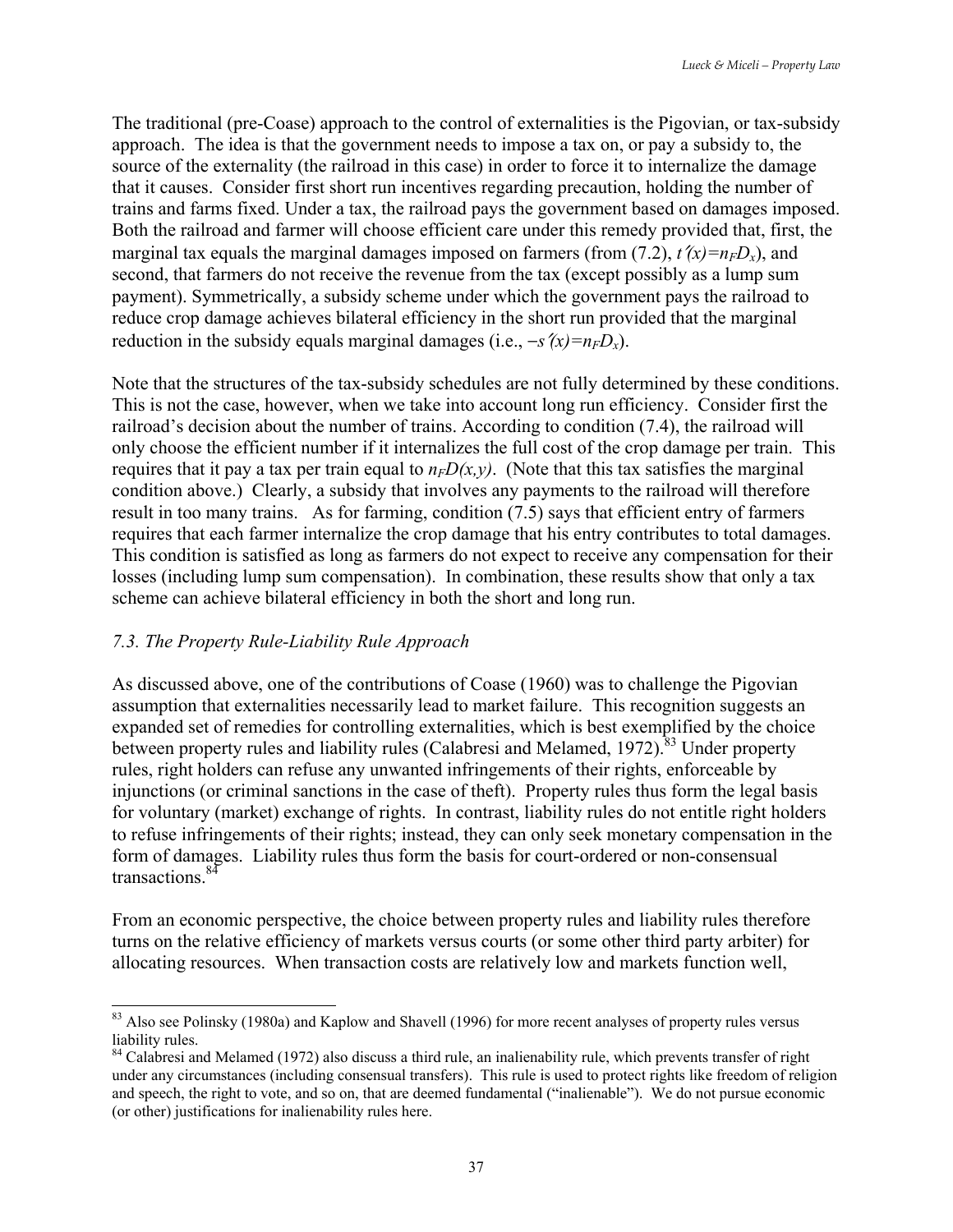property rules are preferred because they ensure that all transactions are mutually beneficial.<sup>85</sup> When transaction costs are high, however, the costs of reaching an agreement under property rules may prevent otherwise efficient transactions from occurring. Liability rules have an advantage in this case because they allow the court to force a transfer. In this way, a courtordered transaction replaces a market transaction. (The advantage of liability rules in economizing on transaction costs, however, needs to be weighed against court administrative costs and the possibility of court error in setting damages, which may result in too many or too few transactions, plus litigation costs.) Property rules thus form the basis for settling property disputes when transaction costs are relatively low, while liability rules form the basis when they are not.

In the context of the railroad-farmer conflict, a liability rule entitles farmers (victims) to seek monetary compensation for their damages but not to stop the damage from occurring.<sup>86</sup> If liability is strict, the railroad (injurer) must pay full compensation regardless of its level of precaution. In terms of short run efficiency, strict liability induces efficient precaution by the railroad, but because farmers are fully compensated, they have no incentive to take precaution. (The outcome is identical to a tax scheme where the revenue is paid to victims as compensation.) In contrast, a negligence rule, which only holds the railroad liable for damages if it takes less than the efficient level of abatement as defined by (7.2) (for example, if it fails to install spark arresters), will induce both parties to take efficient care. The railroad will take care to avoid liability, and the farmers will take care to minimize their losses. $87$ 

Neither liability rule, however, will achieve long run efficiency. Under strict liability, too many farmers will enter because they do not consider the impact that their entry has on total damages. Although the railroad does face full liability for each train that it runs, equal to  $n_F D(x, y)$ , this amount is too large because of the excessive number of farms. Thus, too few trains will run (though the number of trains is efficient, given the number of farms). The situation is reversed under a negligence rule. The railroad will invest in optimal abatement to avoid liability, but as a result, it will run too many trains (Polinsky, 1980b). In contrast, farmers will face the full amount of their damages,  $n<sub>T</sub>D(x,y)$ , but too few farmers will enter because the number of trains is too large. In general, liability rules cannot create efficient long run incentives because of the constraint that what one party pays the other must receive.<sup>88</sup>

If the farmers' rights are protected by a property rule, they can block the railroad from running any trains by means of an injunction. The railroad, however, can seek to purchase rights to impose crop damage. For each train that it runs, the railroad will invest in abatement up to the point where the last dollar spent just equals aggregate marginal damages to all farmers, after which it will prefer to compensate farmers for the residual damages. Then, given efficient abatement per train, the railroad will run trains up to the point where the aggregate amount it has

<sup>&</sup>lt;sup>85</sup> Kaplow and Shavell (1996) argue that when transaction costs are zero, property rules and liability rules should be equally efficient. However, because liability rules require courts to establish the initial terms of a transaction by setting damages (which the parties may later adjust), the administrative costs of using this rule may be higher than using a property rule.

<sup>&</sup>lt;sup>86</sup> Note that the Coasian tradition would not use victim given the 'reciprocal nature' of the externality problem.

 $87$  See Chapter xx for a fuller discussion of the various negligence rules.  $88$  This reflects the compensatory function of tort law.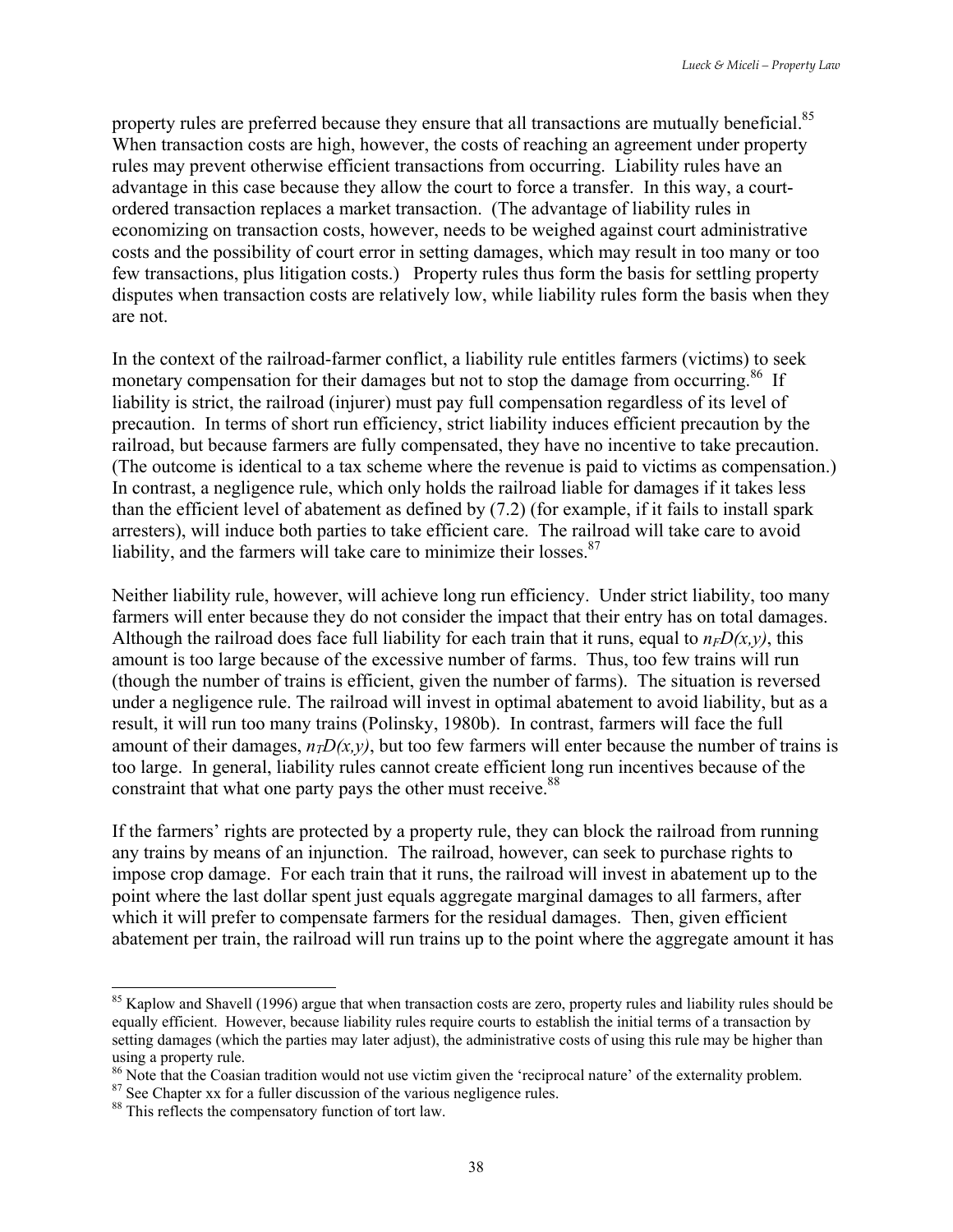to compensate farmers equals the marginal benefit of one more train. This results in the firstbest number of trains.

Efficient precaution by farmers can similarly be achieved by contracting. This requires that the railroad compensate farmers for their costs of precaution up to the point where the last dollar spent on precaution equals the marginal reduction in aggregate damages owed. Achieving the efficient *number* of farms is much more problematic. According to condition (7.5), long run efficiency requires that farmers enter up to the point where the marginal benefits of the last farm equal its marginal contribution to crop damage plus cost of precaution. But since farmers are compensated for these costs under the current assignment of rights, there exists be an incentive for too many to enter. In theory, private contracting can prevent excessive entry, but only if the railroad can identify all *potential* entrants into farming and offer to pay them their marginal benefit of entry if they agree to stay out. Clearly this poses a significant informational demand on the railroad. (Of course, a similar problem faces farmers if the property right is initially assigned to the railroad.) This discussion illustrates the limited usefulness of private contracting in internalizing externalities, especially regarding long run efficiency (Frech, 1979; Wittman, 1984; Holderness, 1989).

## *7.4. The Law of Trespass and Nuisance*

As we noted above, in the case of real property, externalities arise because of conflicting uses of adjacent parcels. The primary common law remedies for unwanted invasions are trespass and nuisance. The law distinguishes the two by defining trespass as an invasion that deprives the owner of exclusive possession of land, and nuisance as an interference with the use and enjoyment of land. Examples of trespass are squatters and boundary encroachment, while examples of nuisance are air, water, and noise pollution.

The primary remedy under trespass is an injunction against the unwanted intrusion. Thus, the landowner's right to exclude is protected by a property rule. The remedy under nuisance law is more complicated. First, the landowner can only obtain relief if the invasion is substantial, and even then, he may have to be satisfied with money damages (a liability rule). If the landowner wishes the harm to be enjoined, he must meet the further legal standard of showing that the harm outweighs the benefit of the nuisance-creating activity (Keeton, et al., 1984, p. 630).

Merrill (1985a, 1998) argues that this distinction between trespass and nuisance can be broadly understood in terms of the choice between property rules and liability rules. Cases of trespass ordinarily involve a small number of parties where the intruder is easily identifiable. Thus, transaction costs tend to be low, and property rules are the preferred remedy. In contrast, cases of nuisance often involve large numbers or sources of harm that are difficult to identify. Thus, transaction costs are high and contracting is unlikely to lead to the efficient outcome. In cases like this liability rules are preferred.

The well-known case of *Boomer v. Atlantic Cement Co.* provides an illustration of this choice.<sup>89</sup> The case involved a group of landowners who sought an injunction against a large cement factory because of the dirt, smoke, and noise that it produced. The court denied the injunction

 $\overline{\phantom{a}}$ 89 26 N.Y.2d 219, 309 N.Y.S.2d 312, 257 N.E.2d 870 (Court of Appeals of New York, 1970.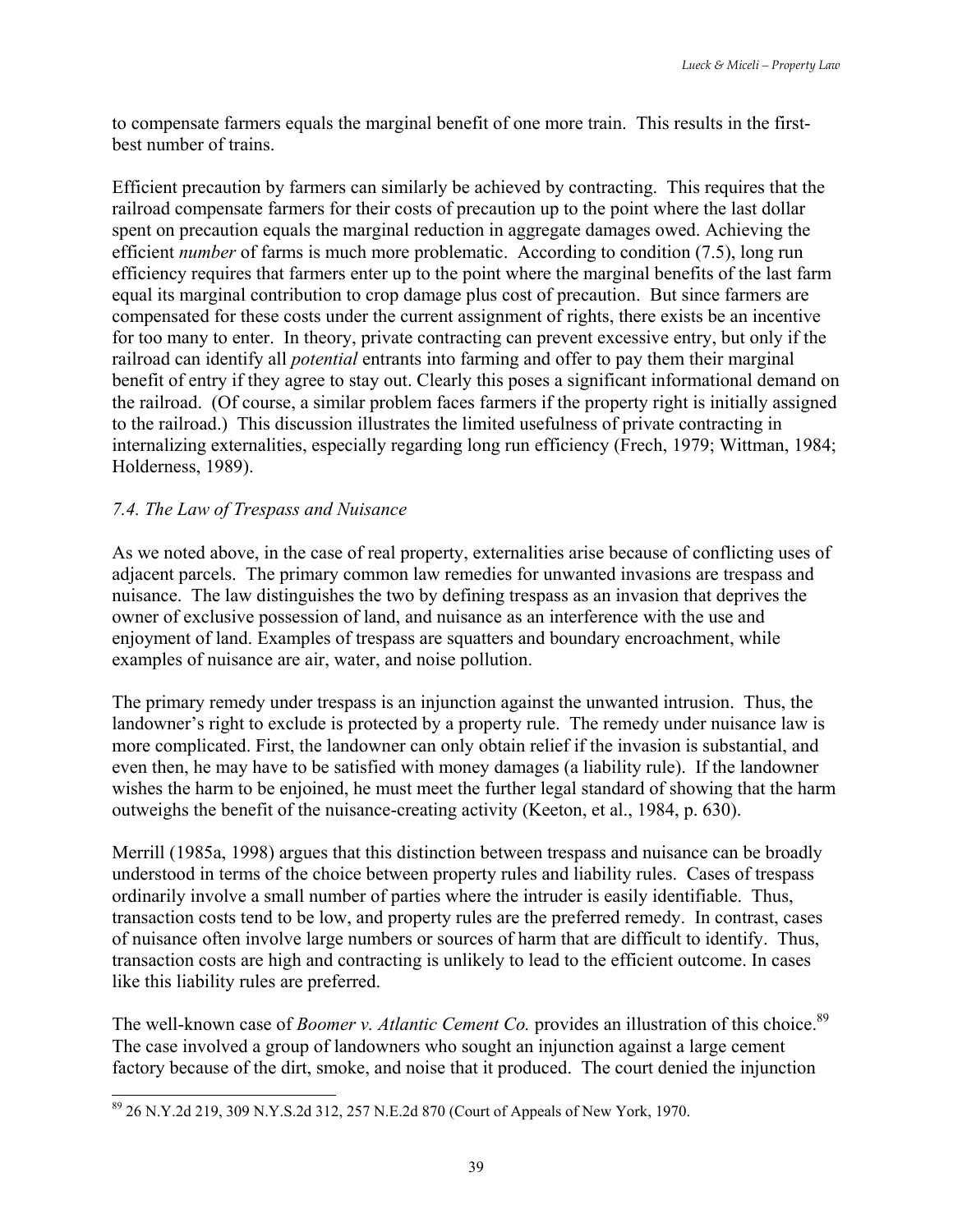and instead awarded money damages on the grounds that the injunction would have forced the factory to shut down, causing a loss of jobs and the company's substantial capital investment. The court's decision seems correct in view of the high transaction costs (owing to the large number of effected homeowners) that would have been necessary to keep the plant operating under an injunction.

## *7.5. Zoning, Covenants, and Common Law Control*

Probably the most common legal response to land market externalities in the United States is zoning, a form of public regulation.<sup>90</sup> The economic rationale for zoning is that "similar land" uses have no (or only small) external effects on each other whereas dissimilar land uses may have large effects" (White, 1975, p. 32). The widespread use of zoning, however, does not necessarily make it the most efficient response to externalities. High administrative and enforcement costs often exceed the saved "nuisance costs," thereby making the system inefficient (Ellickson, 1973). This would not be a problem, however, if the penalty for violations were payment of an appropriate fine, which would allow landowners to circumvent inefficient regulations. In this sense, zoning regulations are best enforced by a liability rule (White and Wittman, 1979). The fact that compliance with zoning ordinances is required, however, (that is, they are enforced by a property rule) forecloses this route to efficiency.

A private alternative to zoning is the use of land use servitudes (e.g., covenants, easements, or equitable servitudes) that impose limits on what landowners can do with their property. Such restrictions are usually put in place by developers when they first sub-divide a parcel of land in recognition of the fact that, once divided, individual landowners will often undertake activities that impose externalities on one another (Hughes and Turnbull 1996). By attaching the restriction up front, the developer maximizes the aggregate value of the development (and hence his profit) by internalizing the neighborhood externalities. Further, since the restrictions are attached to the deed rather than to the landowner (that is, they "run with the land"), they avoid the transaction costs that would be necessary if each new resident had to negotiate anew with all existing residents. In this sense, land use servitudes represent an effective private alternative to zoning for small-scale developments. They are less effective, however, in controlling externalities in large-scale urban areas where development occurs in a piecemeal fashion over time.

Trespass and nuisance law also represent private alternatives to zoning. As noted above, trespass is effective in internalizing small-scale intrusions (for example, boundary disputes between neighbors), while nuisance law is best suited to harms that affect a few individuals (Ellickson, 1973). However, nuisance law is inadequate to internalize harms that are dispersed across a large number of landowners because no one owner has an adequate incentive to incur the cost of bringing a nuisance suit, even though the aggregate harm may exceed the benefit (Landes and Posner, 1987, Chapter 2). For these types of externalities, public regulation, whereby the government acts as an agent of the victims, is usually the best remedy.

 $\overline{\phantom{a}}$ 90 Zoning was declared constitutional in *Village of Euclid v. Ambler Realty*, 272 U.S. 365 (1926).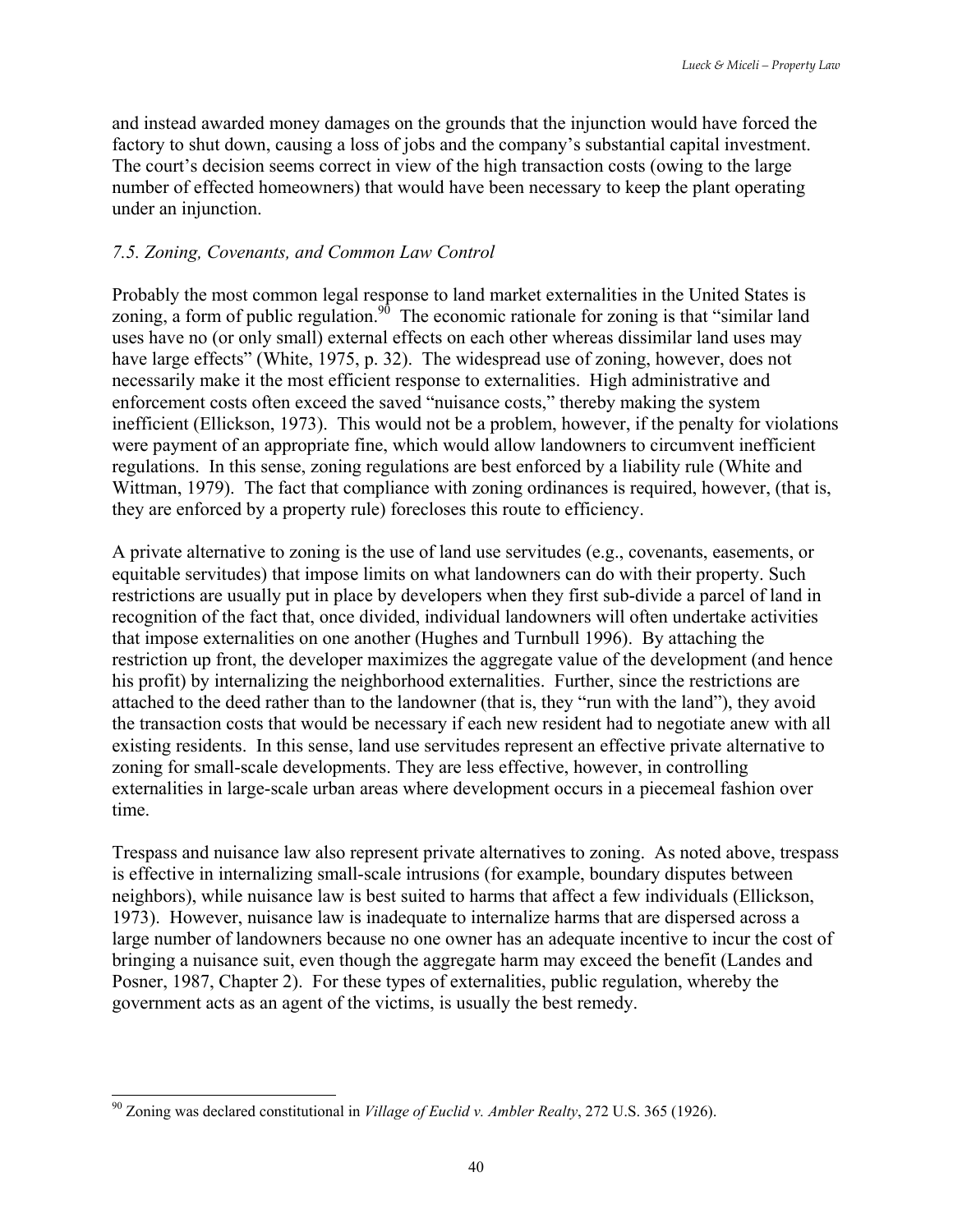## **8. State Property and State Use of Private Property**

In section 2 we noted that state or government ownership was one of the primary types of property rights. Here we examine the rationale for state ownership and for state control of private property.

#### *8.1. The Optimal Scale of Ownership*

Private ownership of land is not always the most efficient means of maximizing land value. The primary advantage of private ownership is that it creates the proper incentives for use and investment for actions taken within the boundaries of the property. Since different uses of land have different optimal boundary requirements, it may be the case that the scale of an activity exceeds the existing boundaries of ownership (Ellickson, 1993). For example, Coase's example of straying cattle suggests that the rancher's parcel was too small. One solution to this problem is contracting between ranchers and neighboring owners who suffer harm (Ellickson, 1991), but if contracting costs are high, a better solution may be to consolidate ownership of the parcels (Libecap 1989). In this way, market transactions are replaced by internal governance methods (Ostrom, 1990). The optimal solution depends on the cost of contracting among landowners (which increases with greater decentralization) compared to the cost of governance (which increases with scale).<sup>91</sup> In an empirical application Lueck (1989) examines the ownership regimes that govern wildlife a resource that often has an optimal scale of management that far exceeds the typical boundaries of private land holdings. Lueck finds a mix of private contracting and government ownership regimes that have developed in response to the potential externality problems.

Another benefit of group ownership, besides internalizing externalities, is risk sharing. Group ownership of land spreads the risk of uncertain events like crop failure, thereby providing a form of insurance. Group ownership also promotes egalitarianism, or equal sharing of output, which historically has been the motivation for various communal societies (Ellickson, 1993; Cosgel, Miceli, and Murray, 1997). As noted in the discussion of common property, these benefits must be weighed against the cost of group ownership in the form of diluted incentives for effort.

#### *8.2. The Public Trust Doctrine*

The public trust doctrine is an ancient doctrine which grants ownership of navigable rivers, shorelines, and the open sea to the public.<sup>92</sup> The public trust doctrine can be viewed as the judicial creation of common property, which has roots in Roman law and the English common law. English and Roman public trust law both acknowledged inalienable public rights in navigable waterways and the foreshore. They allowed, for example, unrestricted access to large watercourses for travel and transportation. The public trust doctrine also has been a part of American law, providing public access to navigable waterways and authorizing state control over tidelands.<sup>93</sup> In essence, the public trust doctrine "defines an easement that members of the public hold in common" (Huffman, 1989, p. 527), thus creating a sort of common property resource

l <sup>91</sup> The problem is analogous to Coase's (1937) theory of the optimal boundary between the market and the firm.

 $92$  For an introduction see Dukeminier and Krier (2002, pp.816-823).

<sup>93</sup> The seminal case is *Illinois Central Railroad v. Illinois*, 146 U.S. 387 (1892).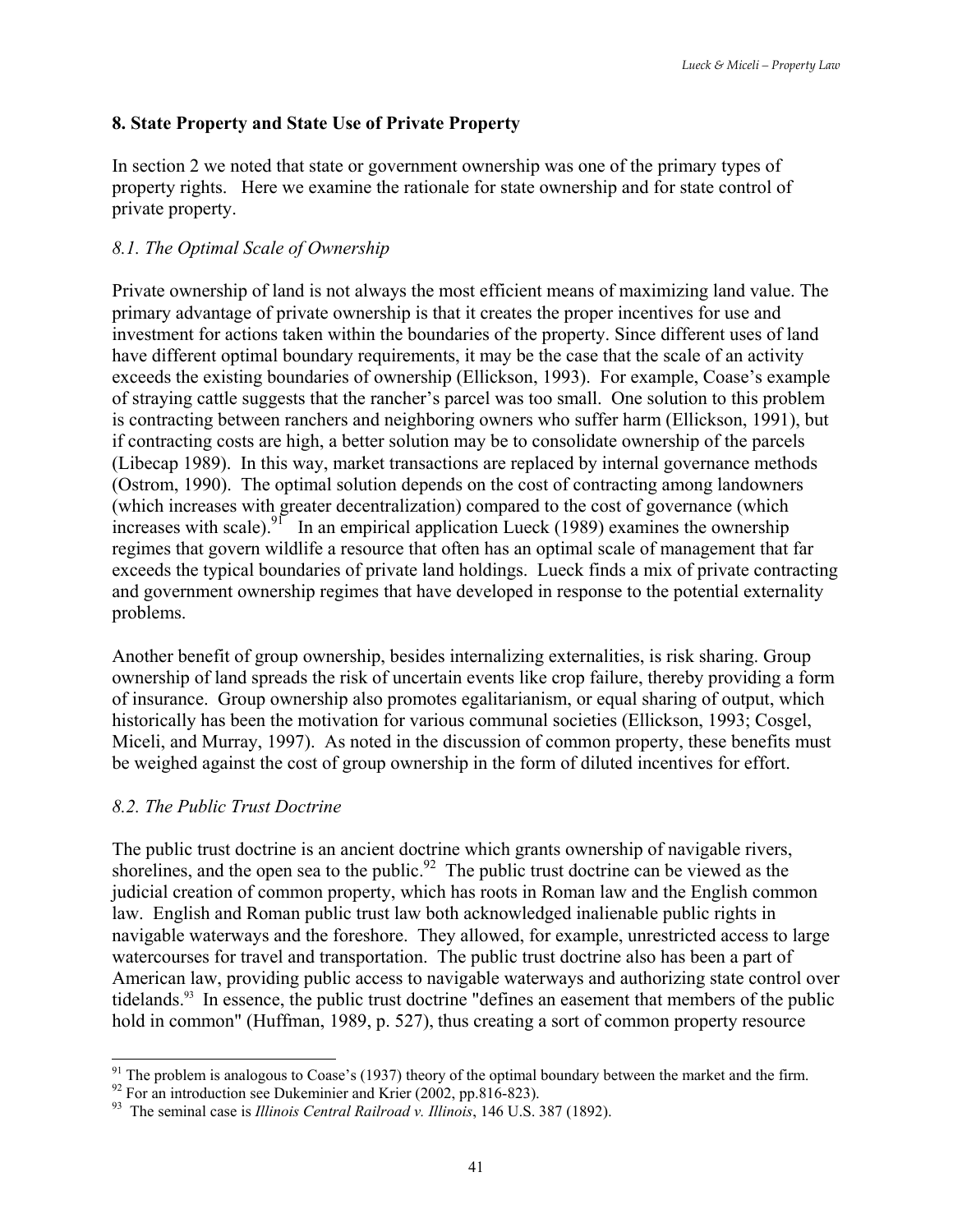among a disorganized public. In recent years some courts have extended the doctrine into new areas -- mostly environmental assets -- such as beaches, lakes, stream access, and wildlife (Sax 1970). For example, *National Audubon Society v. Superior Court*,<sup>94</sup> perhaps the most important modern case, extended public trust status to wildlife habitat at California's Mono Lake, thereby effectively reallocating water rights.

In its traditional application, navigable waters, the public trust asset was essentially a public good. When an asset is a public good, unrestricted access will not cause dissipation from overuse of the resource. On the other hand, when the resource has private good characteristics, unrestricted access by a large number of people trigger the rule of capture and creates a classic open access problem. Indeed, some critics (Cohen 1992, Huffman 1989) of new environmental applications of the public trust doctrine argue that expanding access to resources will lead to their degradation through overuse.<sup>95</sup> For instance, a public trust conversion of a private beach into a public beach may well lead to crowding and pollution of the beach.

#### *8.3. Land Assembly and the Holdout Problem*

Large-scale economic developments like railroads, highways, and shopping centers often involve the assembly of land. In all of these cases, the provider, whether public or private, faces a potential holdout problem (Cohen, 1991; Strange, 1995). The source of this problem is that, once assembly becomes public knowledge, each landowner realizes that he or she can impose a substantial cost on the provider by refusing to sell. This knowledge confers monopoly power on owners, who can each hold out for prices in excess of their true valuations, thereby endangering completion of the project. $96$ 

One solution to the land assembly problem is to allow forced sales—that is, replace property rule protection of each owner's land with liability rule protection. This is the economic justification for the eminent domain clause of the U.S. Constitution, which says, "nor shall private property be taken for public use, without just compensation" (Posner, 2003, p. 55). Although eminent domain is a power reserved for the government based on the "public use" requirement, the preceding discussion suggests that it should be extended to any provider, public or private, facing a holdout problem.

#### *8.4. Public Use of Private Property*

Merrill (1986) examines the scope of the takings power in the context of the public use requirement. He draws a distinction between the "means" and "ends" approach to public use. The means approach concerns the manner in which land is acquired for large-scale projects (is there a holdout problem?), while the ends approach refers to the use of the land (is it for a public or private good?). It is important to note that these are separable categories—that is, not all

<sup>&</sup>lt;sup>94</sup> 658 P.2d 709 (Cal. 1983).

 $95$  Cohen (1992) and Rose (1986), note how an expansive public trust doctrine can be used by governments to avoid the Constitution's takings clause.

 $96$  It is important to distinguish this problem from the case of single owners of dispersed parcels who seek the best price for their property in one-on-one transactions. This is not a holdout problem because the owners are not seeking a price above the true valuation of their property, nor does any one owner's refusal to sell affect the transfer of other parcels.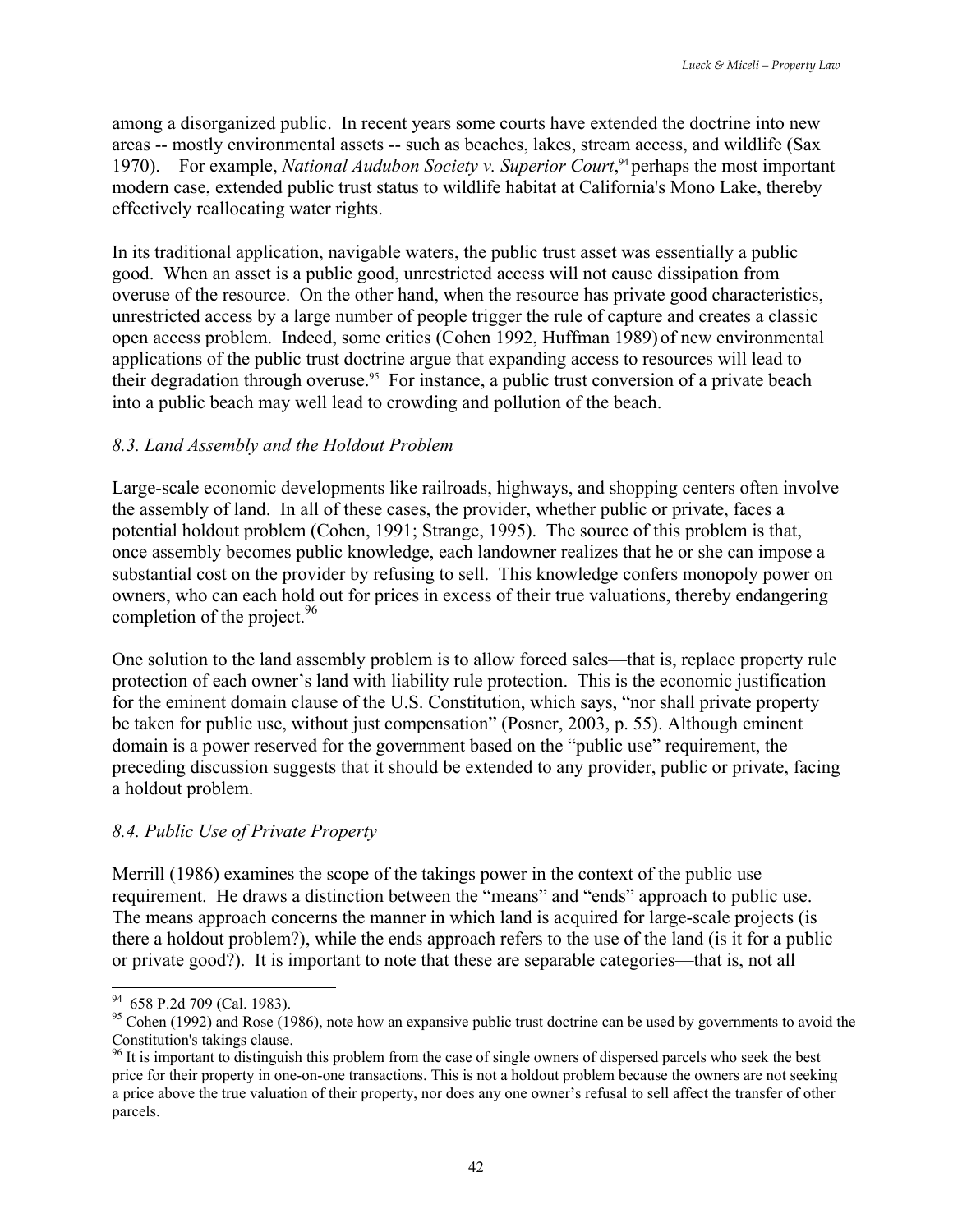public goods require land assembly, and some private goods do. According to the ends approach, the takings power should be limited to provision of public goods by the government, whereas according to the means approach, it should be granted to any provider facing a holdout problem.<sup>97</sup>

The ends approach appears more consistent with the plain meaning of public use, but it potentially results in two types of "errors." First, it may result in the use of eminent domain for the provision of public goods not requiring land assembly (Fischel, 1995a, p. 74). Merrill argues, however, that this overuse of the takings power (i.e., the substitution of coercive for consensual transactions) is self-limiting in the sense that the costs of market acquisition are generally less than the costs of eminent domain. Second, the ends approach apparently denies use of eminent domain to private providers facing a holdout problem. Historically, however, courts have tended to act in accordance with the means approach by granting takings power to private parties like railroad and canal builders who face serious holdout problems, though they nearly always attempt to justify their action in terms of the ends approach--that is, they identify some public benefit from the project (Merrill, 1986, p. 67).<sup>98</sup> The need for such justification is somewhat surprising, however, given that courts routinely use liability rules (i.e., money damages) as a remedy in other disputes involving private parties. For example, awarding damages to the plaintiffs in the *Boomer* case rather than shutting the factory down amounted to a "private taking" by the factory. This was appropriate, we argued, because the factory faced a kind of holdout problem. The point is that the actual use of eminent domain appears to reflect economic logic (the means approach), and when necessary, courts bend the meaning of public use to conform to this standard (Fischel, 1995a, pp. 75-77).

#### *8.5. State Takings and Just Compensation*

In addition to public use, the eminent domain clause requires payment of just compensation following a taking.<sup>99</sup> Courts have interpreted this to mean "fair market value." Several authors have argued, however, that fair market value almost certainly under compensates landowners because it ignores subjective value (e.g., Knetsch and Borcherding, 1979). Since subjective value is part of the opportunity cost of a taking, failure to compensate for it potentially results in over acquisition of land by the government.<sup>100</sup> Countering this is Epstein's (1985; Ch. 15) contention that taxes used to finance compensation are themselves a form of taking, which act as a limit on the amount of land taxpayers will permit the government to acquire (Fischel, 1995a, p. 211).

One of the primary contributions of the economics literature on eminent domain has been to argue that it may be inefficient to pay *any* compensation. This claim was first advanced by

 $97$  Ulen (1992) argues that eminent domain should only be used when both conditions are met.

<sup>&</sup>lt;sup>98</sup> See, for example, the famous case of *Poletown Neighborhood Council v. City of Detroit*, 410 Mich. 616, 304 N.W.2d 455 (1981).

<sup>&</sup>lt;sup>99</sup> Outside of the economics literature, the most influential article on the compensation question is by Michelman (1967). Fischel and Shapiro (1988) provide a useful interpretation of Michelman's utilitarian standard in light of the scholarship reviewed here

<sup>&</sup>lt;sup>100</sup> In an empirical study of land acquisition in Chicago, Munch (1979) found that compensation amounts differed systematically from market value. Specifically, owners of high valued properties were overcompensated, while owners of low valued properties were under compensated.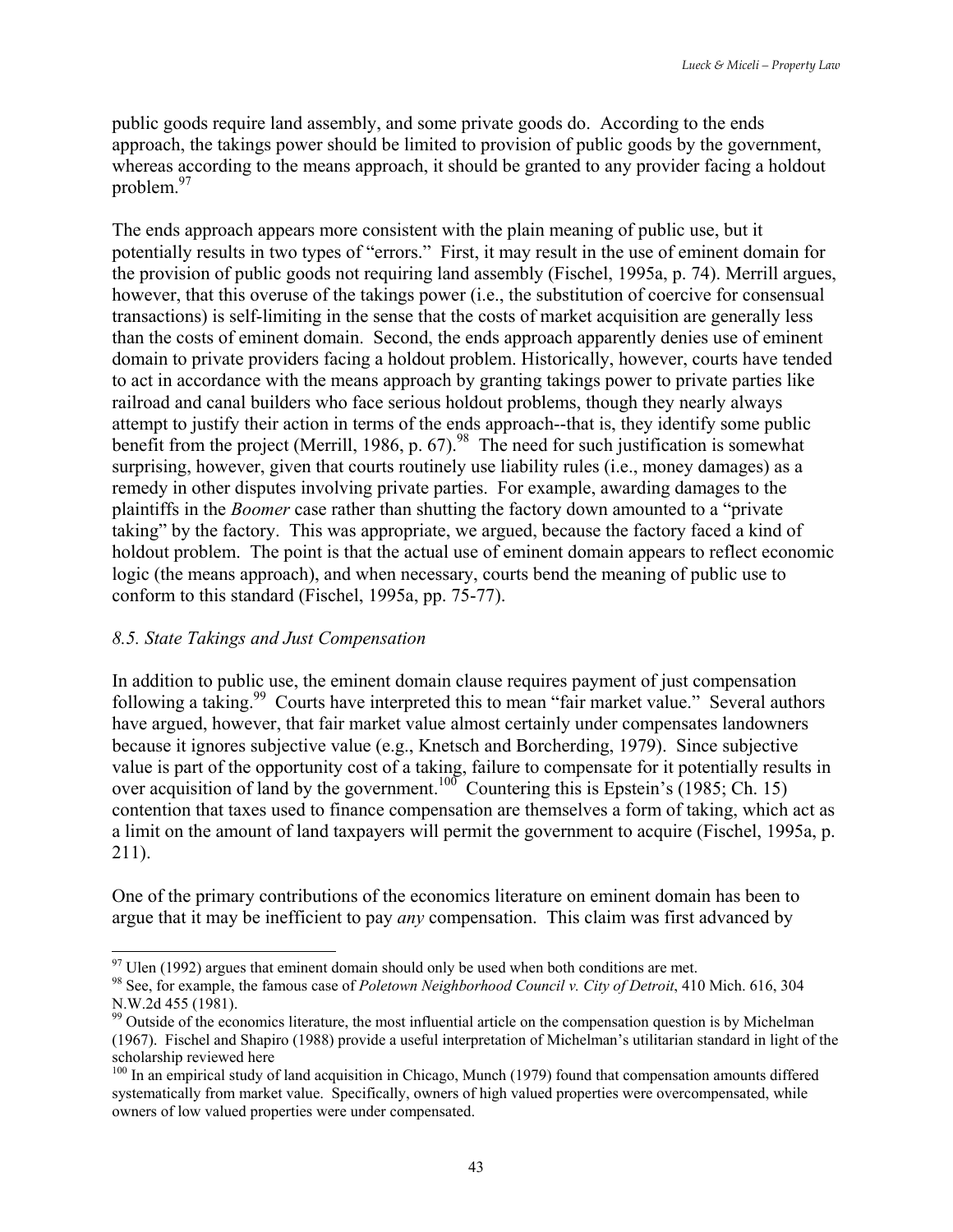Blume, Rubinfeld, and Shapiro (BRS) (1984) in their analysis of the impact of compensation on land use incentives. Their argument can be illustrated by a simplified version of their model. Consider a parcel of land worth  $V(x)$  if the landowner makes an irreversible investment *x*, where  $V' > 0$  and  $V'' < 0$ . The land may also be valuable for public use, yielding a benefit of  $B(v)$ , where *y* is the fraction of the land taken. Setting  $y=1$  therefore represents a taking of the entire parcel. Alternatively, *y* may be interpreted as the probability of a taking, or the fraction of the parcel's value that is extinguished by a regulation. In any case,  $0 \le y \le 1$  and  $B' > 0$ ,  $B'' < 0$ . If the land is taken or regulated, suppose that compensation of *C(x)* will be paid in proportion to the fraction taken or lost (i.e.,  $yC(x)$  will be paid for an expected loss of a fraction *y* of the land's value), where  $C(x) \geq 0$ , and  $C' \geq 0$ .

The time sequence is that landowners choose *x* given the anticipated behavior of the government and the compensation rule; then the government chooses  $y$  and pays  $C(x)$ . We will assume various objective functions for the government below. First, however, consider the first-best choices  $(x^*, y^*)$  that must maximize  $B(y) + (1-y)V(x) - x$ . The relevant first-order conditions are

$$
(1-y^*)V'(x^*) - 1 \equiv 0 \tag{8.1}
$$

$$
B'(y^*) - V(x^*) \equiv 0. \tag{8.2}
$$

Now consider the decisions separately made by each party. In the first scenario, we view the government's taking decision as exogenous—that is, it is unaffected by the compensation rule. This is the assumption BRS (1984) make in their basic model, and represents what Fischel and Shapiro (1989) refer to as an "inexorable" government. In this case, *y* is fixed (so condition (8.2) is irrelevant), while the landowner chooses *x* to maximize  $(1-y)V(x) + yC(x) - x$ , which must satisfy

$$
(1-y)V'(x^{l}) + yC'(x^{l}) - 1 \equiv 0.
$$
\n(8.3)

Comparing this to (8.1) shows that *C*′*=*0 is necessary for the landowner to invest efficiently; that is compensation must be lump sum to ensure that  $x^l = x^*$  (BRS, 1984). Intuitively, any positive relationship between *x* and the amount of compensation creates a moral hazard problem that results in over-investment. It immediately follows that no compensation  $(C(x)=0$  for all x) is efficient, although any lump sum rule is consistent with efficiency.<sup>101</sup>

The case of zero compensation, however, has attracted the most attention because it is both counterintuitive and controversial. The result does not hold up, however, under different assumptions about the government's behavior. Suppose, for example, that the government chooses *y* to maximize social welfare. Such a government has been characterized as "benevolent" (Hermalin, 1995) or "Pigovian" (Fischel and Shapiro, 1989). The optimal choice of *y* in this case is given by the first-order condition in (8.2). Note that, because the government chooses *y* after the landowner's investment of *x* is in place, (8.2) defines a function  $y<sup>g</sup>(x)$ , where

l

<sup>101</sup> This is an example of the *paradox of compensation* (e.g., Cooter and Ulen 1999, p.169) which is also found in tort law and contract law remedies (Cooter 1985). It can be avoided with a contract or compensation mechanism that defines optimal choices for both parties.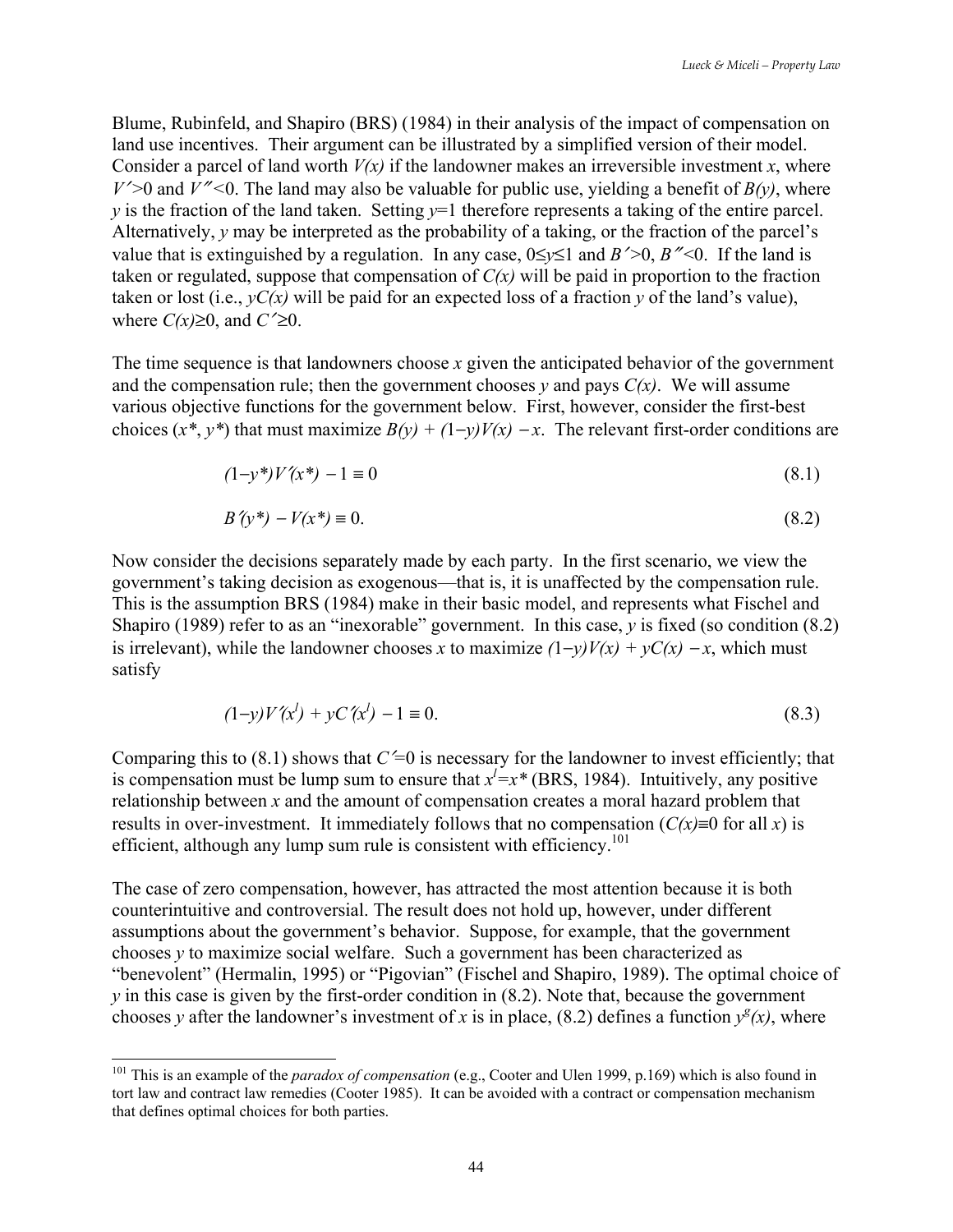$$
\frac{\partial y^s}{\partial x} = \frac{V'}{B''} < 0 \tag{8.4}
$$

The amount of land taken is decreasing in *x* because the more the landowner has invested, the higher is the opportunity cost of a taking.

The landowner's objective function is the same as above, but he now maximizes it subject to the anticipated behavior of the government as described in (8.4). The first-order condition is

$$
(1-y)V'(x) + yC'(x) - [V(x) - C(x)](\partial y^s/\partial x) - 1 = 0.
$$
\n(8.5)

Note that compensation must again be lump sum, but zero compensation is no longer consistent with efficiency. This is reflected by the third term in  $(8.5)$ , which implies that the landowner will over-invest if  $C(x) \le V(x)$  and under-invest if  $C(x) \ge V(x)$ . Intuitively, if the landowner expects to be under compensated in the event of a taking, he will increase his investment in order to lower the probability of a taking. Conversely, if he expects to be overcompensated, he will underinvest in order to raise the probability of a taking (Miceli, 1991; Hermalin, 1995).

This version of the model embodies two potential sources of moral hazard for the landowner. The first is the threat of overinvestment if compensation is an increasing function of *x* (the basis for the no-compensation result above), and the second is the effect of  $x$  on the government's taking decision. One compensation rule that resolves both problems and induces an efficient level of investment is  $C = V(x^*)$ .<sup>102</sup> That is, compensation should be set at the full value of the land, evaluated at the efficient level of investment.

It is important to emphasize that the justification for compensation in this model is *not* to prevent excessive acquisition of land by the government, as is often argued. Suppose, however, that the government is not benevolent, but instead acts on behalf of the majority (those who receive the benefits of the taking) while ignoring the costs to individual property owners, except to the extent that it must pay them compensation (Fischel and Shapiro, 1989; Hermalin, 1995; Nosal, 2001). Such a government is said to have "fiscal illusion" in that only dollar costs enter its costbenefit calculation (BRS, 1984).

In this case, the government chooses *y* to maximize  $B(y) - yC(x)$ , which yields the first-order condition

$$
B'(y) - C(x) \equiv 0. \tag{8.6}
$$

As before, this defines a function  $\hat{y}(x)$  whose characteristics depend on the nature of the compensation rule. The landowner now maximizes his objective function subject to  $\hat{y}(x)$ , which yields the first-order condition in (8.5) with  $\partial y^s / \partial x$  replaced by  $\partial \hat{y} / \partial x$ . Clearly,  $C = V(x^*)$  will

 $\overline{a}$ 

 $102$  This rule is not the only one that achieves the efficient outcome. One alternative will be discussed below, and Hermalin (1995) proposes others.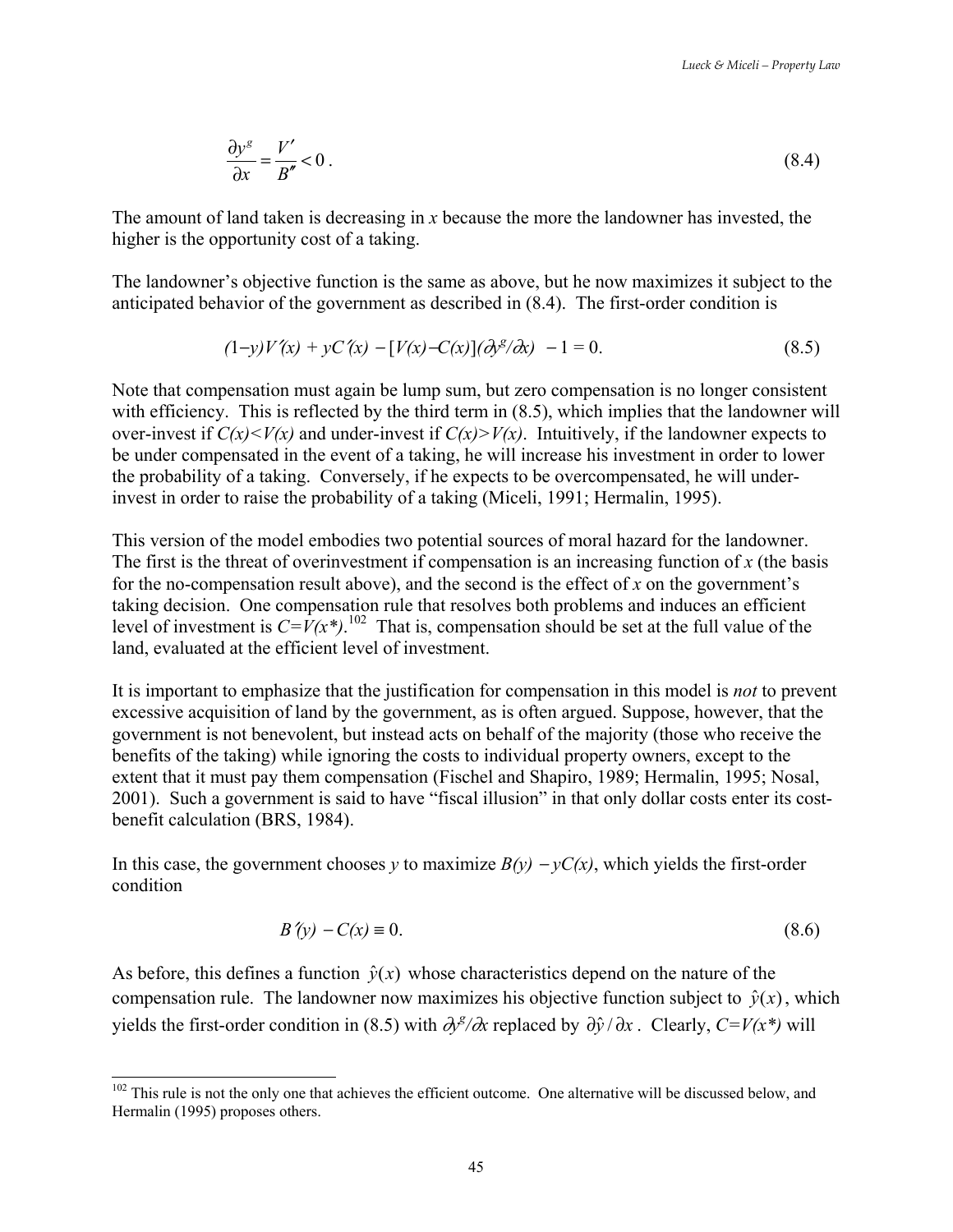induce efficient investment by the landowner in this case based on the same reasoning above. Moreover, setting  $C=V(x^*)$  in (8.6) also yields the efficient taking decision by the government.<sup>103</sup>

Now consider an alternative compensation rule that also induces efficient behavior by both the landowner and government in this model:

$$
C = \begin{cases} 0, & \text{if } y \leq y^* \\ V(x^*), & \text{if } y > y^*. \end{cases} \tag{8.7}
$$

Note that this rule is conditional on the behavior of the government in that it pays full (lumpsum) compensation if it over-regulates, but pays nothing otherwise (Miceli and Segerson, 1994, 1996). In this sense, it is like a negligence rule in tort law. As we will see, it also resembles actual legal practice.

To verify the efficiency of (8.7), consider first the government's choice of *y*. Its problem is to maximize

$$
B(y), \qquad \text{if } y \leq y^* B(y) - yV(x^*), \quad \text{if } y > y^*.
$$
\n
$$
(8.8)
$$

Note first that it will never choose  $v \leq v^*$  given  $B \geq 0$ . Further,  $B(v^*) > B(v^*) - v^*V(x^*) \geq 0$  $\max_{y>y^*} B(y) - yV(x^*)$ . Thus, the government chooses  $y^*$ , in which case  $C=0$ . The landowner  $v > v^3$ therefore views compensation as lump-sum and  $y$  as fixed at  $y^*$ . Thus, he chooses  $x^*$ .

One advantage of the rule in (8.7) over the unconditional compensation rule  $C=V(x^*)$  is that the conditional rule will result in fewer takings claims (and hence lower administrative costs) because landowners only expect to be compensated if the government acts inefficiently.<sup>104</sup> Another advantage, noted above, is that the rule in (7.7) is more descriptive of actual takings law in cases involving government regulations (so-called regulatory takings), which constitute the vast majority of claims.<sup>105</sup> For example, it closely resembles the "diminution of value" and "nuisance exception" tests for compensation, both of which are conditional rules that limit compensation to cases of excessive regulatory action.<sup>106</sup>

 $\overline{a}$ 

<sup>&</sup>lt;sup>103</sup> Alternatively, Fischel and Shapiro (1989) consider a compensation rule of the form  $C=sV(x)$  where *s* is the fraction of the value of the land that the government will pay in the event of a taking. They argue that this is an easier rule to administer compared to *C=V(x\*)* because it does not require the government to calculate *x\**. The shortcoming is that the optimal value of *s*, which is strictly between zero and one, only achieves a second-best outcome.

<sup>&</sup>lt;sup>104</sup> An offsetting benefit of unconditional compensation is that it provides landowners insurance against takings risk, given that such insurance would be difficult to obtain in the market. See Blume and Rubinfeld (1984) and Kaplow

 $(1986)$ .<br><sup>105</sup> Compensation is always paid for physical invasions or outright takings.

<sup>&</sup>lt;sup>106</sup> The diminution of value test was first articulated in the famous case of *Pennsylvania Coal Co. v. Mahon* (260 U.S. 393, 1922), and the nuisance exception was proposed in the more recent case of *Lucas v. South Carolina Coastal Council* (112 S.Ct. 2886, 1992). For a more detailed discussion of the rule in (8.7) in relation to takings law, see Miceli and Segerson (1996). Also see Fischel (1995a).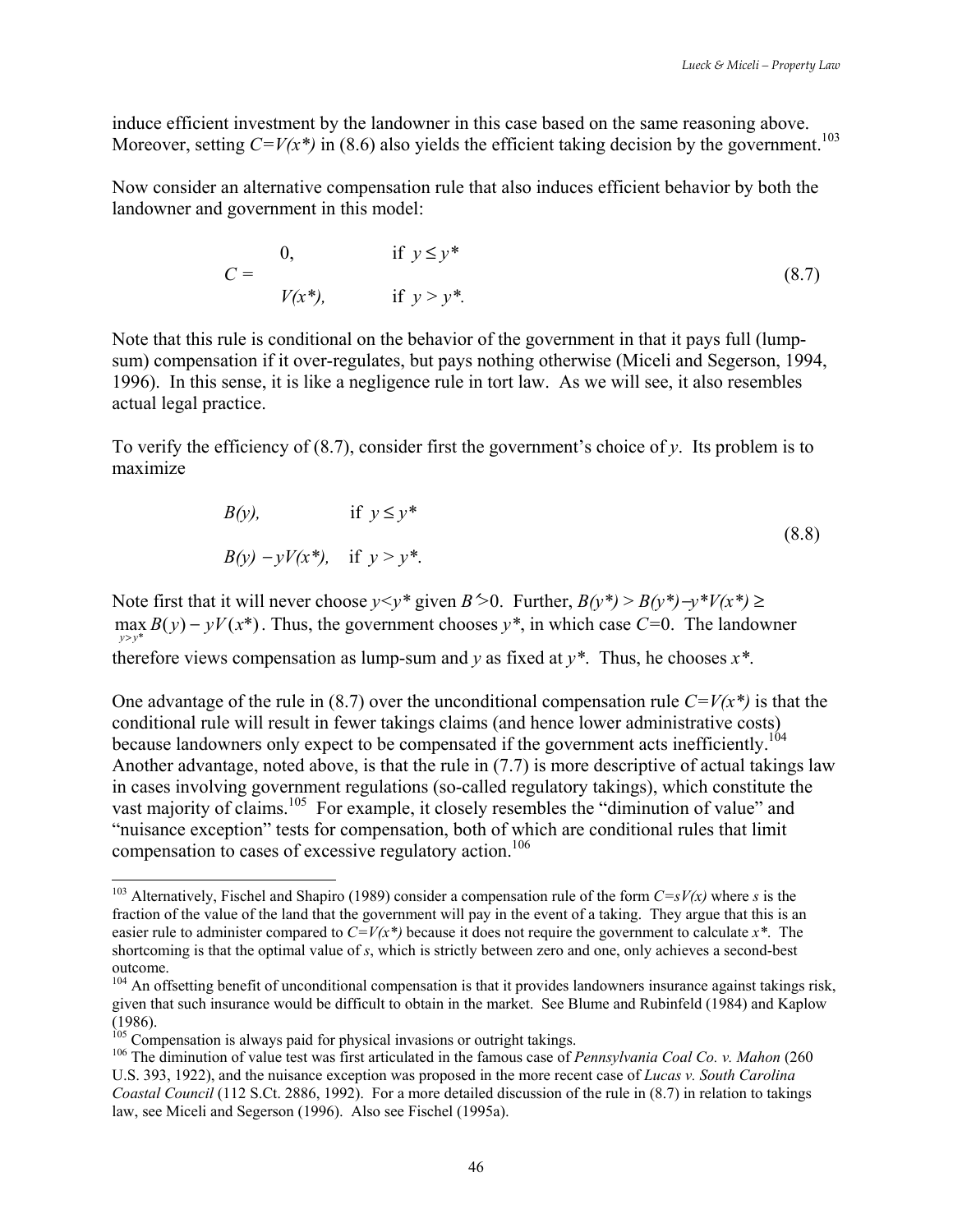## *8.6. Compensation and the Timing of Development*

It is clear from the above discussion that regulations often redefine property rights to the disadvantage of landowners. Faced with the threat of no compensation for alterations of their property rights, landowners can often reclaim these rights because they have private information and a first mover advantage over regulatory agencies and legislatures. In the process, they can preempt regulations and may do so in ways that counter the intended goals of the regulations. Land preservation and environmental regulations are perhaps the classic case (Cohen 1999, Dana 1995). While regulators consider restrictions to preserve land, developers race to beat the regulations, often leading to more rapid development than would have otherwise occurred.

The incentive to preemptively develop can be seen in a two-period model of a landowner and a regulatory agency which can invoke a land use regulation that will lower the value of the land by preserving some environmental amenity (e.g., endangered species habitat, open space).<sup>107</sup> The land's value under the regulation depends on the landowner's behavior. Specifically, the landowner can choose to maintain (*m*) or destroy (*d*) the amenity in period 1. The landowner has private information about the amenity and has a clear first mover advantage over the agency because of this information and because of his ownership incentives. Development and thus destroying the amenity has a one-time cost  $(C_D)$  and generates benefits  $(B_D)$  from development.  $C_D$  is the cost of developing early; for example, harvesting timber before it has reached the optimal harvest age. If the amenity is destroyed the probability that the land will be regulated is zero. If the amenity is maintained there is a probability,  $\gamma \in (0,1)$ , that the regulation will be invoked because the agency will deem the amenity worth preserving. If the regulation is invoked and no compensation is paid, the landowner loses all benefits from development in period 2 ( $B<sub>D</sub>$  = 0 in period 2), but he may earn a smaller amount of benefits from an alternative land use that does not harm the amenity  $(B_A < B_D)$ . If, however, the landowner waits until period 2 to develop, he faces no costs of development  $(C_D = 0)$ . In the absence of the regulation, the optimal time to develop is in period 2. The landowner takes as given market prices (which determine the magnitudes of the various benefits and costs) and the probability the agency will invoke the regulation.

The landowner will maximize the expected value of the land by choosing to destroy the amenity if the expected value of early development exceeds that of waiting, or if  $/B_D-C_D$   $>$   $(1-\gamma)B_D$  +  $(\gamma)B<sub>A</sub>$  This inequality leads to several straightforward comparative statics predictions. First, increases in the probability that the land will be regulated  $(\gamma)$  will increase the probability of preemptive development. Second, as the net value of development  $(B_D - B_A)$  increases, amenity destruction is more likely. Third, as the opportunity cost of early development increases  $(C_D)$  it is less likely that habitat destruction will occur.

Dana (1995) offers anecdotal evidence of such preemptive development and Lueck and Michael (2003) find that the federal Endangered Species Act (ESA) has led some forest landowners to

 $\overline{a}$ <sup>107</sup> The model here follows Lueck and Micheal's (2003) application to the federal Endangered Species Act (ESA). Miceli and Segerson (1996) present a similar model of development with irreversible investment that generates premature development without compensation. Innes, Polasky, and Tschirhart (1998) also examine the incentives for landowners under the ESA.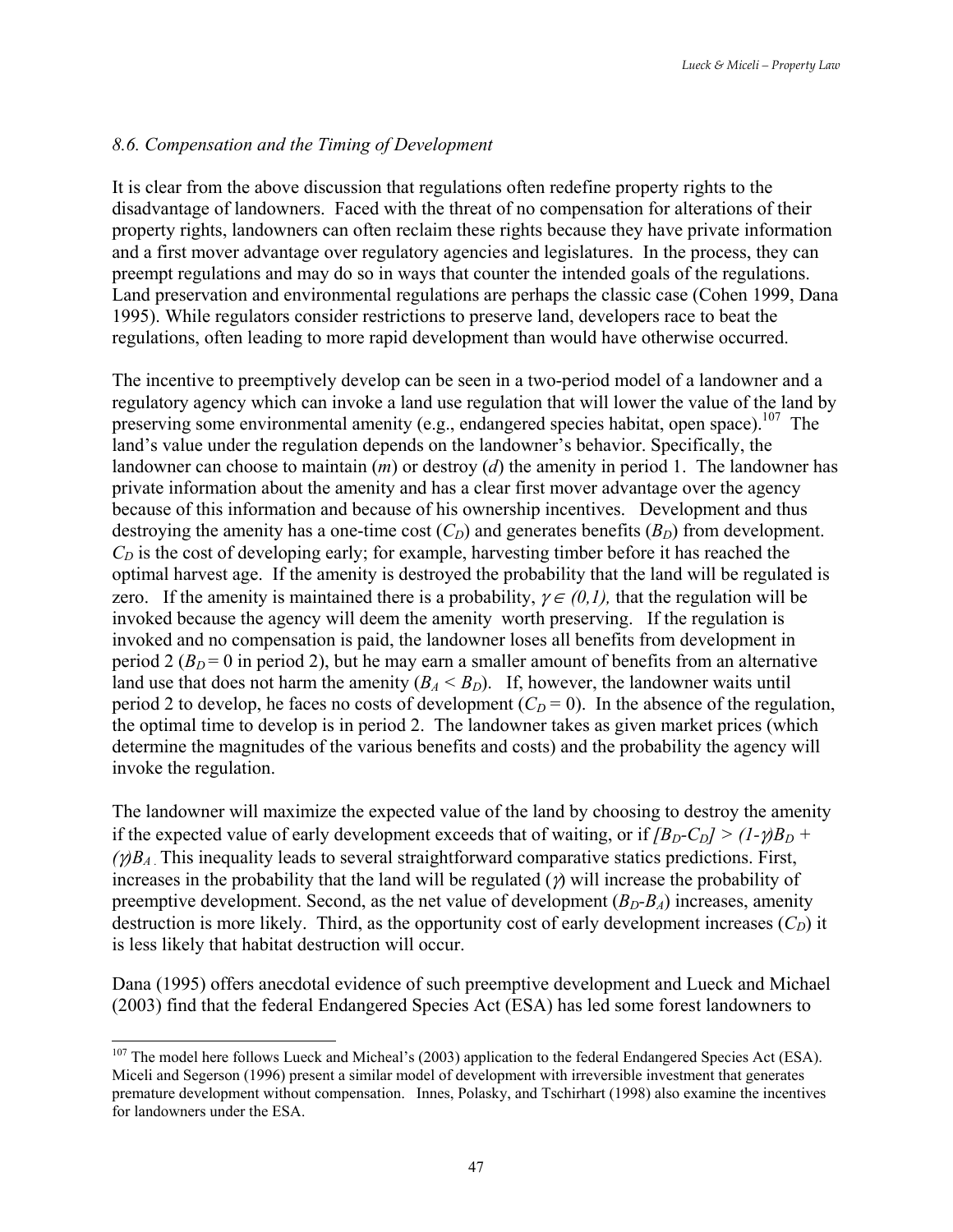preemptively harvest timber in order to avoid costly land-use restrictions. For example, they find that landowners in North Carolina who are closer to populations of endangered red-cockaded woodpeckers (and thus subject to potentially costly timber harvest restrictions) are more likely to prematurely harvest their forest and choose shorter forest rotations. In this setting the empirical evidence indicates some endangered species habitat has been reduced on private land because of the ESA's land use regulations. The extent of such counter-productive regulations is not widely known and is a potentially important area of empirical research.

#### **9. Conclusion**

The economic analysis of property rights and the economic analysis of law were the twin offspring of Coase's (1960) seminal work. Yet, today the economics of property law is a poor cousin to the economics of contracts, torts, and many other areas. In this chapter we have surveyed the somewhat disjoint literature developed by economists and by legal scholars, elaborated on some of the basic models, and highlighted areas where more work remains to be done.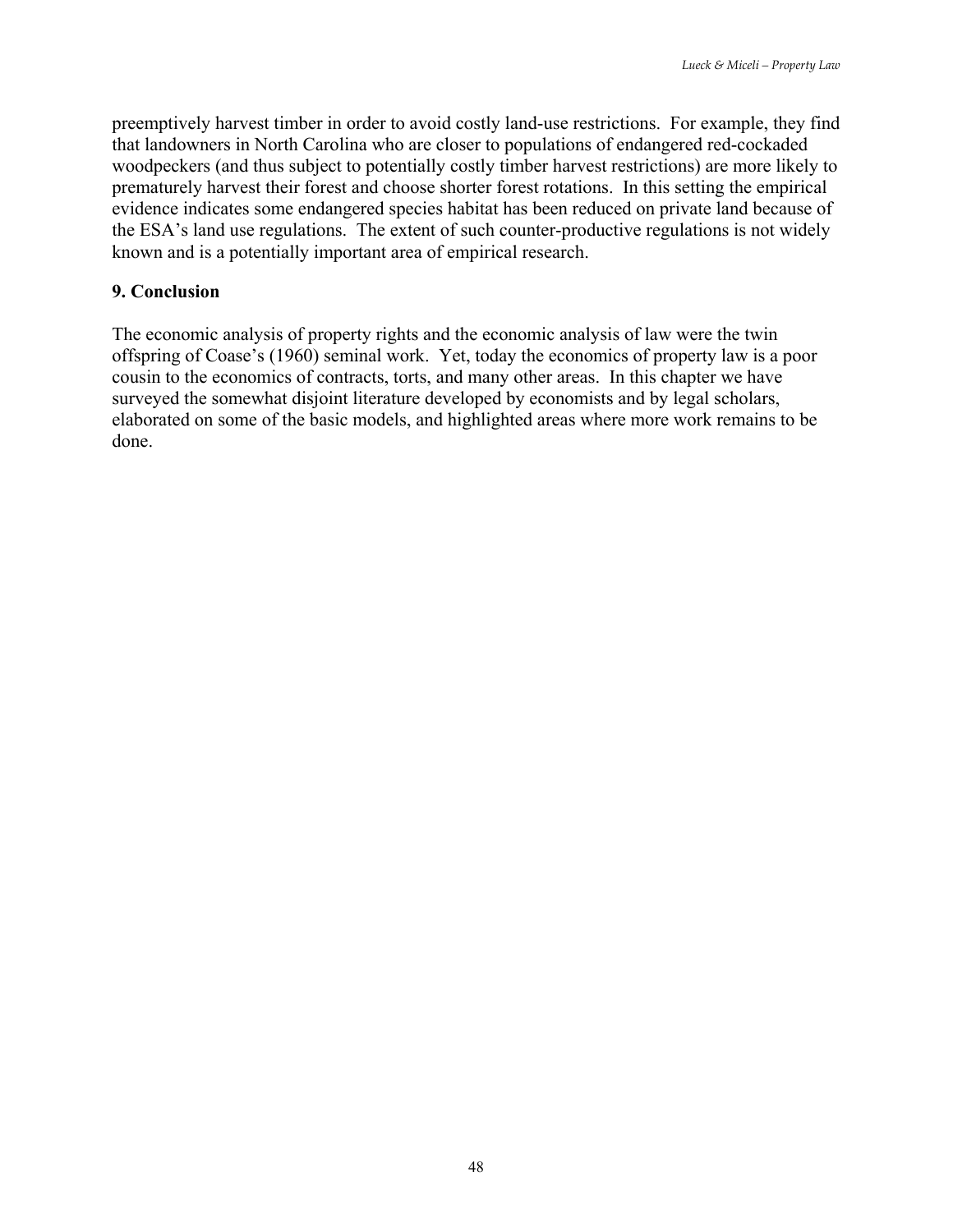## **References**

- Acheson, J.M. (1988) The Lobster Gangs of Maine (Hannover, NH: University Press of New England).
- Afualo, V. and J. McMillan (1998), Auctions of rights to public property, The New Palgrave Dictionary of Economics and the Law 1:125.
- Agnello, R. J. and L.P. Donnelley. (1975), Property rights and efficiency in the oyster industry, Journal of Law and Economics 18:521-534.
- Alchian, A. A. (1965), Some economics of property rights, Il Politico, 30: 816-29. Reprinted in A. A. Alchian (1977), Economic Forces at Work (Indianapolis, Ind.: Liberty Press).
- Allen, D.W. (1998), Cropshare contracts, in P. Newman, ed., The New Palgrave Dictionary of Economics and the Law, (New York; Stockton Press) vol. 1 (####).
- Allen, D. W. (1991), Homesteading and property rights; or, 'how the west was really won', Journal of Law and Economics 34:1-23.
- Allen, D.W. (1999), Transaction costs, in B. Bouckaert and G. DeGeest, eds., Encyclopedia of Law and Economics #####.
- Allen, D. W. and D. Lueck (1992), Contract choice in modern agriculture: cropshare vs. cash rent, Journal of Law and Economics 35:397-426.
- Allen, D. W. and D. Lueck (1995), Risk preferences and the economics of contracts, American Economic Review 85: 447-451.
- Allen, D.W. and D. Lueck (1999), The role of risk in contract choice, Journal of Law, Economics, and Organization 15:704-736.
- Allen, D. W. and D. Lueck (2003). The Nature of the Farm: Contracts, Risk and Organization in Agriculture (Cambridge: MIT Press).
- Alston, L., S. Datta and J.Nugent (1984), Tenancy Choice in a Competitive Framework with Transaction Costs, Journal of Political Economy ####
- Alston, L., G. Libecap and R. Schneider (1996), The Determinants and Impact of Property Rights: Land Title on the Brazilian Frontier, Journal of Law, Economics & Organization 12:25-61.
- Alston, L., G. Libecap and B. Mueller (1999), Title, Conflict, and Land Use: Rights and Land Reform on the Brazilian Amazon Frontier (University of Michigan Press).
- Anderson, T.L and P.J. Hill (1975), The evolution of property rights: a study of the American west, Journal of Law and Economics 18:163-###.
- Anderson, T.L. and P.J. Hill (1991), The race for property rights, Journal of Law and Economics ####.
- Anderson, T.L. and D. Lueck (1992), Land tenure and agricultural productivity on Indian reservations, Journal of Law and Economics ##:###.
- Anderson, T.L. and F.S. McChesney. (1994), Raid or Trade: An Economic Model of Indian-White Relations, Journal of Law and Economics ####..
- Bailey, M.J. (1992), Approximate Optimality of Aboriginal Property Rights, Journal of Law and Economics ###.
- Baird, D., R. Gertner, and R. Picker (1994), Game Theory and the Law (Cambridge, MA: Harvard Univ. Press).
- Baird, D., and T. Jackson (1984).Information, Uncertainty, and the Transfer of Property, Journal of Legal Studies 13: 299-320.
- Baker, M., and T. Miceli (2000) "Statutes of Limitations for Accident Cases: Theory and Evidence," Research in Law and Economics 19: 47-67.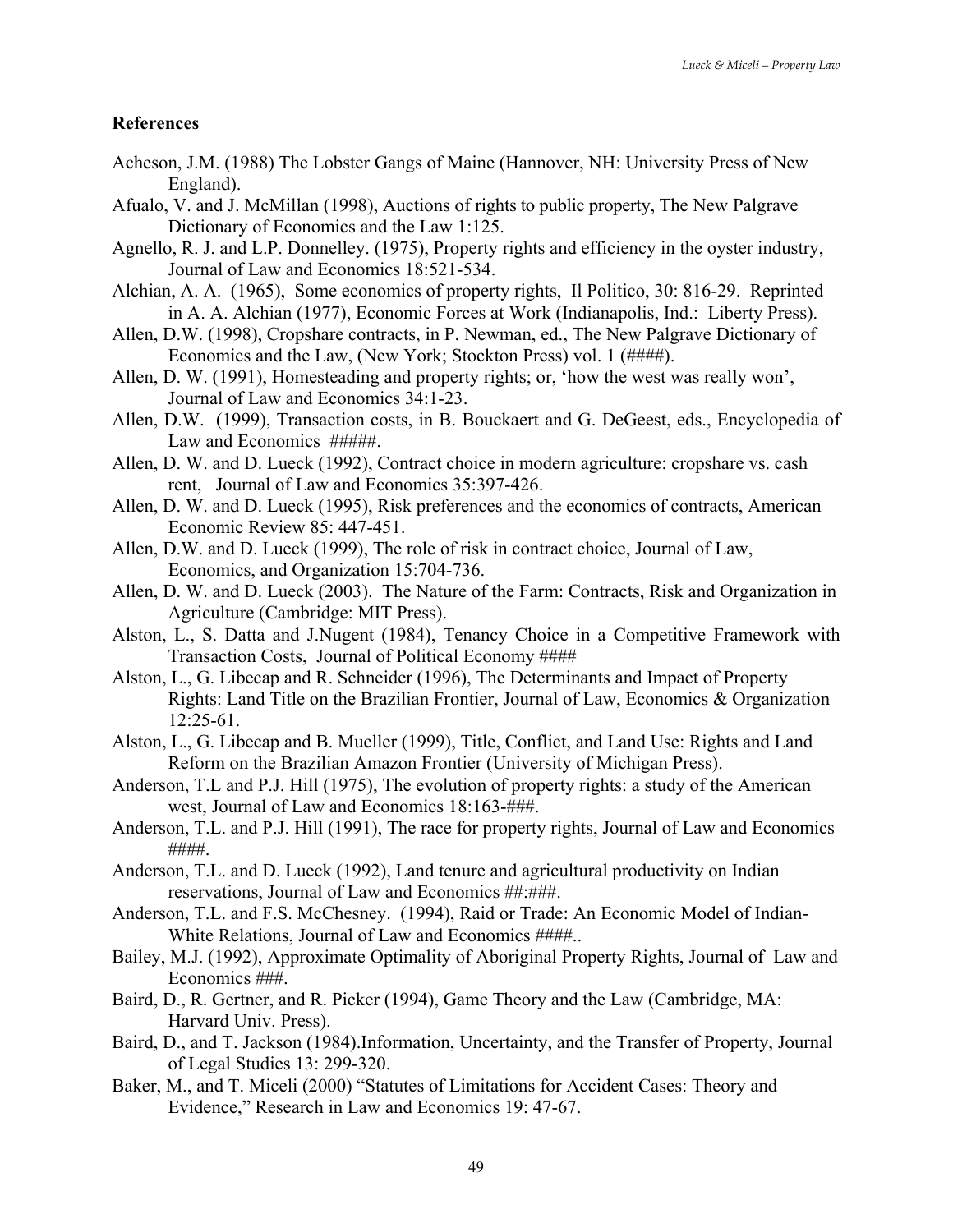- Baker, M., T. Miceli, C.F. Sirmans, and G. Turnbull (2002), Optimal Title Search, Journal of Legal Studies 31: 139-158.
- Baker, M., T. Miceli, C.F. Sirmans, and G. Turnbull (2001), Property Rights by Squatting: Land Ownership Risk and Adverse Possession Statutes, Land Economics 77: 360-370.
- Barzel, Y. (1968), The optimal timing of innovations, Review of Economics and Statistics 50:348-355.
- Barzel, Y. (1977), An economic analysis of slavery, Journal of Law and Economics, 20: 87-110.
- Barzel, Y. (1982), Measurement cost and the organization of markets, Journal of Law and Economics, 25:27-48.
- Barzel, Y. 1994. The capture of wealth by monopolists and the protection of property rights. International Review of Law and Economics 14:393-409.
- Barzel, Y. (1997), Economic Analysis of Property Rights, 2<sup>nd</sup> ed. (Cambridge: Cambridge Univ. Press).
- Barzel, Y. (2003), Property rights in the firm, in Anderson & McChesney eds. . Property Rights: Cooperation, Conflict & Law Princeton University Press (2003).
- Barzel, Y. and L.A. Kochin (1992), Ronald Coase on the nature of social cost as a key to the problem of the firm, Scandinavian Journal of Economics 94:19-31.
- Bean, R. N. & R. P. Thomas, (1974), The Profits of the Slave Trade: The Fishers of Men, Journal of Economic History 34: 885-914.
- Berger, L. (1985), An analysis of the doctrine that 'First in time is first in right', Nebraska Law Review 64:349-388.
- Besley, T. (1995), Property rights and investment incentives: theory and evidence from Ghana, Journal of Political Economy 103: 903-937.
- Besley, T. (1998), Investment incentives and property rights, in P. Newman ed., The New Palgrave Dictionary of Law and Economics, vol. 2 (359-###).
- Blackstone, Wm. 1766. Commentaries on the Laws of England, Book II. (Chicago: University of Chicago Press, 1979).
- Blume, L., D. Rubinfeld, and P. Shapiro (1984), The Taking of Land: When Should Compensation be Paid?, Quarterly Journal of Economics 99: 71-92.
- Bohn, H. and R. T. Deacon, (2000), Ownership Risk, Investment and the Use of Natural Resources, American Economic Review 90:526-49.
- Bostick, C. D. (1987), Land Title Registration: An English Solution to an American Problem, Indiana Law Journal 63: 55-111.
- Bottomley, A. (1963), The effect of common ownership of land upon resource allocation in Tripolitania, Land Economics 39:91-95.
- Brooks, R., M. Murray, S. Salant, and J.C. Weise (1999), When is the Standard Analysis of Common Property Extraction Under Free Access Correct?, Journal of Political Economy 107:843-58.
- Buchanan, J. (1983), Rent Seeking, Noncompensated Transfers, and Laws of Succession, Journal of Law and Economics 26: 71-85.
- Buchanan, J. and Y.J.Yoon, (2000), Symmetric tragedies: commons and anticommons, Journal of Law and Economics 43:1-14.
- Calabresi, G. and A. D. Melamed (1972). Property Rules, Liability Rules, and Inalienability: One View of the Cathedral, Harvard Law Review 85: 1089-1128.
- Caputo, M.R. and D. Lueck (2003), Natural Resource Exploitation Under Common Property Rights, Natural Resource Modeling #####.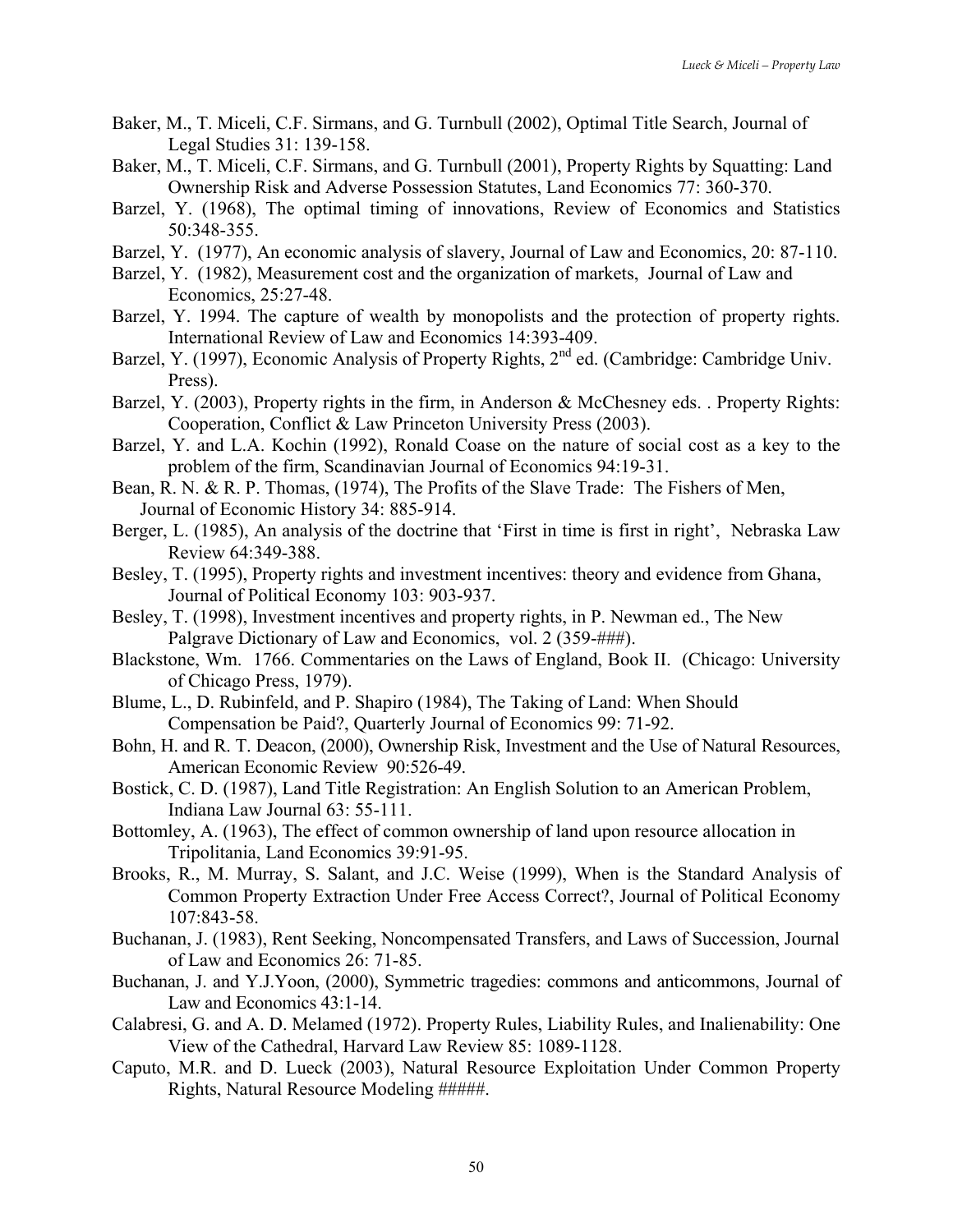- Cheung, S.N.S. (1969), The Theory of Share Tenancy (Chicago: Univ. of Chicago Press).
- Cheung, S. N. S. 1970. The structure of a contract and the theory of a nonexclusive resource. Journal of Law and Economics 13:49-70.
- Cheung, S.N.S. (1972), The Enforcement of Property Rights in Children, and the Marriage Contract, Economic Journal ####.
- Coase, R.H. (1937), The Nature of the Firm, Economica 4: 386-405.
- Coase, R. H. (1959), The Federal Communications Commission, Journal of Law and Economics 2: 1-40.
- Coase, R.H (1960), The Problem of Social Cost, Journal of Law and Economics 3: 1-44.
- Coase, R.H. (1988), The Firm, The Market and the Law (University of Chicago Press).
- Cohen, L.R. (1991), Holdouts and Free Riders, Journal of Legal Studies 20: 351-362.
- Cohen, L.R. (1992), The public trust doctrine: an economic perspective, California Western Law Review 239:####.
- Cohen, Mark "Monitoring and Enforcement of Environmental Policy," (1999) International Yearbook of Environmental and Resource Economics, Volume III, edited by Tom Tietenberg and Henk Folmer; (Edward Elgar).
- Coleman, J. (1988). Markets, Morals, and the Law (Cambridge: Cambridge Univ. Press).
- Colwell, P. and H. Munneke (1999), Land Prices and Land Assembly in the CBD, Journal of Real Estate Finance and Economics 18: 163-180.
- Cooter, R. (1985), Unity in Tort, Contract, and Property: The Model of Precaution, California Law Review 73: 1-51.
- Cooter, R. (1998), Liability Rights as Contingent Claims," in P. Newman, ed., The New Palgrave Dictionary of Economics and the Law, (New York; Stockton Press).
- Cooter, R. and T. Ulen (1999), Law and Economics 3<sup>rd</sup> Ed. (Glenview, Illinois: Scott, Foresman and Co).
- Cornes, R. and T. Sandler (1986). The Theory of Externalities, Public Goods, and Club Goods (Cambridge: Cambridge Univ. Press).
- Cosgel, M., T. Miceli, and J. Murray (1997), Organization and Distributional Equality in a Network of Communes: The Shakers, American Journal of Economics and Sociology 56: 129-144.
- Dahlman, C. J. (1980), The Open Field System and Beyond: A Property Rights Analysis of an Economic Institution (Cambridge: Cambridge University Press).
- Dana, David A.(1995), Natural preservation and the race to develop, University of Pennsylvania Law Review 143:655-708.
- Demsetz, H. (1967), Toward a theory of property rights, American Economic Review 57: 347- 359.
- Demsetz, H. (1972), When does the rule of liability matter?, Journal of Legal Studies 1: 13-28.
- Demsetz, H. (1998), Property rights. in P. Newman, ed., The New Palgrave Dictionary of Economics and the Law, (New York; Stockton Press) 2:144-155.
- Dewees, D. N. (1992), The efficiency of the common law: sulphur dioxide emissions in Sudbury, University of Toronto Law Journal 42:1-21.
- Dewees, D. N. (1998), Tradeable pollution permits. in P. Newman, ed., The New Palgrave Dictionary of Economics and the Law, (New York; Stockton Press) 3:596-601.
- De Soto, H. (2000). The Mystery of Capital (New York: Basic Books).
- Dharmapala, Dhammika, and Rohan Pitchford (2002) "An economic analysis of 'riding to hounds': Pierson v. Post revisited," Journal of Law, Econ. & Organization 18: 39-66.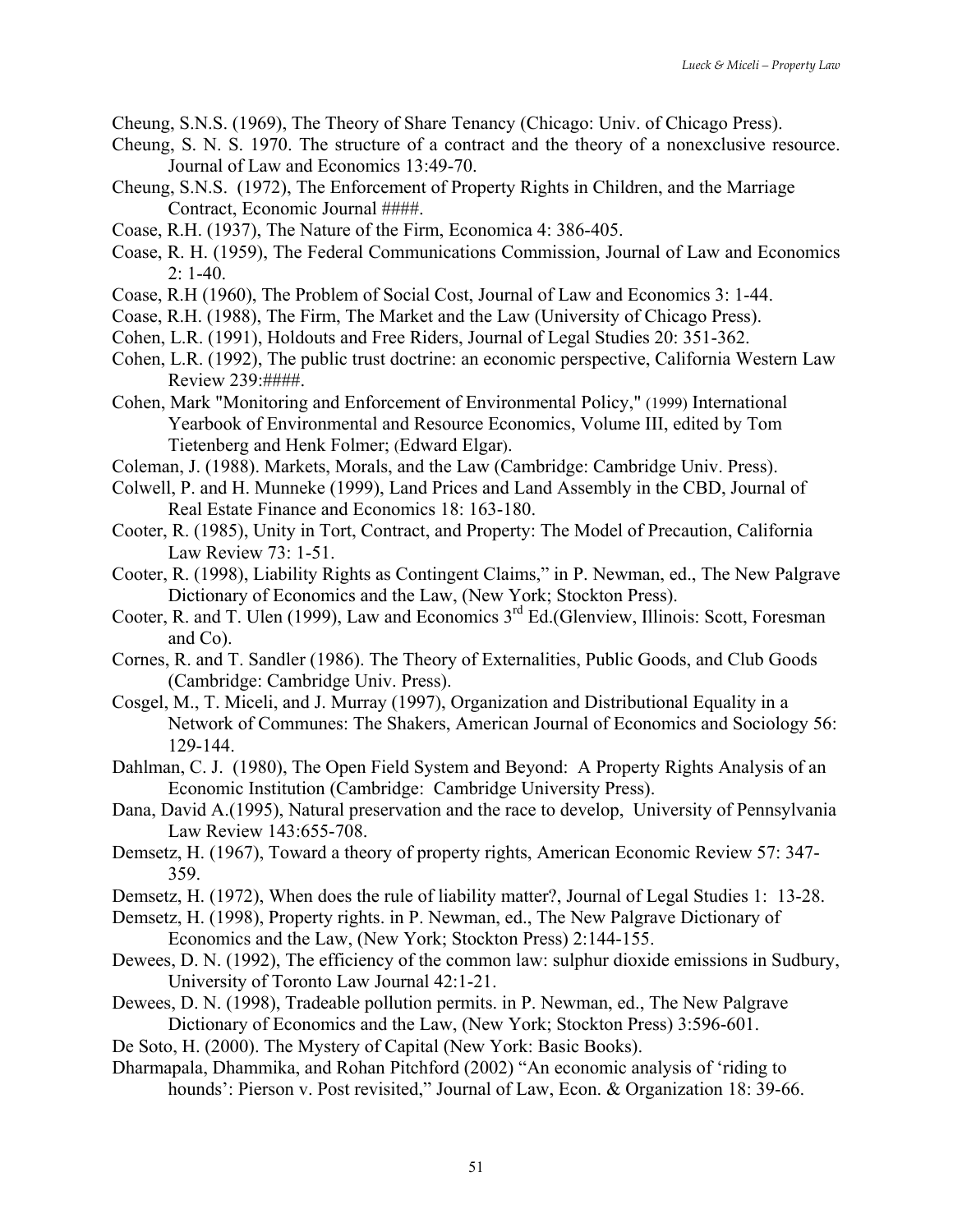- Dickinson, K. (1985) "Mistaken Improvers of Real Estate." North Carolina Law Review 64: 37- 75.
- Dukeminier J. and J.E. Krier, (2002), Property,  $5<sup>th</sup>$  ed. (New York: Aspen Law & Business).
- Durrenberger, E.P. and Palsson, G. (1987), Ownership at sea: fishing territories and access to sea resources, American Ethnologist 14:508-522.
- Edwards, S.F. (1994), Ownership of renewable ocean resources, Marine Resource Economics 9:253-273.
- Eggertsson, T. (1990), Economic Behavior and Institutions (Cambridge: Cambridge University Press).
- Eggertsson, T. 1992. Analyzing institutional successes and failures: a millennium of common mountain pastures in Iceland. International Review of Law and Economics 12: 423-437.
- Engerman, S. (1973), Some considerations relating to property rights in man, Journal of Economic History ##: 43-65.
- Ellickson, R.C. (1991), Order without Law: How Neighbors Settle Disputes (Cambridge, MA: Harvard Univ. Press).
- Ellickson, R.C. (1986), Adverse Possession and Perpetuities Law: Two Dents in the Libertarian Model of Property Rights," Washington Univ. Law Quarterly 64: 723-737.
- Elickson, R.C. (1973), Alternatives to Zoning: Covenants, Nuisance Rules, and Fines as Land Use Controls, University of Chicago Law Review 40: 681-782.
- Elickson, R.C. (1989), A hypothesis of wealth maximizing norms: evidence from the whaling industry, Journal of Law, Economics, and Organization 5:681-782.
- Ellickson, R.C. (1993), Property in land, Yale Law Journal 102:1315-1400.
- Epstein, R. (1979), Possession as the root of title, Georgia Law Review 85: 970-990.
- Epstein, R. (1985) Takings: Private Property and the Power of Eminent Domain (Cambridge, MA: Harvard University Press).
- Epstein, R. (1986), Past and future: the temporal dimension in the law of property, Washington University Law Quarterly 64: 667-722.
- Eswaran, M. and A.Kotwol (1985), A theory of contractual structure, American Economic Review 75: 162-177.
- Field, B. (1989), The evolution of property rights, Kyklos 42: 319-345.
- Finkelman, P. (2002), Fugitive baseballs and abandoned property: who owns the home run ball?, Cardozo Law Review 23:1609-####.
- Fischel, W. (1985), The Economics of Zoning Laws: A Property Rights Approach to American Land Use Controls (Baltimore: Johns Hopkins Univ. Press).
- Fischel, W. (1995a) Regulatory Takings: Law, Economics, and Politics, Cambridge, MA: Harvard Univ. Press.
- Fischel, W. (1995b), The offer/ask disparity and just compensation for takings: a constitutional choice perspective, International Review of Law and Economics 15: 187-203.
- Fischel, W. (1996), The political economy of just compensation: lessons from the military draft for the takings issue, Harvard Journal of Law and Public Policy 20: 23-63.
- Fischel, William A. (1998), Eminent domain and just compensation, in P. Newman, ed., The New Palgrave Dictionary of Economics and the Law, (New York; Stockton Press) 1:35-###.
- Fischel, W. and P. Shapiro (1988), Takings, insurance, and Michelman: comments on economic interpretations of 'just compensation' law, Journal of Legal Studies 17: 269-293.
- Fischel, W. and P. Shapiro (1989), A constitutional choice model of compensation for takings, International Review of Law and Economics 9:115-128.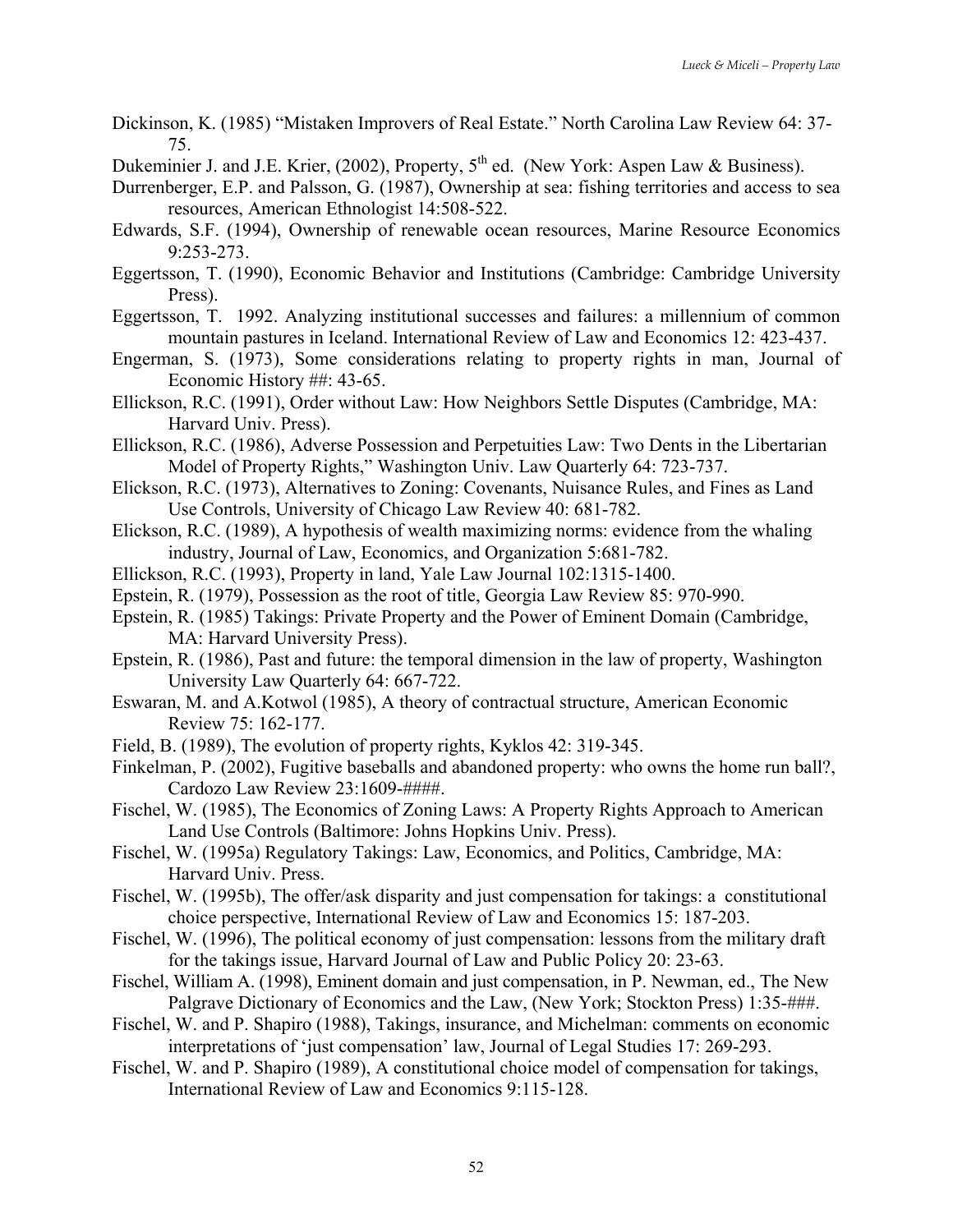Flath, David (1980) "The Economics of Short Term Leasing," Economic Inquiry 18: 247-259.

Frey, Bruno S. and Heinz Bunofer. 1988. "Prisoners and Property Rights." Journal of Law and Economics.

- Friedman, David (2000) Law's Order: What Economics has to do with the Law and Why it Matters, Princeton: Princeton Univ. Press.
- Friedman, Milton (1990) Friedman on Leases, 3rd Edition, New York: Practicing Law Institute.
- Friedman, Lawrence (1986) "A Search for Seizure: Pennsylvania Coal Co. v. Mahon in Context," Law and History Review 4: 1-22.
- Friedman, Lawrence (1985) A History of American Law, 2<sup>nd</sup> Edition, New York: Touchstone.
- Geddes, R. and D. Lueck (2002), The Gains from Self Ownership and the Expansion of Women's Rights, American Economic Review #####.
- Grady, Mark (1988) "Common Law Control of Strategic Behavior: Railroad Sparks and the Farmer," Journal of Legal Studies 17: 15-42.
- Grady, Mark (1983) "A New Positive Economic Theory of Negligence," Yale Law Journal 92: 799-829.
- Grady, M.F., and Alexander. J.I., 1992. Patent law and rent dissipation. Virginia Law Review 78: 305-350.
- Haddock, D. D. (1986), First Possession Versus Optimal Timing: Limiting the Dissipation of Economic Value, Washington University Law Quarterly 64:775-92.
- Hallwood, Paul and Thomas J. Miceli (2004) "Salvaging Historic Shipwrecks," Working Paper, Dept. of Economics, Univ. of Connecticut.
- Hanssmann, H. and R. Kraakman (2002). The structure of property rights, Journal of Legal Studies 31:#####.
- Hardin, Garret (1968) " The Tragedy of the Commons," Science 162: 1243-1248.
- Hart, Oliver and John Moore. 1991. "Property Rights and the Nature of the Firm." Journal of Political Economy.
- Hayami, Y. and K. Otsuka. The Economics of Contract Choice: An Agrarian Perspective, (Oxford: Oxford University Press, 1993).
- Hazlett, Thomas W. (1998) Assigning Property Rights to Radio Spectrum Users: Why Did FCC License Auctions Take 67 Years?, 41 J. L. & Econ. 529.
- Hazlett, Thomas W. "The Rationality of US Regulation of the Broadcast Spectrum." Journal of Law and Economics (April 1990).
- Heller, Michael (1998) "The Tragedy of the Anti-Commons: Property in Transition from Marx to Markets," Harvard Law Review 111: 621-688.
- Heller, The Boundaries of Private Property, 108 Yale L. J. 1163 (1999).
- Helmholz, R.H. (1983), Adverse possession and subjective intent, Washington University Law Quarterly 61: 331-358.
- Henderson, V. and Y. Ioannides (1983), A model of housing tenure choice, American Economic Review 73: 98-113.
- Hermalin, B. (1995), An economic analysis of takings, Journal of Law, Economics & Organization 11: 64-86.
- Hirshleifer, J. (1971), The private and social value of information and the reward to inventive activity, American Economic Review 61: 561-574.
- Hoffman, E. and M. Spitzer (1982), The Coase Theorem: some experimental tests, Journal of Law and Economics 25: 73-98.
- Holmes, O.W. (1897), The path of the law, Harvard Law Review 10: 61-478.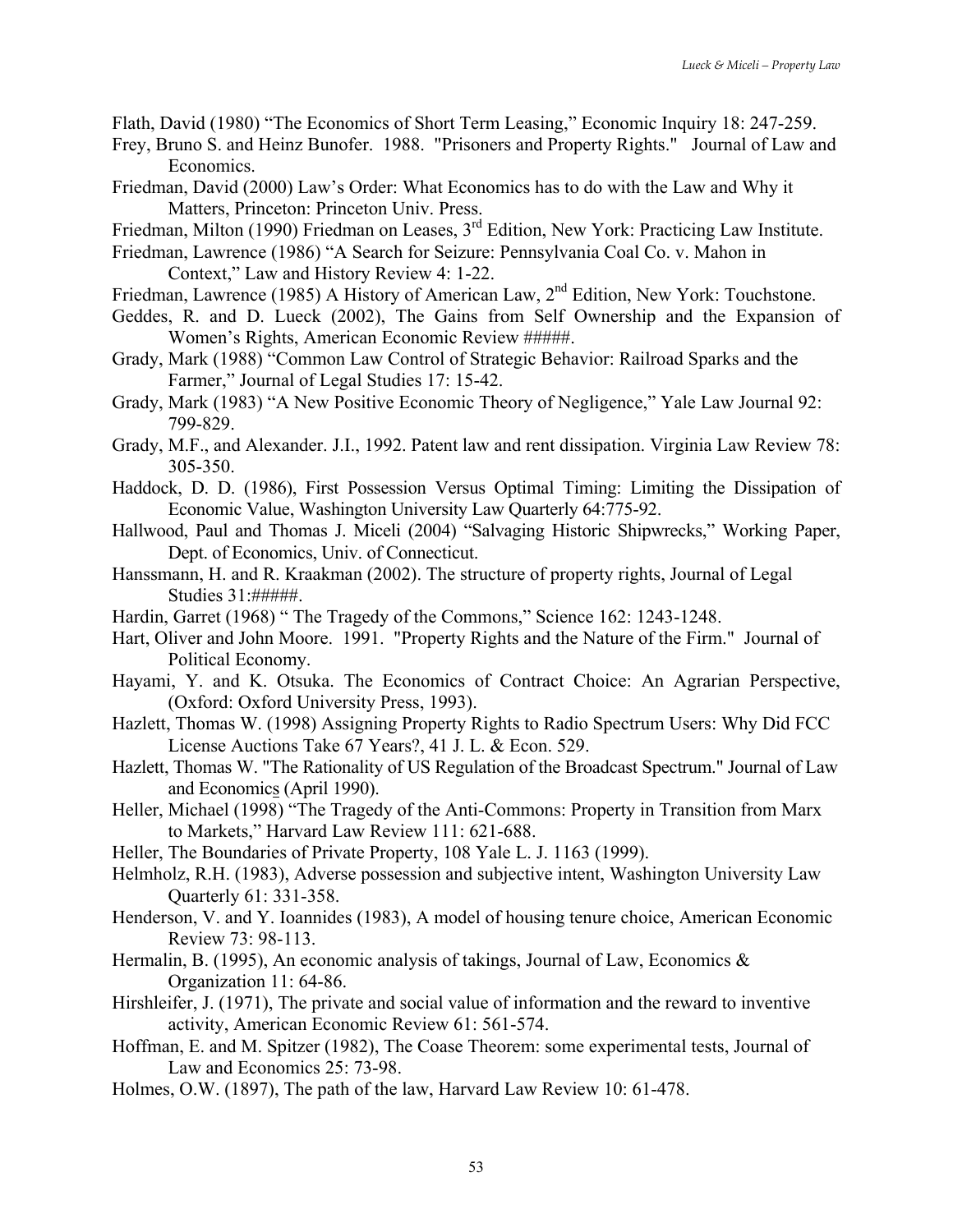Holmes, O.W. (1881), The Common Law (Boston: Little, Brown).

- Horwitz, M. (1977), The Transformation of American Law, 1780-1860 (Cambridge, MA: Harvard Univ. Press).
- Huffman, J. (1989). A fish out of water: the public trust doctrine in a constitutional cemocracy, Environmental Law 19:527-###.
- Hughes, W. and G. Turnbull (1996) "Restrictive Land Covenants," Journal of Real Estate Finance and Economics 12: 9-21.
- Innes, R., S. Polasky, and J. Tschirhart (1998), Takings, compensation and endangered species protection on private lands, Journal of Economic Perspectives 12: 35-52.
- Innes, Robert. "Takings, Compensation and Equal Treatment for Owners of Developed and Undeveloped Property." Journal of Law and Economics 40 (1997): 403-432.
- Innes, Robert. "The Economics of Takings and Compensation When Land and Its Public Use Value are in Private Hands." Land Economics 76 (2000): 195-212.
- Janczyk, Joseph (1977) "An Economic Analysis of the Land Title Systems for Transferring Real Property," Journal of Legal Studies 6: 213-233.
- Johnsen, D. Bruce. 1986. "The Formation and Protection of Property Rights Among the Southern Kwakuitl Indians." Journal of Legal Studies.
- Johnson, Ronald N. and Gary D. Libecap. "Contracting and Regulation: The Fishery." American Economic Review (December 1982): 1111.
- Johnson R. N., Gisser, M., and Werner, M. 1981. The definition of a surface water right and transferability. Journal of Law and Economics 24:273-288.
- Kahn, B. Zorina. "Married Women's Property Laws and Female Commercial Activity: Evidence from Unites State Patent Records, 1790-1895" Journal of Economic History 56 (1996):356-388.
- Kantor, Shawn Everett. Politics and Property Rights (Chicago: University of Chicago Press, 1998).
- Kanazawa, Mark T. 1996. Possession is nine points of the law: the political economy of early public land disposal. Explorations in Economic History 33:227-249.
- Kanazawa, Mark T. 1998. Efficiency in western water law: the development of the California doctrine, 1850-1911. Journal of Legal Studies 27:159-85.
- Kanazawa, Mark T. 2003. Origins of common law restrictions on water transfers: groundwater law in nineteenth-century California. Journal of Legal Studies 32:153-180.
- Kaplow, Louis, and Steven Shavell (1996) "Property Rules versus Liability Rules," Harvard Law Review 109: 713-790.
- Keeton, W. Page, Dan Dobbs, Robert Keeton, and David Owen (1984) Prosser and Keeton on Torts,  $5<sup>th</sup>$  Edition, St. Paul, Minn.: West Publishing Co.
- Kitch, Edmund. 1977. "The Nature and Function of the Patent System," Journal of Law and Economics 20: 265-290.
- Klevorick, Alvin . 1985. "On the Economic Theory of Crime," in NOMOS XXVII: Criminal Justice, J. Pennock and J. Chapman, eds., New York: NYU Press.
- Knetsch, Jack, and Thomas Borcherding (1979) "Expropriation of Private Property and the Basis for Compensation," Univ. of Toronto Law Journal 29: 237-252.
- Knight, Frank. "Some Fallacies in the Interpretation of Social Cost," Quarterly Journal of Economics 38 (1924):582-606.
- Kramer, Bruce. & Martin, Patrick H. 1989. The Law of Pooling and Unitization New York: Matthew Bender, 3rd Edition.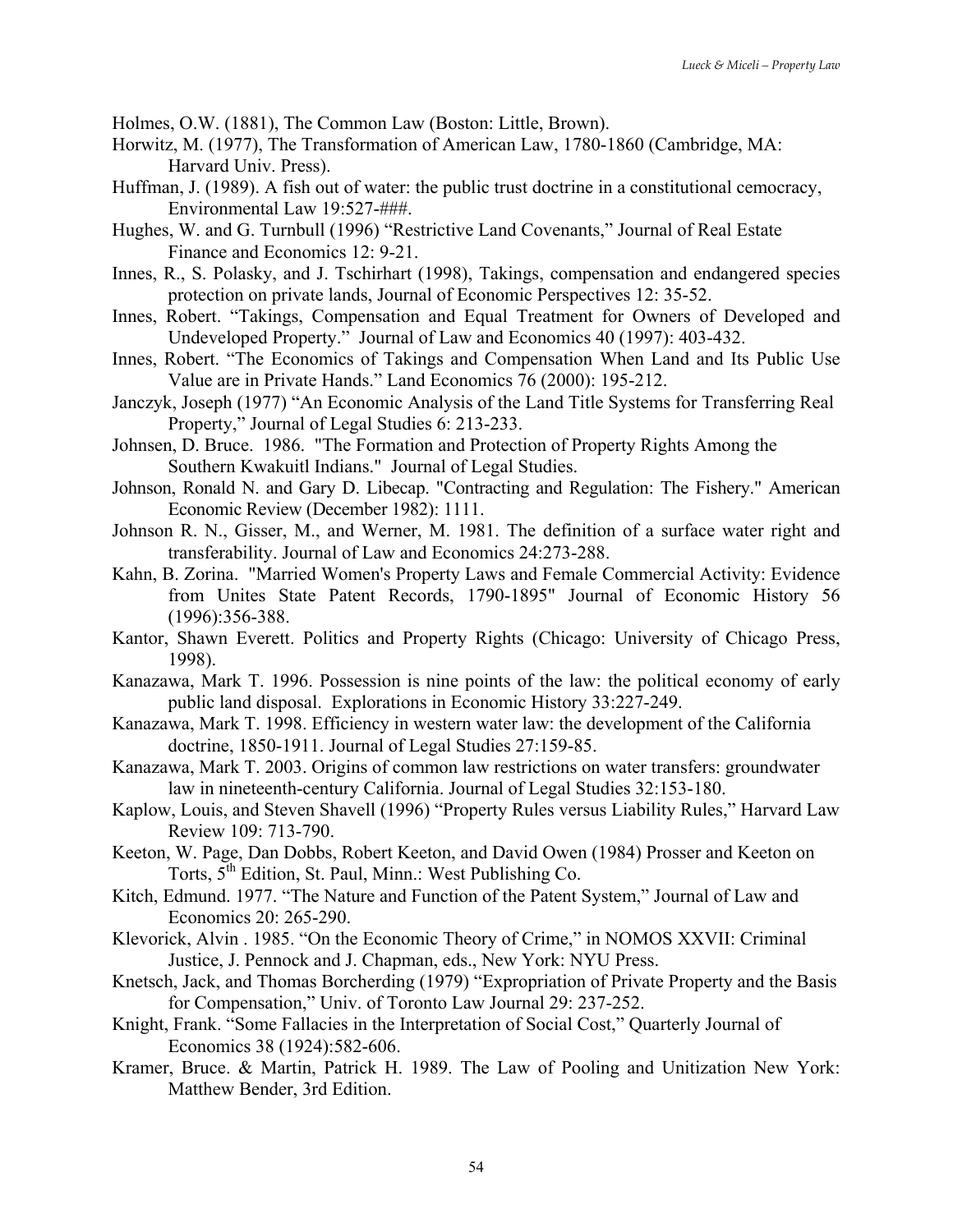- Kunce et al. "Effects of Regulation in the Oil and Gas Industry" American Economic Review 92 (2002):1588-1593.
- Landes, William, and Richard Posner (1989) "An Economic Analysis of Copyright Law," Journal of Legal Studies 18: 325-363.
- Langbein, J. (1979), Land without Plea Bargaining: How the Germans do it, Michigan Law Review 78: 204-225.
- Leiter, R. (1999). National Survey of State Laws, 3<sup>rd</sup> Ed. (Detroit: Gale Research).
- Libecap, G. D. (1978), Economic Variables and the Development of the Law: The Case of Western Mineral Rights, Journal of Economic History #####.
- Libecap, G.D. and R.N. Johnson (1979), Property Rights, 19th Century Federal Timber Policy, and the Conservation Movement, Journal of Economic History ####.
- Libecap, G.D. (1989), Contracting for Property Rights (Cambridge: Cambridge University Press).
- Libecap, G.D. and S. Wiggins, (1984),Contractual Responses to the Common Pool: Prorationing of Crude Oil Production, American Economic Review ####.
- Libecap, G.D.and J. Smith, (2003), The Economic Evolution of Petroleum Property Rights in the United States, Journal of Legal Studies 31:#####.
- Locke. J. 1690. Two Treatises of Government, Edited by P. Laslett. 2nd ed. Cambridge: Cambridge University Press, 1963.
- Lueck, D. (1989), The economic nature of wildlife law, Journal of Legal Studies 18: 291-323.
- Lueck, Dean. (1994), Common property as an egalitarian share contract. Journal of Economic Behavior and Organization 25:93-108.
- Lueck, D. (1995), The rule of first possession and the design of the law, Journal of Law and Economics 38: 393-436.
- Lueck, D. (2002), The extermination and conservation of the American bison, Journal of Legal Studies 31:S609-52.
- Lueck, D. and J.A. Michael (2003), Preemptive habitat destruction under the Endangered Species Act, Journal of Law and Economics 46:27-61.
- Main, H. S. (1960), Ancient Law (New York: E. P. Dutton).
- McCloskey, D.N. (1976), English open fields as behavior towards risk, Research in Economic History 1: 124-170.
- McEvoy, A.F. 1986. The Fisherman's Problem. Cambridge: Cambridge University Press.
- McKay, B.J. and Acheson, J.M. 1987. The Question of the Commons. Tucson: University of Arizona Press.
- Merrill, Thomas (1998) "Trespass and Nuisance," in The New Palgrave Dictionary of Law and Economics, P. Newman, ed., New York; Stockton Press.
- Merrill, Thomas (1986) "The Economics of Public Use," Cornell Law Review 72: 61-116.
- Merrill, Thomas (1985a) "Trespass, Nuisance, and the Cost of Determining Property Rights," Journal of Legal Studies 14: 13-48.
- Merrill, T. (1985b), Property rules, liability rules, and adverse possession, Northwestern University Law Review 79: 1122-1154.
- Merrill, T.W. & H. E. Smith, (2001), What happened to property in law and economics?, Yale Law Journal 111:357-###.
- Merrill, T.W. & H. E. Smith, (2000), Optimal standardization in the law of property: the numerus clausus principle, Yale Law Journal 110:1-###.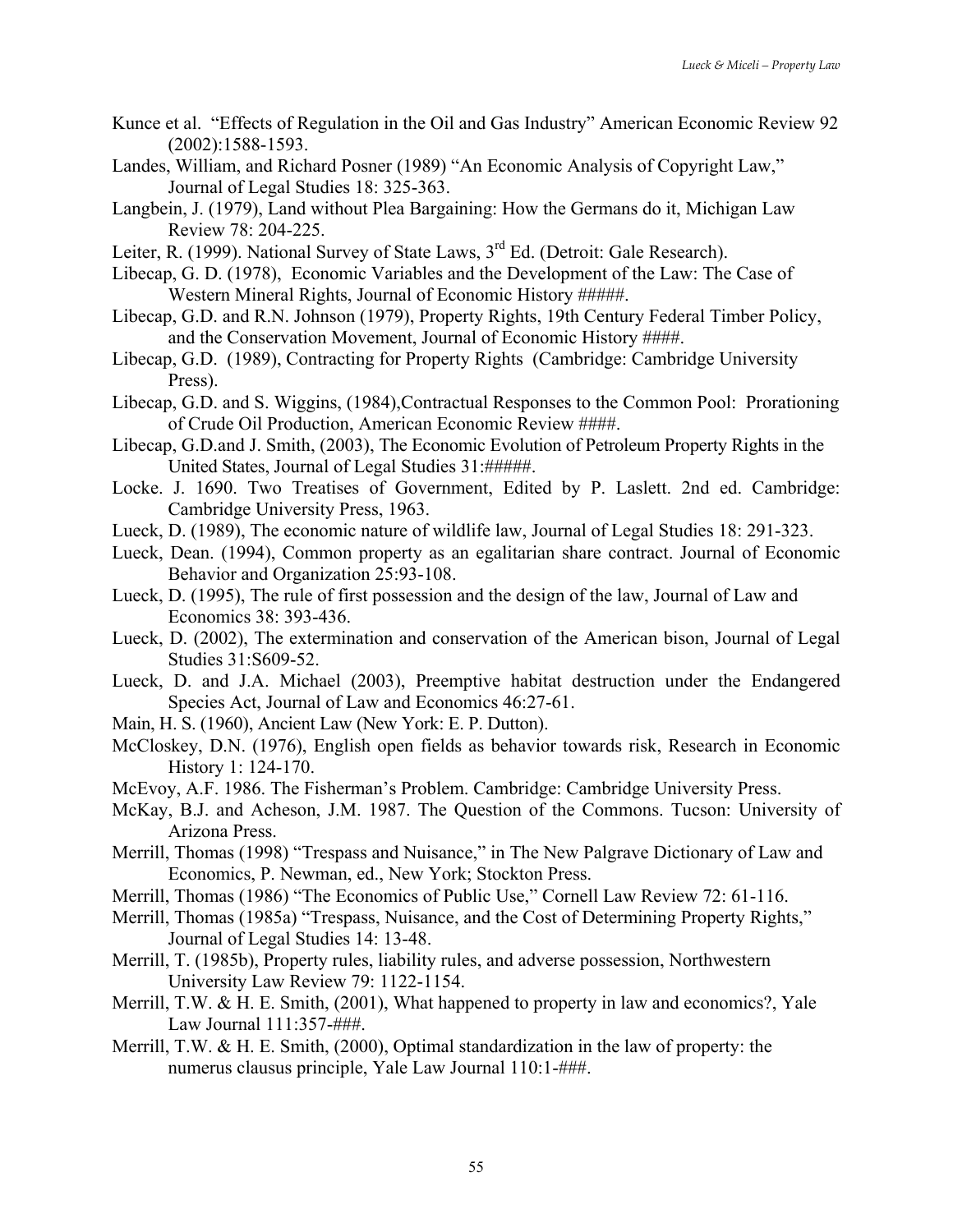- Miceli, T. (1999a), Property, in The Elgar Companion to Law and Economics, J. Backhaus, ed., (Cheltenham, UK: Edward Elgar).
- Miceli, T. (1997), Economics of the Law: Torts, Contracts, Property, Litigation (New York: Oxford University Press).
- Miceli, Thomas (1991a) Compensation for the Taking of Land Under Eminent Domain," Journal of Institutional and Theoretical Economics 147: 354-363.
- Miceli, Thomas, Henry Munneke, C.F. Sirmans, and Geoffrey Turnbull, (2002) "Title Systems and Land Values," Journal of Law and Economics, forthcoming.
- Miceli, Thomas, and Kathleen Segerson (1996) Compensation for Regulatory Takings: An Economic Analysis with Applications, Greenwich, CT: JAI Press.
- Miceli, Thomas, and Kathleen Segerson (1994) "Regulatory Takings: When Should Compensation be Paid?" Journal of Legal Studies 23: 749-776.
- Miceli, Thomas, and C.F. Sirmans (2000) "Partition of Real Estate; or, Breaking Up is (Not) Hard to Do," Journal of Legal Studies 29: 783-796.
- Miceli, Thomas, and C.F. Sirmans (1999) "The Mistaken Improver Problem," Journal of Urban Economics 45: 143-155.
- Miceli, Thomas, and C.F. Sirmans (1995a) "The Economics of Land Transfer and Title Insurance," Journal of Real Estate Finance and Economics 10: 81-88.
- Miceli, Thomas, and C.F. Sirmans (1995b) "An Economic Theory of Adverse Possession," International Review of Law and Economics 15: 161-173.
- Miceli, Thomas, C.F. Sirmans, and Joseph Kieyah (2001) "The Demand for Land Title Registration: Theory with Evidence from Kenya," American Law and Economics Review 3: 275-287.
- Miceli, Thomas, C.F. Sirmans, and Geoffrey Turnbull (2001) "The Property-Contract Boundary: An Economic Analysis of Leases," American Law and Economics Review 3: 165-185.
- Miceli, Thomas, Henry J. Munneke, C.F. Sirmans, and Geoffrey K. Turnbull. "Title Systems and Land Values," Journal of Law and Economics 345 (2002):565-582.
- Michelman, Frank (1967) "Property, Utility, and Fairness: Comments on the Ethical Foundations of 'Just Compensation' Law," Harvard Law Review 80: 1165-1258.
- Mortensen, Dale (1982) "Property Rights and Efficiency in Mating, Racing, and Related Games," American Economic Review 72: 968-979.
- Munch, Patricia (1976) "An Economic Analysis of Eminent Domain," Journal of Political Economy 84: 473-497.
- Nelson, Robert H. Public Land and Private Rights (1995).
- Netter, Jeffry, Philip Hersch, and William Manson (1986) "A Economic Analysis of Adverse Possession Statutes," International Review of Law and Economics 6: 217-227.
- Newberry, D. and J. Stiglitz (1979), Sharecropping, risk-sharing, and the importance of imperfect information, In Risk, Uncertainty and Agricultural Development*,*, J. Roumasset, J. Boussard, and I. Singh (eds.) (Berkeley: University of California Press).
- North, D.C. (1981), Structure and Change in Economic History (?????????).
- Nosal, Ed (2001) "The Takings of Land: Market Value Compensation Should be Paid," Journal of Public Economics 82: 431-443.
- Nozick, Robert (1974) Anarchy, State, and Utopia, New York: Basic Books.
- Ostrom, Elinor (1990) Governing the Commons: The Evolution of Institutions for Collective Action, New York: Cambridge Univ. Press.
- Pigou, A.C. The Economics of Welfare (??????????).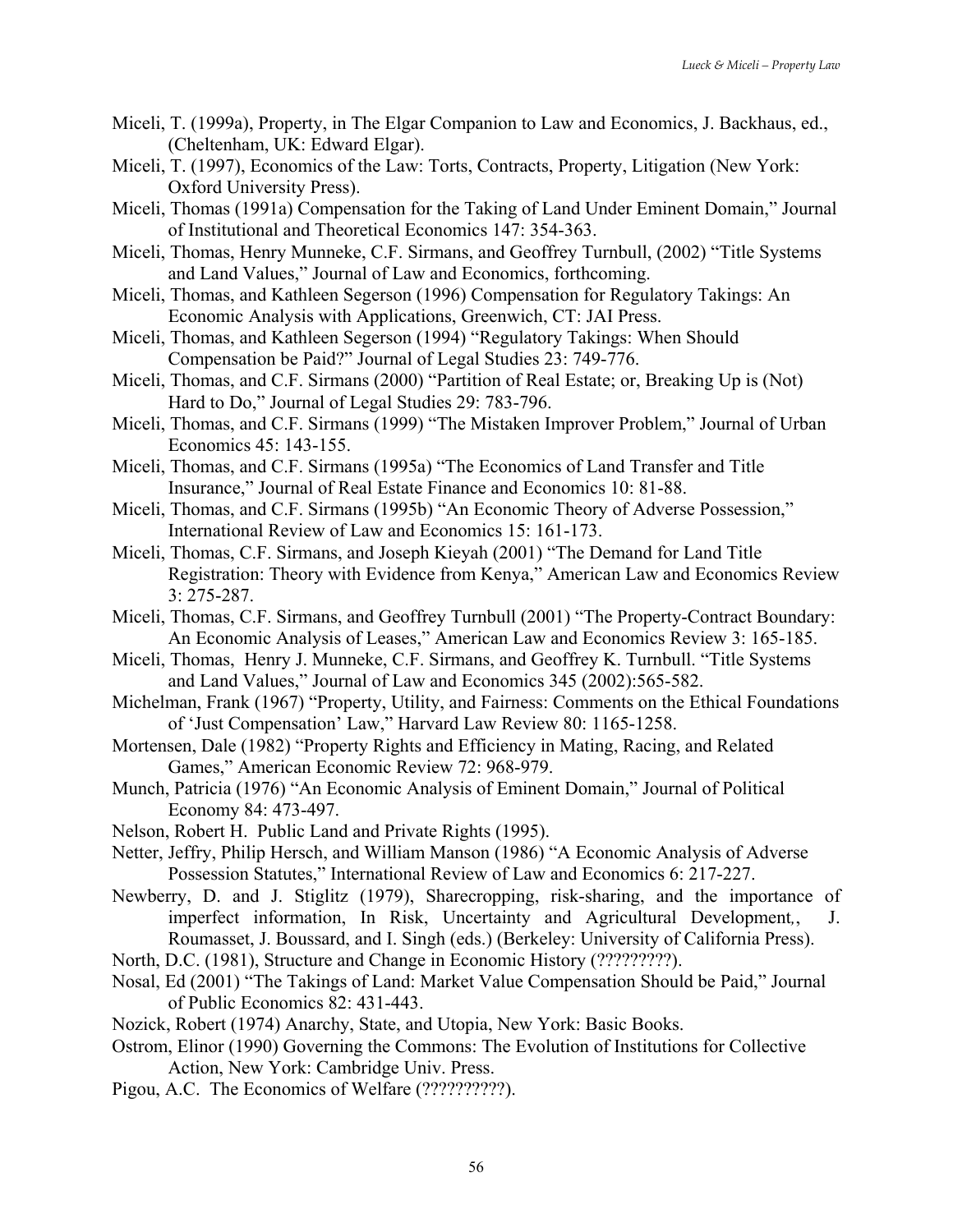- Prendergast, C. (2000), What Trade-Off of Risk and Incentives?, American Economic Review, 90: 421-25.
- Prendergast, C. (2002), The Tenuous Trade-Off Between Risk and Incentives, Journal of Political Economy, 110:1071-1102.
- Polinsky, A. Mitchell (1980a) "On the Choice Between Property Rules and Liability Rules," Economic Inquiry 18: 233-246.
- Polinsky, A. Mitchell, and Daniel Rubinfeld (1988) "The Deterrent Effects of Settlements and Trials," International Review of Law and Economics 8: 109-116.
- Posner, Richard (1998a) Economic Analysis of Law,  $5^{th}$  Ed. (New York: Aspen Law  $\&$ Business).
- Priest, G. and B. Klein (1984), The selection of disputes for litigation, Journal of Legal Studies 13: 1-55.
- Rabin, Edward (1984) "The Revolution in Residential Landlord-Tenant Law: Causes and Consequences," Cornell Law Review 69: 517-584.
- Radin, M.J. (1987), Market inalienability, Harvard Law Review 100:1849-###.
- Radin, M.J.(1982), Property and personhood, Stanford Law Review 34:957-###.
- Rasmusen, E. (1998a), Nuisance suits, in The New Palgrave Dictionary of Law and Economics, P. Newman, ed. (New York; Stockton Press) ######.
- Riker, William H. & Itai Sened, A Political Theory of the Origin of Property Rights: Airport Slots, 35 Am. J. Pol. Sci. 951-69 (1991).
- Rose, C. M. (1985). Possession as the origin of property. University of Chicago Law Review 53: 73-88.
- Rose, C. M. (1986), The comedy of the commons: custom, commerce, and inherently public property, University of Chicago Law Review 53: 711-781.
- Rose, C. M. (1990), Energy and efficiency in the realignment of common-law water rights, Journal of Legal Studies 19: 261-296.
- Rose, C.M. (1998), Evolution of property rights, The New Palgrave Dictionary of Law and Economics, P. Newman, ed. (New York; Stockton Press) 2:93-98.
- Rose-Ackerman, S. (1985), Inalienability and the theory of property rights, Columbia Law Review 85: 931-969.
- Sanchez, N. and J. Nugent (2000), Fence laws vs. herd laws: a nineteenth century Kansas paradox, Land Economics 76: 518-533.
- Sax, J. (1970), The public trust doctrine in natural resources law, Michigan Law Review 68:471- ###.
- Scott, A.D. (1955), The fishery: the objectives of sole ownership, Journal of Political Economy 63:116-124.
- Sedjo, R. (1992), Property rights and biodiversity, Journal of Law & Economics #####.
- Schultz, T.W., (1968), Institutions and the rising economic value of man, American Journal of Agricultural Economics 50:1113-1122.
- Shavell, S. "Economic Analysis of Property Law." Harvard Law and Economics Discussion Paper No. 399 (December 2002).
- Smith, H. E. (2000), Semicommon property rights and scattering in the open fields, Journal of Legal Studies 29:131-169.
- Smith, H.W. (2002), Exclusion versus governance: two strategies for delineating property rights, Journal of Legal Studies 31:S453-88..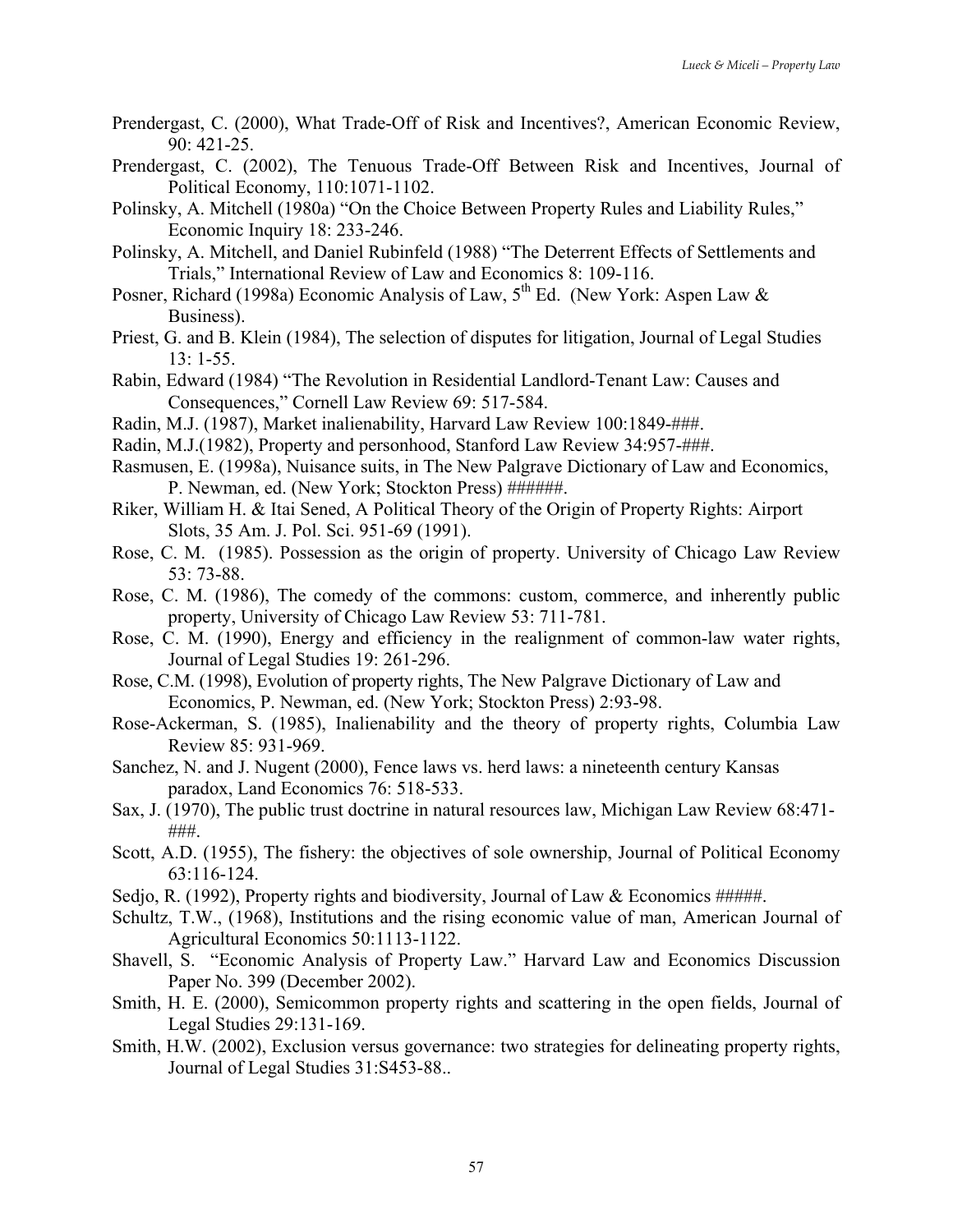- Sprankling, J.G. (1996). The anti-wilderness bias in American property law. University of Chicago Law Review 63:516-590.
- Stake, J. (1998) "Inheritance Law," in The New Palgrave Dictionary of Law and Economics, P. Newman, ed., New York; Stockton Press.
- Stake, J. (1998) "Land Use Doctrines," in The New Palgrave Dictionary of Law and Economics, P. Newman, ed., New York; Stockton Press.
- Stavins, R. N. (1995), Transaction costs and tradeable permits Journal of Environmental Economics and Management 29:133-148.
- Stiglitz, J. (1974), Incentives and risk sharing in sharecropping, Review of Economic Studies 79: 578-595.
- Strange, W. (1995), Information, holdouts, and land assembly, Journal of Urban Economics 38: 317-332.
- Stevenson, G. G. (1991), Common Property Economics (Cambridge University Press, Cambridge).
- Stigler, G.J. (1987). Memoirs of an Unregulated Economist (Chicago: University of Chicago Press).
- Stroup, R. and J. Baden, (1973), Externality, property rights, and the management of our national forests, Journal of Law and Economics 14:303-312.
- Sugden, R. (1986), The Economics of Rights, Cooperation and Welfare (Blackwell, London).
- Ulen, T. (1992), The public use of private property: a dual constraint theory of efficient government takings," in Taking Property and Just Compensation: Law and Economics Perspectives of the Takings Issue, N. Mercuro, ed., (Boston: Kluwer Academic Publishers).
- Umbeck, J. (1981) A Theory of Property Rights with Application to the California Gold Rush, Ames, IA: The Iowa Univ. Press.
- Umbeck, J. (1977), The California gold rush: a study of emerging property rights, Exploration in Economic History 14: 197-206.
- Umbeck, J. 1981. "Might Makes Right: A Theory of the Formation and Initial Distribution of Property Rights." Economic Inquiry, 19, no. 1: 38-59.
- Wagner, T.. "The Enclosure of a Common Property Resource: Private and Group Ownership in Equilibrium" Journal of Institutional and Theoretical Economics 151 (1995):631-657.
- Wiel, S. C. "Natural Communism: Air, Water, Oil, Sea, and Seashore." Harvard Law Review 47 (1934):425-57.
- Weil, S. C. "Running Water." Harvard law Review Vol.22 (1909):190-213.
- White, Michelle (1975) "Fiscal Zoning in Fragmented Metropolitan Areas," in Fiscal Zoning and Land Use Controls, E. Mills and W. Oates, eds., Lexington, MA: Lexington Books.
- Wiggins, S. and G.Libecap (1985) "Oil Field Unitization: Contractual Failure in the Presence of Imperfect Information," American Economics Review 75: 368-385.
- Wittman, D.(1980) "First Come, First Served: An Economic Analysis of 'Coming to the Nuisance'," Journal of Legal Studies 9: 557-568.
- Wright, B. (1983) "The Economics of Invention Incentives: Patents, Prizes, and Research Contracts," American Economic Review 83: 691-707.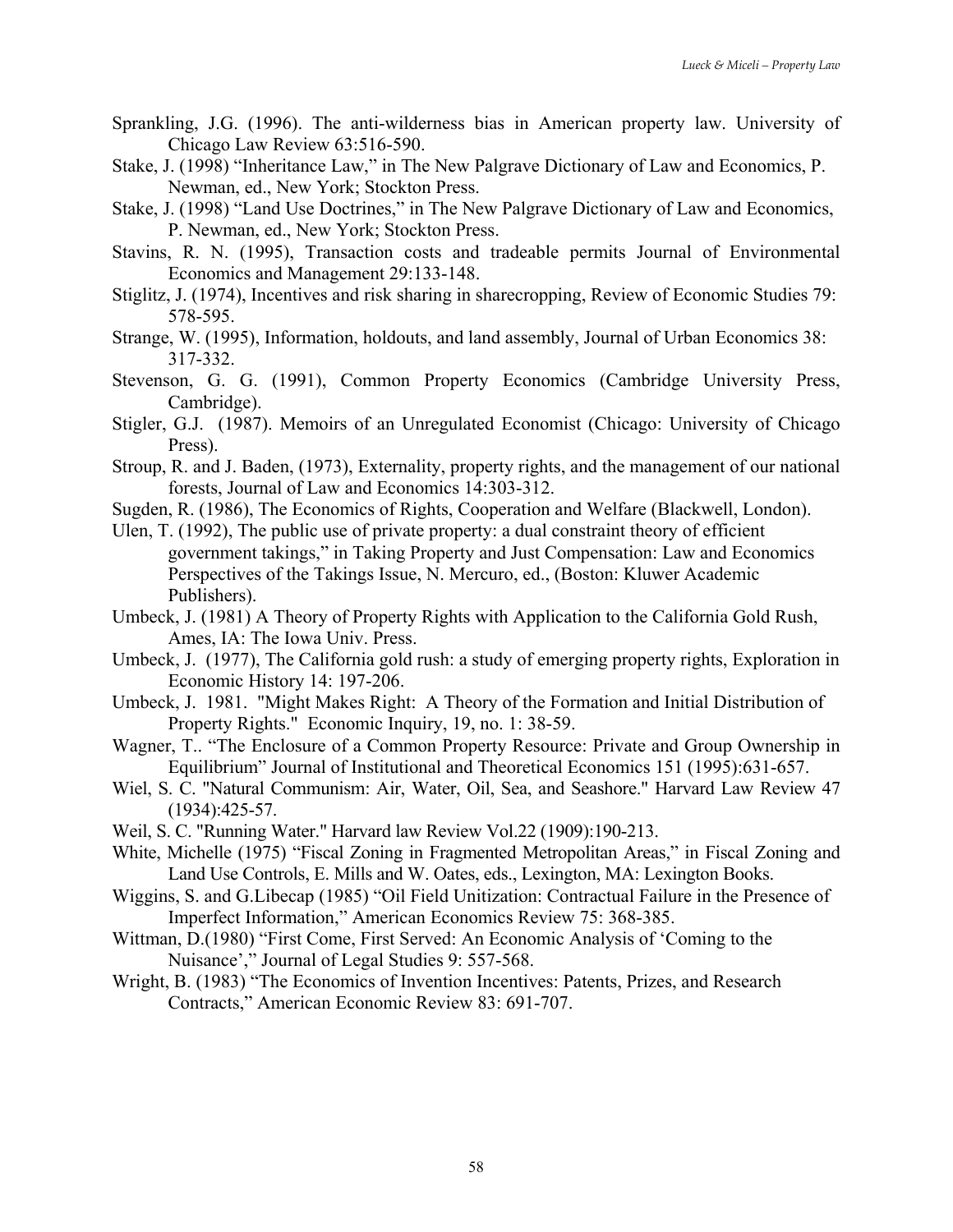*Asset Possession Rule Stock-Flow & Duration of Rights* Chattels (abandoned, lost, unclaimed) recover or show intent to recover stock – permanent<br>Intellectual property stock -- varies (17 Intellectual property invent, write stock -- varies (17 - 100 years) Land  $\begin{array}{|l|l|}\n$  Land  $\end{array}$  occupation & cultivation of land stock – permanent Minerals (hard rock)  $\begin{array}{c|l}\n$  locate mineral deposit stock – permanent Minerals (hard rock) locate mineral deposit<br>Ocean fisheries and permanent land fish Ocean fishering of the contractor of the contractors of the contractors of the contractors of the current catch flow -- current catch Petroleum bring oil to surface flow -- current production<br>Water-appropriation doctrine develop a diversion plan stock – permanent Water- appropriation doctrine develop a diversion plan stock – permanent Water-- riparian doctrine pump or divert water flow -- current use Water-- riparian doctrine pump or divert water flow -- current use<br>Wild game has been wild game flow -- current kill Wild game kill or capture animal

TABLE 1: FIRST POSSESSION RULES